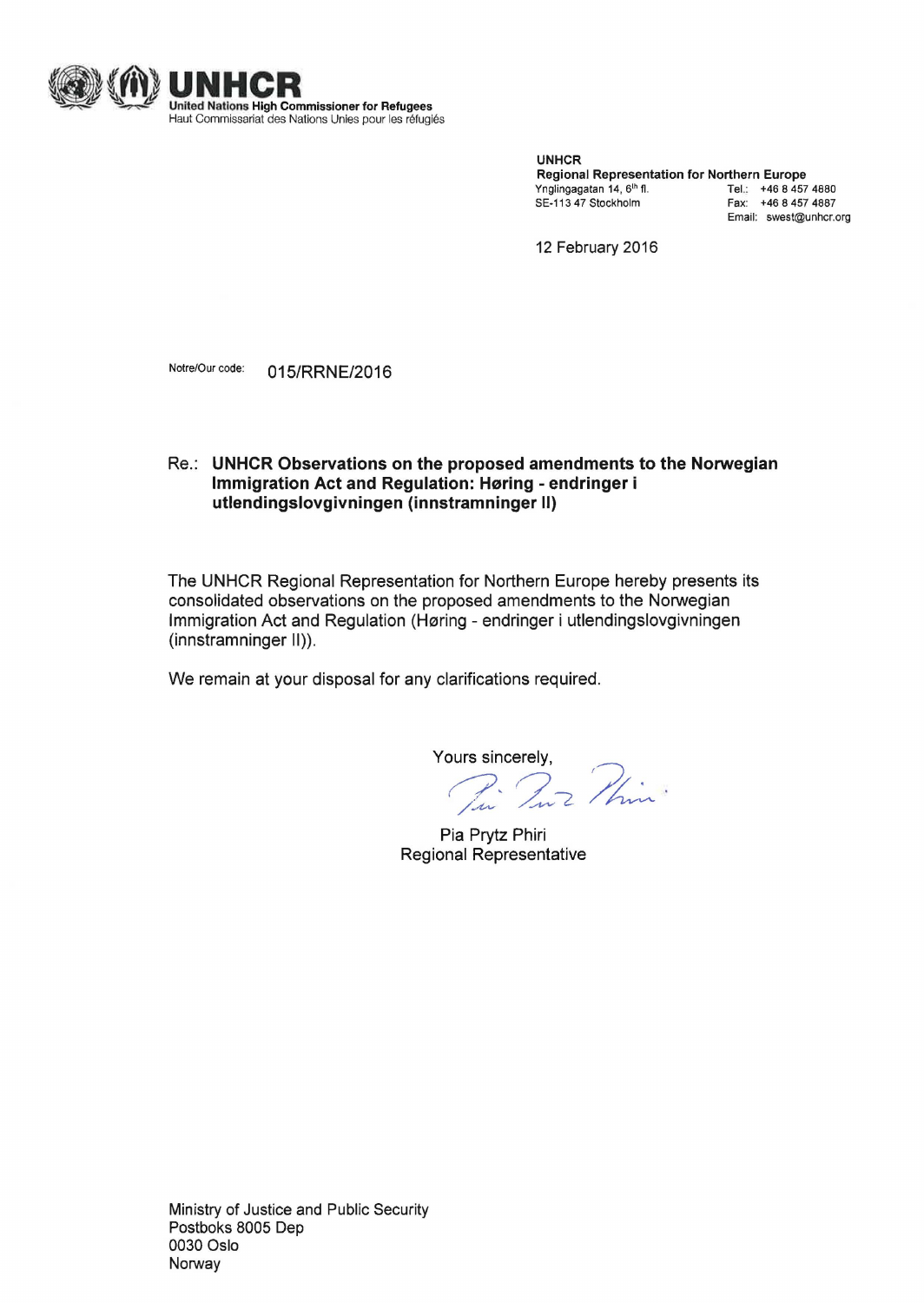

# **UNHCR Observations on the proposed amendments to the Norwegian Immigration Act and Regulation:**  *Høring – Endringer i utlendingslovgivningen (Innstramninger II)*

## **I. Introduction**

- 1. The UNHCR Regional Representation for Northern Europe (hereafter "RRNE") is grateful to the Ministry of Justice and Public Security of the Kingdom of Norway for the invitation to submit its observations on the law proposal dated 29 December 2015 to amend the Norwegian Immigration  $Act<sup>1</sup>$  and Immigration Regulation<sup>2</sup> : *Høring – Endringer i utlendingslovgivningen (Innstramninger II)* (reference 15/8555) (hereafter the "Proposal").<sup>3</sup>
- 2. As the agency entrusted by the United Nations General Assembly with the mandate to provide international protection to refugees and, together with Governments, seek permanent solutions to the problems of refugees, UNHCR has a direct interest in law and policy proposals in the field of asylum. According to its Statute, UNHCR fulfils its mandate, *inter alia,* by "[p]romoting the conclusion and ratification of international conventions for the protection of refugees, supervising their application and proposing amendments thereto[.]" This supervisory responsibility is reiterated in the preamble as well as reflected in Article 35 of the 1951 Convention, and in Article II of the 1967 Protocol relating to the Status of Refugees (hereafter collectively referred to as the "1951 Convention"). UNHCR's supervisory responsibility is exercised in part by the issuance of interpretative guidelines on the meaning of provisions and terms contained in the 1951 Convention, $4$  as well as by providing comments on legislative and policy proposals impacting on the protection and durable solutions for refugees.

 $\overline{a}$ <sup>1</sup> *Lov 15. mai 2008 nr. 35 om utlendingers adgang til riket og deres opphold her* (utlendingsloven), unnoficial translation available at[: https://www.regjeringen.no/en/dokumenter/immigration](https://www.regjeringen.no/en/dokumenter/immigration-act/id585772/5772/)[act/id585772/5772/](https://www.regjeringen.no/en/dokumenter/immigration-act/id585772/5772/) (hereafter "Immigration Act").

<sup>2</sup> *Forskrift 15. oktober 2009 nr. 1286 om utlendingers adgang til riket og deres opphold her* (utlendingsforskriften), unnoficial English translation, available at <https://www.regjeringen.no/globalassets/upload/jd/dokumenter/forskrifter/immigration-regulations.pdf>. (hereafter "Immigration Regulation").

<sup>3</sup> *Høringsnotat – Endringer i utlendingslovgivningen (Innstramninger II)*, available at: [https://www.regjeringen.no/no/dokumenter/horing--endringer-i-utlendingslovgivningen-innstramninger](https://www.regjeringen.no/no/dokumenter/horing--endringer-i-utlendingslovgivningen-innstramninger-ii/id2469054/)[ii/id2469054/](https://www.regjeringen.no/no/dokumenter/horing--endringer-i-utlendingslovgivningen-innstramninger-ii/id2469054/)(hereafter the "Proposal").

<sup>4</sup> UNHCR, *Handbook and Guidelines on Procedures and Criteria for Determining Refugee Status under the 1951 Convention and the 1967 Protocol Relating to the Status of Refugees*, December 2011, HCR/1P/4/ENG/REV. 3, available at[: http://www.refworld.org/docid/4f33c8d92.html](http://www.refworld.org/docid/4f33c8d92.html) (hereafter "UNHCR Handbook").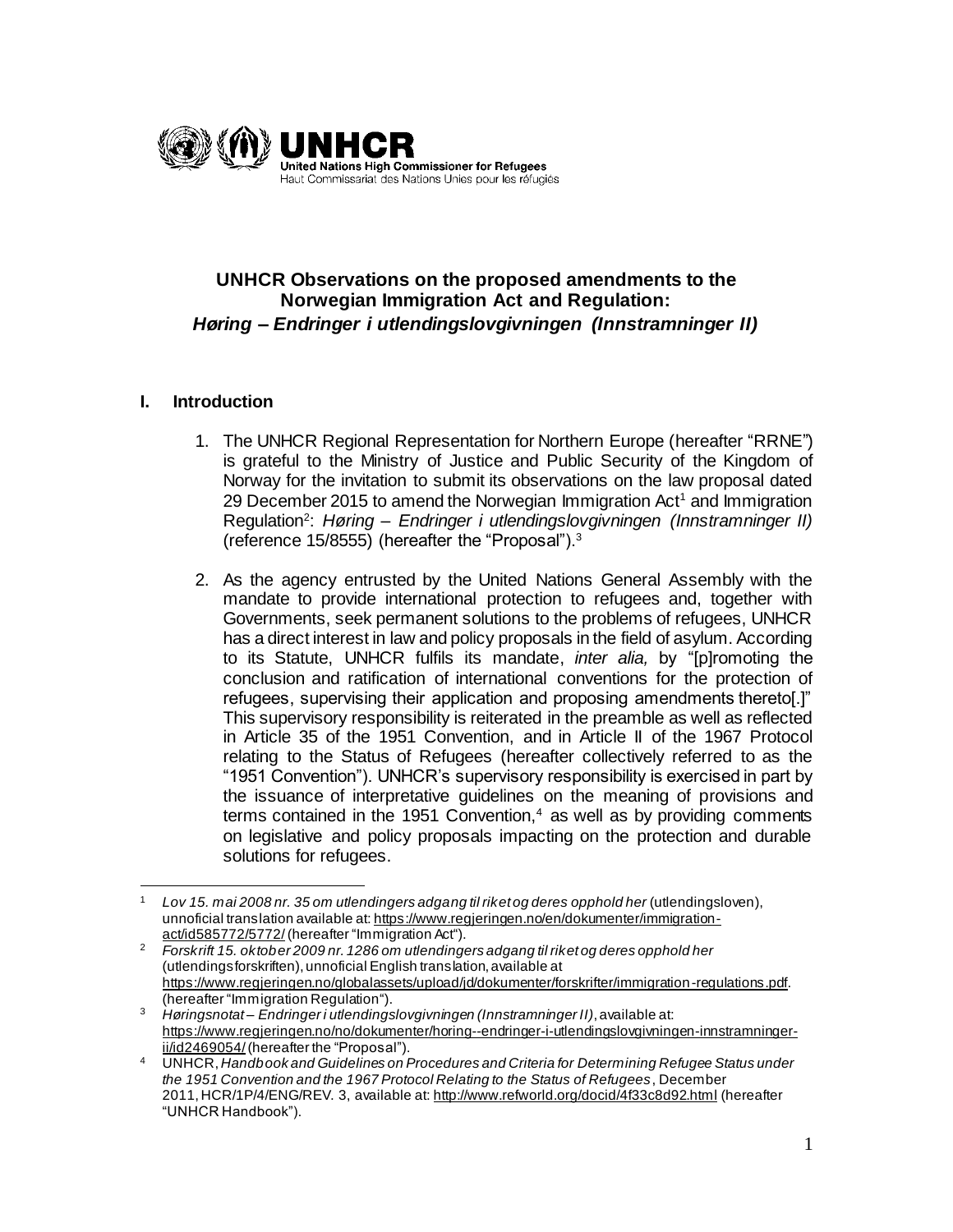#### **II. General Observations**

- 3. UNHCR notes that the Proposal aims at making it "less attractive" to seek asylum in Norway and to curb the number of asylum-seekers arriving in the country.<sup>5</sup> To achieve this aim, the Norwegian Government proposes a number of restrictions, *inter alia*, concerning access to its territory through visa requirements for asylum-seekers, increased use of cessation and temporary residence permits, weakened procedural safeguards in admissibility procedures, and the introduction of restrictive requirements for family reunification.
- 4. UNHCR wishes to recall that the Vienna Convention on the Law of Treaties (hereafter "VCLT")<sup>6</sup> offers guidance concerning the interpretation of international treaties. Articles 26 and 31 are considered as part of customary international law and therefore binding on Norway although it is not a party to the VCLT.<sup>7</sup> These provisions explicitly state that the obligations of a convention must be performed by the parties "in good faith" and "in accordance with the ordinary meaning to be given to the terms of the treaty in their context and in the light of its object and purpose". In this respect, UNHCR wishes to note that the language of the Proposal is in stark contrast to the Preamble of the 1951 Convention, which contains strong human rights language and recognizes the importance of burden sharing and international co-operation in finding a satisfactory solution to the humanitarian nature of the problem of refugees. UNHCR therefore finds it regrettable that the Government of Norway is proposing changes to its national legal framework which are contrary to the spirit, object and purpose of the 1951 Convention.
- 5. At the same time, UNHCR welcomes the explicit reference in the Proposal to the 1951 Convention and international human rights law as the legal boundaries within which the Immigration Act and Immigration Regulation can be amended. $8$  UNHCR, however, notes that the Proposal, when referring to UNHCR's sources, emphasize their non-binding nature, $9$  and that they are not considered decisive for the drafting of the Proposal. <sup>10</sup> It is also stated in the Proposal that UNHCR´s guidance goes beyond obligations according to public international law and refugee law.<sup>11</sup>

<sup>5</sup> The Government's website containing the law proposal describes the law proposal as "Høring med forslag til en rekke tiltak for å stramme inn og gjøre det mindre attraktivt å søke asyl i Norge», see: [https://www.regjeringen.no/no/dokumenter/horing--endringer-i-utlendingslovgivningen-innstramninger](https://www.regjeringen.no/no/dokumenter/horing--endringer-i-utlendingslovgivningen-innstramninger-ii/id2469054/)[ii/id2469054/](https://www.regjeringen.no/no/dokumenter/horing--endringer-i-utlendingslovgivningen-innstramninger-ii/id2469054/).

<sup>6</sup> United Nations, *Vienna Convention on the Law of Treaties*, 23 May 1969, United Nations, Treaty Series, vol. 1155, p. 331, available at:<http://www.refworld.org/docid/3ae6b3a10.html> (hereafter the "VCLT"), Articles 31-33 and the specific obligation of "good faith" in Article 26.

<sup>&</sup>lt;sup>7</sup> Supreme Court, Norway, Rt. 2010 page 858, available at: [https://www.udiregelverk.no/Global/Images/Rettskilder/Høyesterett%20f.om%2020090924/HR%2020](https://www.udiregelverk.no/Global/Images/Rettskilder/Høyesterett%20f.om%2020090924/HR%202010%2001130%20A.pdf) [10%2001130%20A.pdf.](https://www.udiregelverk.no/Global/Images/Rettskilder/Høyesterett%20f.om%2020090924/HR%202010%2001130%20A.pdf)

 $\frac{8}{9}$  Proposal, p. 15.<br>Proposal e.g. pp

<sup>9</sup> Proposal e.g. pp. 61, 65, 69.

<sup>10</sup> Proposal, e.g. pp. 61, 65, 69.

<sup>11</sup> Proposal, p. 65.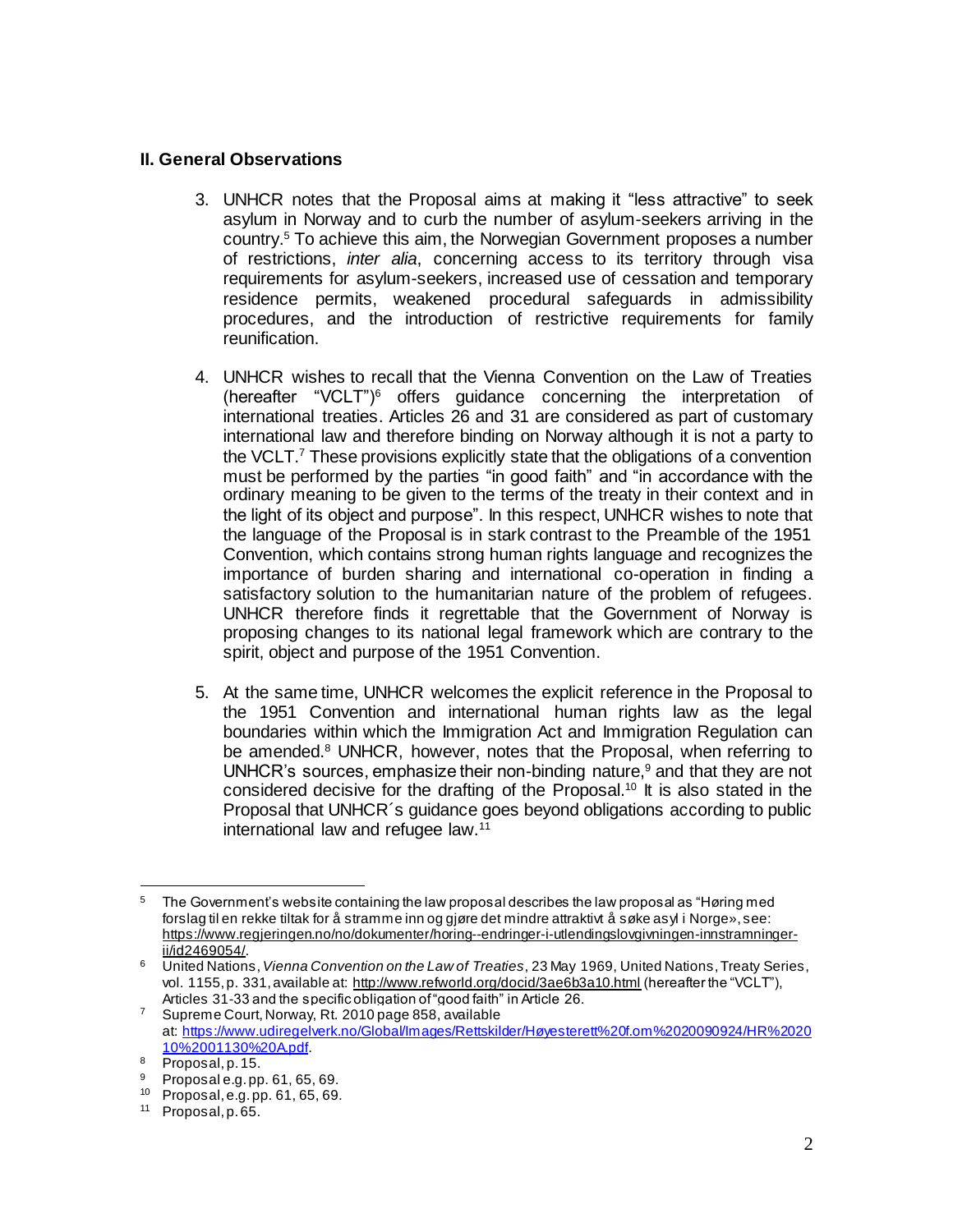- 6. In this respect, UNHCR wishes to underline UNHCR's unique identity, specific legal authority and independence in international law, including its supervisory role, as explained above in paragraph 2. It should also be emphasized that as a State Party to the 1951 Convention, Norway has a corresponding obligation to cooperate with UNHCR, in particular to facilitate UNHCR's duty of supervising the application of the provisions of the Convention.<sup>12</sup> The authority of UNHCR has consequently been referred to in the preparatory works to the Norwegian Immigration Act, and the obligation to cooperate with UNCHR in line with Article 35 of the 1951 Convention has been explicitly incorporated in the Immigration Act's paragraph 98.<sup>13</sup>
- 7. UNHCR further recalls that the UNHCR *Handbook and Guidelines on Procedures and Criteria for Determining Refugee Status under the 1951 Convention and the 1967 Protocol Relating to the Status of Refugees*, developed at the request of the Executive Committee of the High Commissioner's Programme (hereafter "ExCom") - of which Norway is a member since its inception – are based on the views of UNHCR, State practice, ExCom Conclusions on international protection, academic literature and judicial decisions at the national, regional and international levels, accumulated over a period of more than 60 years. They are firmly based on international law and on the rules of treaty interpretation contained in the VCLT.<sup>14</sup>
- 8. While neither the ExCom Conclusions on international protection nor UNHCR´s guidelines are binding on States, they contribute to the formulation of *opinio juris* by setting out standards of treatment of approaches to interpretation which illustrate States' sense of legal obligation towards asylum-seekers and refugees.<sup>15</sup> Various jurisdictions have found UNHCR´s Handbook and Guidelines a persuasive source of expertise which can aid the interpretation and application of the provisions of the 1951 Convention that are ambiguous or unclear, and which should be given due weight.<sup>16</sup> The European Court of Human Rights ("ECtHR") has, for example, long recognised the obligation of Council of Europe Member States to take into account materials originating from objective and reliable sources, including UN agencies, in assessing risk under Article 3 of the European Convention on Human Rights, $17$  and has

<sup>17</sup> See UN High Commissioner for Refugees (UNHCR), *UNHCR public statement in relation to Zuheyr Freyeh Halaf v. the Bulgarian State Agency for Refugees pending before the Court of Justice of the European Union*, August 2012, C-528/11, para. 4.2.3, available at: [http://www.refworld.org/docid/5017fc202.html,](http://www.refworld.org/docid/5017fc202.html) which refers to e.g., *Salah Sheekh v. the Netherlands*, Application No. 1948/04, ECtHR, 11 January 2007, at para. 136, available at: <http://www.unhcr.org/refworld/docid/45cb3dfd2.html>. The Council of Europe has also made reference to the importance of considering UNHCR information in (i) assessing the situation in the country of return in

 $12$ See also the Immigration Act § 98 which incorporates Article 35.

<sup>13</sup> See e.g. Ot.prp. nr. 75 (2006–2007) Om lov om utlendingers adgang til riket og deres opphold her (utlendingsloven), p. 16, available at

[https://www.regjeringen.no/contentassets/f0a671a54de9453a8409a3abc04ed4c8/no/pdfs/otp200620070](https://www.regjeringen.no/contentassets/f0a671a54de9453a8409a3abc04ed4c8/no/pdfs/otp200620070075000dddpdfs.pdf) [075000dddpdfs.pdf.](https://www.regjeringen.no/contentassets/f0a671a54de9453a8409a3abc04ed4c8/no/pdfs/otp200620070075000dddpdfs.pdf)

<sup>14</sup> See, VCLT Articles 31-33 and the specific obligation of "good faith" in Article 26 (pacta sunt servanda).

<sup>15</sup> Goodwin Gill/McAdam, The Refugee in International Law, Oxford University Press, 2007, p. 217.

<sup>16</sup> See, McAdam, *Interpretation of the 1951 Convention*, in Zimmerman, The 1951 Convention relating to the Status of Refugees, A Commentary, (hereafter, "Zimmerman, A Commentary"), pp. 110-114, which contains numerous references to case law in various jurisdictions. See further UNHCR, *B010 v. Minister of Public Safety and Emergency Preparedness: Factum of the Intervener (UNHCR)*, 2 February 2015, footnotes 2-4, available at[: http://www.refworld.org/docid/54d09bb44.html](http://www.refworld.org/docid/54d09bb44.html).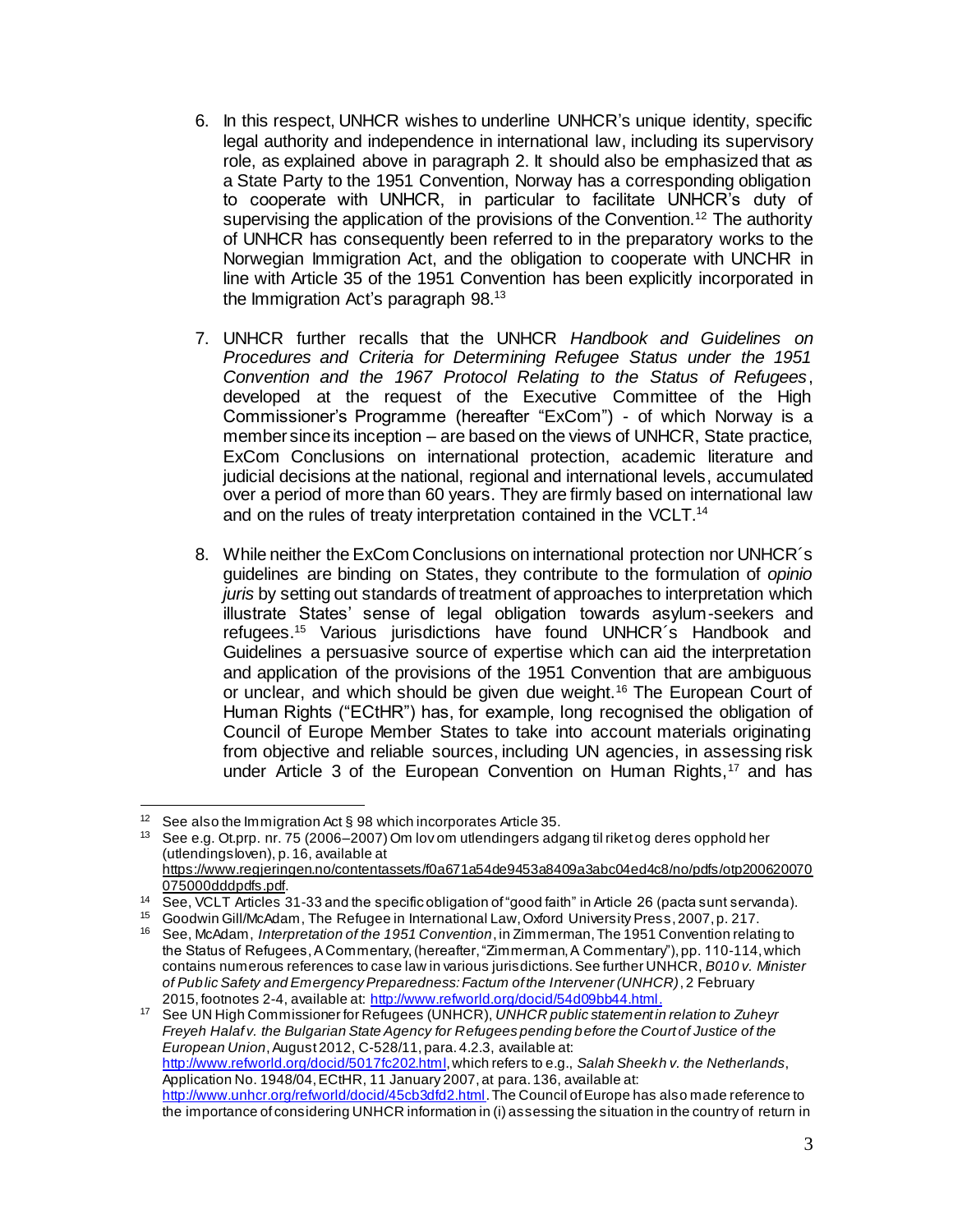regularly relied upon UNHCR guidelines, reports, statements and formal third party interventions in its jurisprudence. <sup>18</sup> Thus, UNHCR's protection guidelines provide States with guidance on how to apply the existing standards in the area of international refugee protection in practice, and in line with States' international obligations.

- 9. UNHCR also observes that the Proposal seeks to introduce a number of changes whereby the status of individuals granted international protection in Norway will only be temporary and subject to regular review, and also that a number of rights normally associated with suchprotection will be delayed, such as the right to family reunification. UNHCR wishes to note that "the ultimate goal of international protection is to achieve durable solutions for refugees", as formulated in ExCom Conclusion No. 104 on location integration,<sup>19</sup> which is not achieved by keeping refugees in a state of uncertainty for years on end. The 1951 Convention recognizes that refugee status ends under certain clearly defined conditions and that once an individual is determined to be a refugee, their status is maintained unless they fall within the terms of the cessation clauses or their status is cancelled or revoked.<sup>20</sup> Moreover, the 1951 Convention foresees a gradual attainment of rights, $21$  with the end of the continuum being naturalization in the country of asylum or the end of the refugee´s protection needs and voluntary return, for example, as a result of fundamental and durable changes in the country of origin.
- 10. UNHCR further notes that the Proposal seems to imply that the 1951 Convention does not apply to asylum-seekers. In this respect, UNHCR recalls the declaratory nature of refugee status and that any person is a refugee within the framework of the 1951 Convention if s/he meets the criteria of the refugee definition in that instrument. This would necessarily occur prior to the time at

the context of forced returns (Council of Europe Committee of Ministers, *Twenty Guidelines on Forced Return*, 4 May 2005, available at:<http://www.unhcr.org/refworld/docid/42ef32984.html>) and (ii) providing UNHCR with access to asylum-seekers, to information about asylum applications, and permitting UNHCR to present its views regarding asylum applications in the context of accelerated asylum procedures (Council of Europe Committee of Ministers, *Guidelines on human rights protection in the context of accelerated asylum procedures*, 1 July 2009, available at: <http://www.unhcr.org/refworld/docid/4a857e692.html>).

<sup>18</sup> See, for example, *Hirsi Jamaa and Others v. Italy* , note 15 above, at para. 203; *Sufi and Elmi v. the United Kingdom*, Applications Nos. 8319/07 and 11449/07, ECtHR, 28 June 2011, at paras. 231-234, and 245 et seq., available at:<http://www.unhcr.org/refworld/docid/4e09d29d2.html>; *M.S.S. v. Belgium and Greece*, Application No. 30696/09, ECtHR, 21 January 2011, at paras. 229, 255, 300-304 and 347- 349, available at[: http://www.unhcr.org/refworld/docid/4d39bc7f2.html](http://www.unhcr.org/refworld/docid/4d39bc7f2.html).

<sup>19</sup> UN High Commissioner for Refugees (UNHCR), *Conclusion on Local Integration*, 7 October 2005, No. 104 (LVI) - 2005, available at:<http://www.refworld.org/docid/4357a91b2.html> (hereafter "ExCom Conclusion on local integration No. 104").

<sup>&</sup>lt;sup>20</sup> UNHCR, Handbook, para. 112, noting that 'the strict approach towards the determination of refugee status results from the need to provide refugees with the assurance that their status will not be subject to constant review in light of temporary changes … in the situation prevailing in their country of origin', see also ExCom Conclusion No. 69 (XLIII), fourth preambular paragraph. UNHCR, *Guidelines on International Protection No. 3: Cessation of Refugee Status under Article 1C(5) and (6) of the 1951 Convention relating to the Status of Refugees (the "Ceased Circumstances" Clauses)*, 10 February 2003,HCR/GIP/03/03, para. 1,<http://www.refworld.org/docid/3e50de6b4.html>. UNHCR, *Note on the Cancellation of Refugee Status*, 22 November 2004, <http://www.refworld.org/docid/41a5dfd94.html>.

<sup>&</sup>lt;sup>21</sup> See e.g. the 1951 Convention, Article 34, and ExCom Conclusion on local integration No. 104. See also doctrine on "levels of attachment" e.g. in Hathaway, The Rights of Refugees under International Law, Cambridge University Press, 2005, pp. 160-192.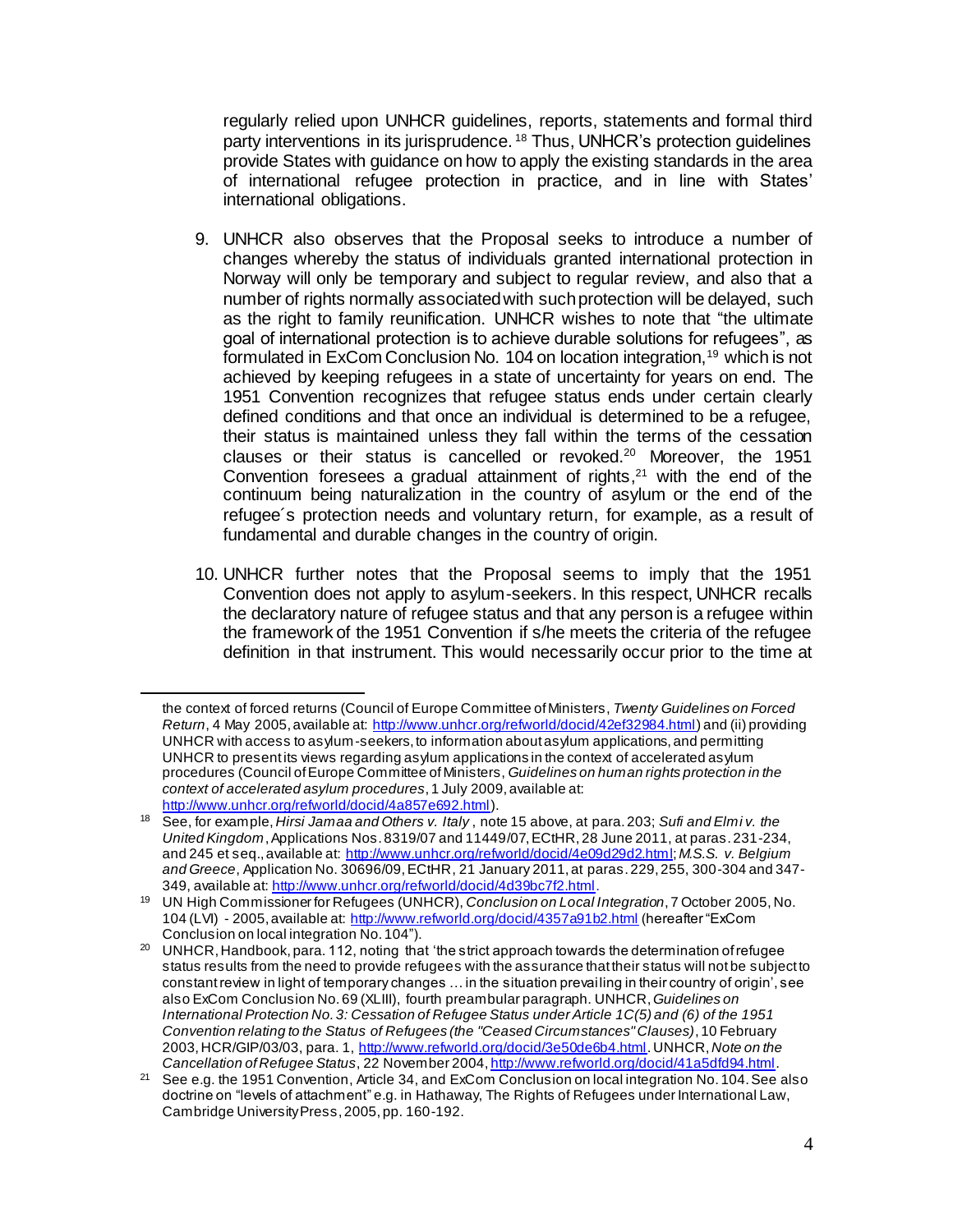which refugee status is formally determined.<sup>22</sup> To give effect to their obligations in good faith under the 1951 Convention, States Parties are required to make independent inquiries as to the need for international protection as refugees of persons seeking asylum, i.e. asylum-seekers, and provide them access to a fair and efficient refugee status determination procedure.<sup>23</sup>

- 11. The signal Norway's introduction of further restrictions sends to other countries in the world, including the major refugee hosting countries and European countries that need to strengthen their asylum and integration capacity in order to receive higher numbers of refugees, is worrisome and could fuel fear and xenophobia. These measures can also contribute to other States' introduction of similar restrictions that would reduce – rather than expand - the asylum space globally and put refugees in need of protection at life-threatening risks. In the context of the European refugee situation, UNHCR has repeatedly called on States to demonstrate the principles of international solidarity and responsibility sharing, set out in international instruments relating to refugees, and in Conclusions on International Protection adopted unanimously by UNHCR's Executive Committee, including Norway. <sup>24</sup> UNHCR has in the same context called for the creation of credible legal alternatives to dangerous irregular movements; such alternatives may include enhanced resettlement opportunities, humanitarian admission programmes, facilitate greater access to family reunion options, student and employment visas for refugees and other forms of legal admission to Europe.<sup>25</sup>
- 12. UNHCR therefore appeals to the Government of Norway to reconsider its intention to further restrict the national asylum space and urges Norway to instead use its standing as a global advocate for human rights, democracy and solutions to focus on promoting and building a coordinated European response. This needs to be done through the implementation of fully-functional hotspots, an internal relocation scheme and the opening-up of more legal entry channels, including expanded resettlement and family reunification programmes, and through support to European countries in need to further develop the capacity of their asylum and integration systems. This would, in UNHCR's view, be a more effective, positive, and humanitarian way of reaching a sustainable solution to the unequal distribution of refugees in Europe, than by introducing restrictions that challenge the international protection regime that Norway has been a strong supporter of for decades.

 $\overline{a}$  $22$  UNHCR, Handbook, para. 28.

<sup>23</sup> UNHCR, *B010 v. Minister of Public Safety and Emergency Preparedness: Factum of the Intervener (UNHCR)*, 2 February 2015, para. 13,<http://www.refworld.org/docid/54d09bb44.html>.

<sup>&</sup>lt;sup>24</sup> See e.g., ExCom Conclusion Nos. 52 (on International solidarity and refugee protection), 77 (general conclusion), 85 (conclusion on international protection) and 90 (general conclusion), available at: <http://www.unhcr.org/pages/49e6e6dd6.html>.

<sup>&</sup>lt;sup>25</sup> See e.g., UNHCR, Syrian Refugees in Europe: What Europe Can Do to Ensure Protection and Solidarity, 11 July 2014, available at[: http://www.refworld.org/docid/53b69f574.html](http://www.refworld.org/docid/53b69f574.html), p. 12, and UNHCR, International Protection Considerations with regard to people fleeing the Syrian Arab Republic, Update III, 27 October 2014, available at:<http://www.refworld.org/docid/544e446d4.html>, paras. 33-36; UNHCR), International Protection Considerations with regard to people fleeing the Syrian Arab Republic, Update IV, November 2015, para. 44, available at:<http://www.refworld.org/docid/5641ef894.html>.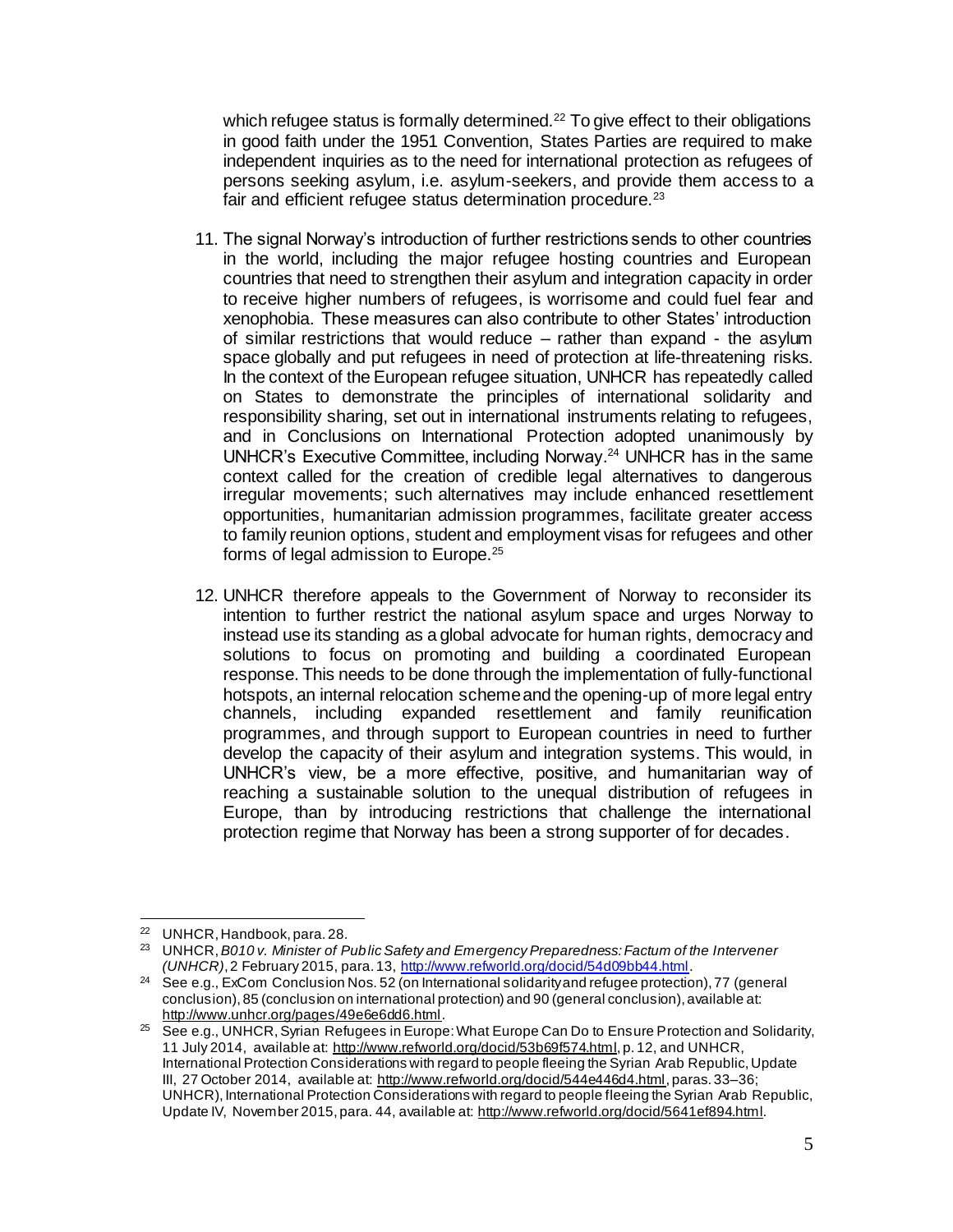#### **III. Specific observations**

#### *Amendment to the Immigration Act paragraph 9 regarding visa free entry for asylum-seekers*

- 13. Asylum-seekers are currently exempt from ordinary visa requirements under the Immigration Act, paragraph 9(1). However, the Proposal introduces a visa requirement for asylum-seekers arriving from a "first country of asylum" or "safe third country", whose asylum application can therefore be declared inadmissible'.<sup>26</sup> In UNHCR´s understanding of the Proposal, those who do not have a valid visa, will not be admitted to the territory. Their asylum applications will be processed through a border procedure determining the admissibility of their claim, pursuant to paragraph 32. UNHCR further understands that only asylum-seekers who come directly from a country in which they fear persecution will be granted access to the normal Norwegian asylum procedure and have their claims examined on the merits. 27
- 14. The Proposal notes that "entry is not punishable", with reference to Article 31 of the 1951 Convention, but states that "as the visa freedom is restricted, it will become illegal to enter into Norway without a visa".<sup>28</sup> In this respect, UNHCR recalls paragraph 106 (g) in the Immigration Act, according to which the fact that a foreigner's application most likely will not to be admitted for an examination on the merits according to paragraph 32 (a) or (d), is a ground for detention. In UNHCR´s understanding, the proposed provision may thus lead to penalization of those arriving without a visa, either from a first country of asylum or from a country or area where the applicant has stayed without being persecuted.
- 15. The Proposal claims that the 1951 Convention does not hinder States from imposing visa requirements on asylum-seekers.<sup>29</sup> While under international law, States have the sovereign power to regulate the entry of foreigners, including by imposing visa requirements, this cannot hinder foreigners seeking asylum from persecution (Article 14 of the Universal Declaration of Human Rights) as implemented in part by the 1951 Convention. Numerous ExCom Conclusions refer to the need to admit refugees (including asylum-seekers, see paragraph 10 above) into the territories of States,<sup>30</sup> which includes no rejection

 $\overline{a}$ <sup>26</sup> Para. 32 of the Immigration Act regulates returns according to the "first country of asylum" and "safe third country" principles. Para. 32 (1) applies if (a) the applicant has been granted asylum or another form of protection in another country (first country of asylum), (b) it may be demanded that the applicant be accepted by another country participating in cooperation under the Dublin Agreement, (c) it may be demanded that the applicant be accepted by another Nordic state under the provisions of the Nordic Passport Control Agreement, or (d) the applicant has travelled to the realm after having stayed in a state or an area where the foreign national was not persecuted (safe third country).

<sup>27</sup> Proposal, pp. 18, 22.

<sup>28</sup> Proposal, p. 18.

<sup>29</sup> Proposal, p. 17.

<sup>&</sup>lt;sup>30</sup> See references to relevant ExCom Conclusions in the chapter on Access to Asylum Procedures in the UN High Commissioner for Refugees (UNHCR), *A Thematic Compilation of Executive Committee Conclusions, 6th edition, June 2011*, June 2011, available at: <http://www.refworld.org/docid/4f50cfbb2.html>.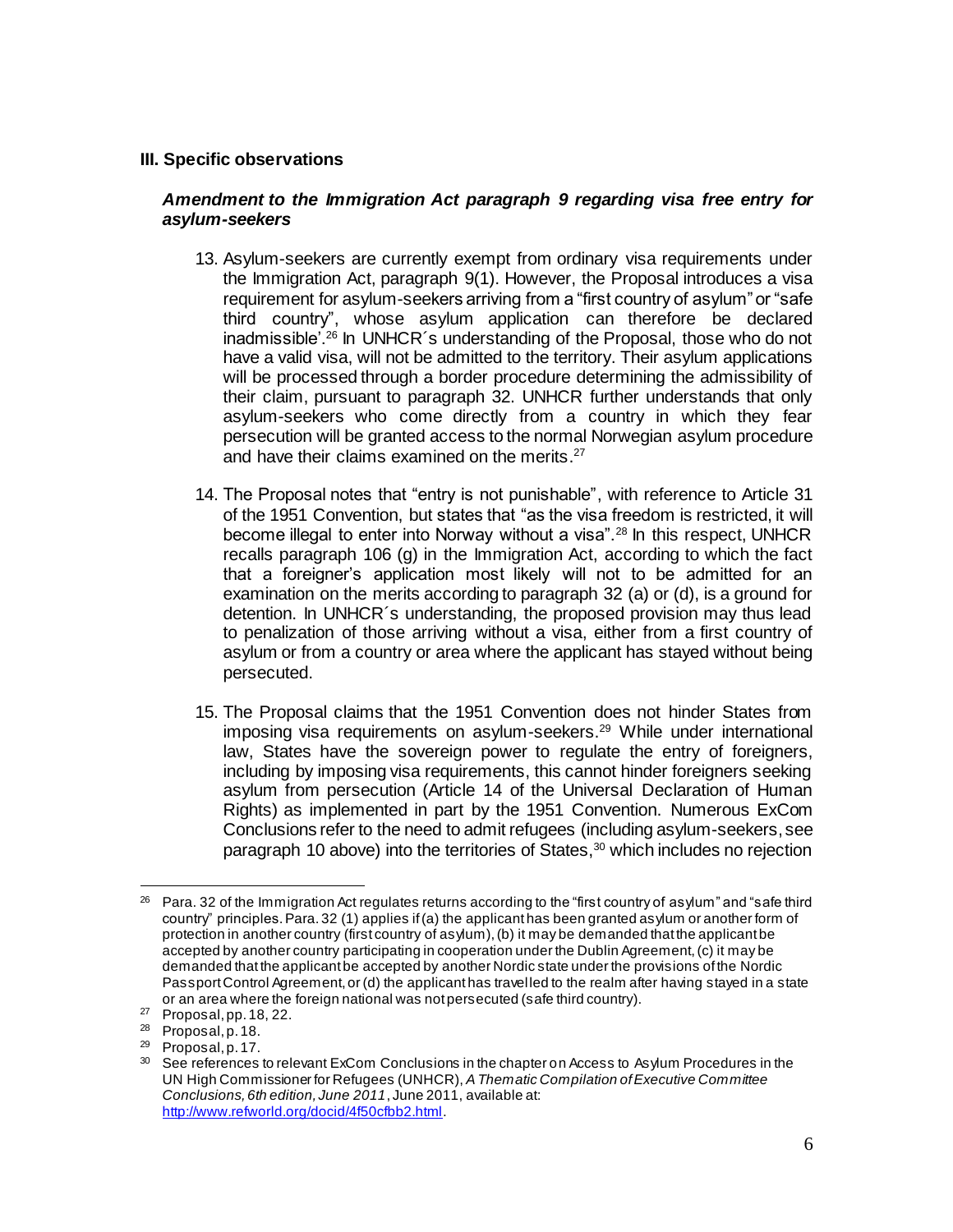at frontiers, and allowing them access to fair and efficient procedures for determining status and protection needs. ExCom Conclusion No. 87 specifically mentions that "notions such as 'safe country of origin', 'internal flight alternative' and 'safe third country', should be appropriately applied so as not to result in improper denial of access to asylum procedures, or to violations of the principle of *non-refoulement*".<sup>31</sup>

- 16. To give effect to their obligations in good faith under the 1951 Convention, States Parties to the Convention are required to make independent inquiries as to the need for international protection of persons seeking asylum, and provide them access to fair and efficient asylum or refugee status determination procedures. This may include an initial admissibility phase, including to assess a possible application of the safe third country concept.
- 17. Article 31 of the 1951 Convention is also relevant in this respect. It provides that States shall not penalize refugees for irregular entry or presence, provided the conditions set out in the article are met. Article 31(1) of the 1951 Convention recognises that refugees are often compelled to arrive at, or enter, a territory without appropriate documentation or prior authorisation. Already at the time of the drafting of Article 31, it was recognized that refugees (and asylum-seekers) whose departure from their country of origin is usually a flight, will rarely be in a position to comply with the requirements for legal entry (possession of a passport and visa) into the country of refuge.<sup>32</sup> By requiring a refugee to obtain proper travel documentation before fleeing his or her country to seek asylum in another country, States overlook the very problems which give rise to the need for refugee protection and, in effect, deny the possibility of asylum to some refugees.
- 18. UNHCR is particularly concerned about this proposal on the introduction of visa requirements for asylum-seekers in view of the recently issued Instructions and Circulars and amendments to the Immigration Act and Regulation, <sup>33</sup> which introduced an expedited admissibility procedure with reduced criteria and safeguards in the application of the "safe third country" and "first country of asylum" concepts. UNHCR has, *inter alia,* expressed regret that the requirement that the applicant will have access to fair and efficient procedures for the determination of refugee status and/or other forms of international

 $\overline{a}$ <sup>31</sup> UN High Commissioner for Refugees (UNHCR), *General Conclusion on International Protection*, 8 October 1999, No. 87 (L) - 1999, para (j), available at[: http://www.refworld.org/docid/3ae68c6ec.html](http://www.refworld.org/docid/3ae68c6ec.html).

<sup>&</sup>lt;sup>32</sup> Secretary General's Memorandum to the 1950 Ad Hoc Committee, February 1950.

<sup>33</sup> Prop. 16 L (2015–2016). Endringer i utlendingsloven (innstramninger), 13.11.2015, available at: <https://www.regjeringen.no/no/dokumenter/prop.-16-l-20152016/id2461221/?ch=1&q>=; and Lov 20. november 2015 nr. 94 om endringer i utlendingsloven (innstramninger); GI-13/2015 – Rask saksbehandling for asylsøkere som har hatt opphold i Russland, jf. utlendingsloven §§ 32 og 90, 24.11.2015, available at: [https://www.regjeringen.no/no/dokumenter/gi-132015--rask-saksbehandling-for](https://www.regjeringen.no/no/dokumenter/gi-132015--rask-saksbehandling-for-asylsokere-som-har-hatt-opphold-i-russland-jf.-utlendingsloven--32-og-90/id2468570/)[asylsokere-som-har-hatt-opphold-i-russland-jf.-utlendingsloven--32-og-90/id2468570/](https://www.regjeringen.no/no/dokumenter/gi-132015--rask-saksbehandling-for-asylsokere-som-har-hatt-opphold-i-russland-jf.-utlendingsloven--32-og-90/id2468570/); 15/7814 – EST. Instruks — Rutiner for rask håndtering av personer som ankommer over norsk- russisk landegrense (Storskog) uten gyldig visum eller annen gyldig innreisetilatelse til Norge, 24.11.2015, available at: [https://www.regjeringen.no/contentassets/6262ec4896904942ba396c32ff68ee0f/instruks\\_pod.pdf](https://www.regjeringen.no/contentassets/6262ec4896904942ba396c32ff68ee0f/instruks_pod.pdf); RS 2015-013 - Rundskriv om behandlingen av asylsøknader fra personer som har reist inn i Norge fra Russland (Storskog-porteføljen), 25.11.2015, available at[: https://www.udiregelverk.no/no/rettskilder/udi](https://www.udiregelverk.no/no/rettskilder/udi-rundskriv/rs-2015-013/)[rundskriv/rs-2015-013/](https://www.udiregelverk.no/no/rettskilder/udi-rundskriv/rs-2015-013/).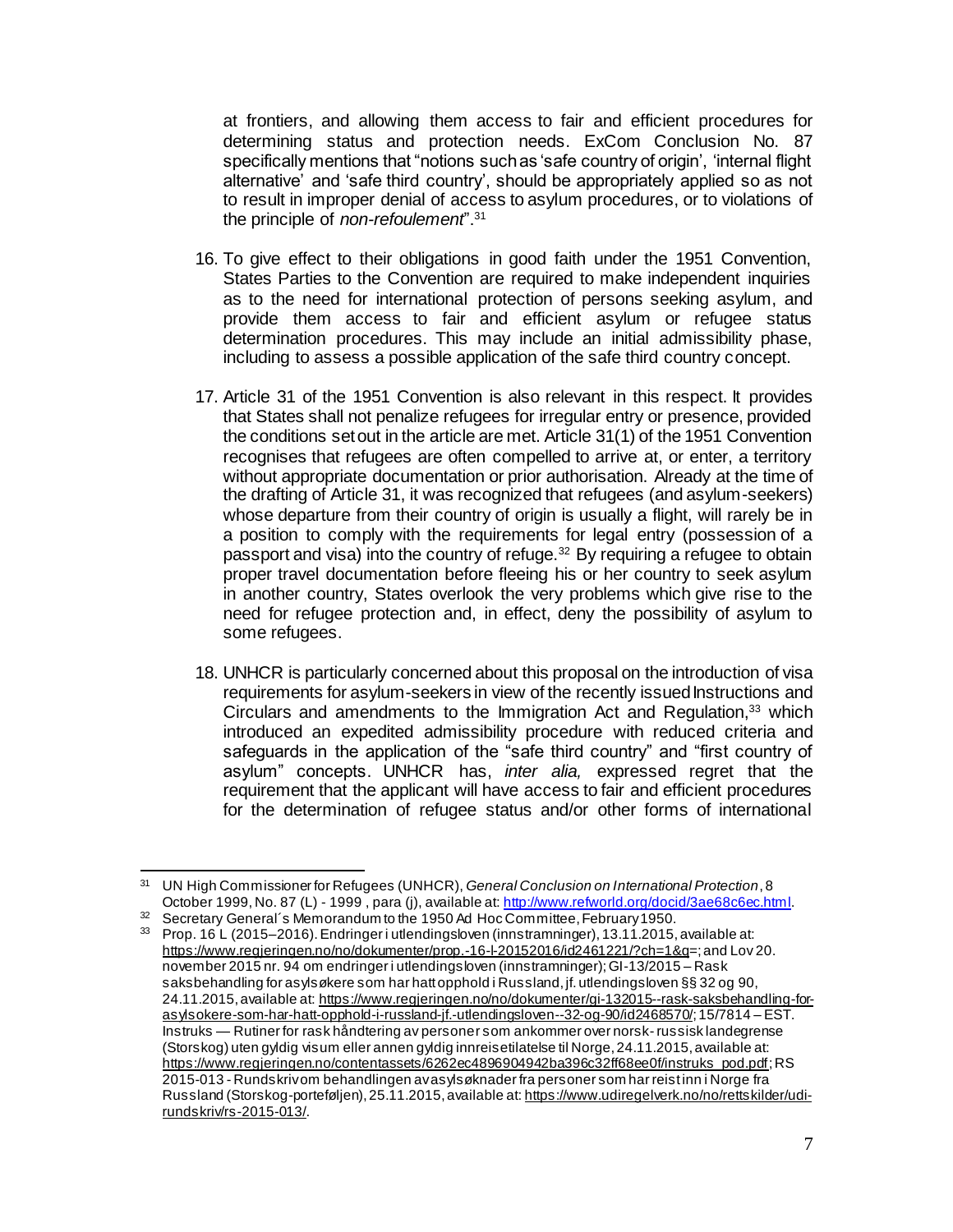protection in the "safe third country" has been removed from the Immigration Act, despite it being one of the established criteria for applying the concept.<sup>34</sup>

19. In light of the above taken together (as well as the allocation of responsibilities for the admission interviews to the police, which will be commented on below), UNHCR has serious concerns that the imposition of visa requirements for foreigners arriving in Norway from countries designated as "safe" may affect their right of access to a fair and efficient asylum procedure and, consequently, place such individuals at risk of *refoulement,* including chain*-refoulement.* 

## **UNHCR Recommendations**

 UNHCR recommends that Norway refrain from imposing visa requirements for people seeking asylum, in order to uphold the right of all asylum-seekers to access fair and efficient procedures for the determination of refugee status and/or other forms of international protection, and ensure protection against *refoulement,* including chain-*refoulement.*

#### *Rejection of entry of persons arriving in Norway from a Nordic neighboring country*

20. As UNHCR understands, the Proposal will introduce a new paragraph 32 (2) to the Immigration Act, which will create a legal basis to reject entry (*bortvise*) and not assess applications for asylum on their merits for persons arriving directly from a Nordic neighboring country, without a valid Schengen visa. According to the Proposal, this provision is introduced to ensure efficient control of arrivals from the neighboring countries, in particular Sweden<sup>35</sup> as it has received among the highest number of arrivals in Europe.<sup>36</sup> According to the Proposal, the Schengen and Dublin regulations $37$  do not preclude bilateral

<sup>&</sup>lt;sup>34</sup> The words «and where the foreign national's application for protection will be examined» has been removed from the Immigration Act § 32 (1) (d). In this context, see ExCom Conclusion No. 85 which "*Stresses* that, as regards the return to a third country of an asylum -seeker whose claim has yet to be determined from the territory of the country where the claim has been submitted, including pursuant to bilateral or multilateral readmission agreements, it should be established that the third country will treat the asylum-seeker(s) in accordance with accepted international standards, will ensure effective protection against *refoulement*, and will provide the asylum-seeker(s) with the possibility to seek and enjoy asylum".

<sup>&</sup>lt;sup>35</sup> The measure is also proposed in response to the measures introduced by Sweden on 17 December 2015 concerning ID controls and carrier sanctions; see UNHCR, Comments by the United Nations High Commissioner for Refugees (UNHCR) Regional Representation for Northern Europe on the Law Proposal Prop. 2015/16:67 concerning particular measures in situation of serious threat to the public order or the internal security of the country (Särskilda åtgärder vid allvarlig fara för den allmänna ordningen eller den inre säkerheten i landet), [11 December 2015], available at[: http://www.unhcr](http://www.unhcr-northerneurope.org/fileadmin/user_upload/Documents/PDF/Sweden/Prop_2015-16_67_comments-UNHCR.pdf)[northerneurope.org/fileadmin/user\\_upload/Documents/PDF/Sweden/Prop\\_2015-16\\_67\\_comments-](http://www.unhcr-northerneurope.org/fileadmin/user_upload/Documents/PDF/Sweden/Prop_2015-16_67_comments-UNHCR.pdf)[UNHCR.pdf.](http://www.unhcr-northerneurope.org/fileadmin/user_upload/Documents/PDF/Sweden/Prop_2015-16_67_comments-UNHCR.pdf)

<sup>36</sup> Proposal, pp. 17-19.

<sup>37</sup> European Union: Council of the European Union, *Regulation (EU) No 604/2013 of the European Parliament and of the Council of 26 June 2013 establishing the criteria and mechanisms for determining the Member State responsible for examining an application for international protection lodged in one of the Member States by a third-country national or a stateless person (recast)*, 29 June 2013, OJ L. 180/31-180/59; 29.6.2013, (EU)No 604/2013, available at[: http://www.refworld.org/docid/51d298f04.html.](http://www.refworld.org/docid/51d298f04.html) (hereafter "Dublin Regulation").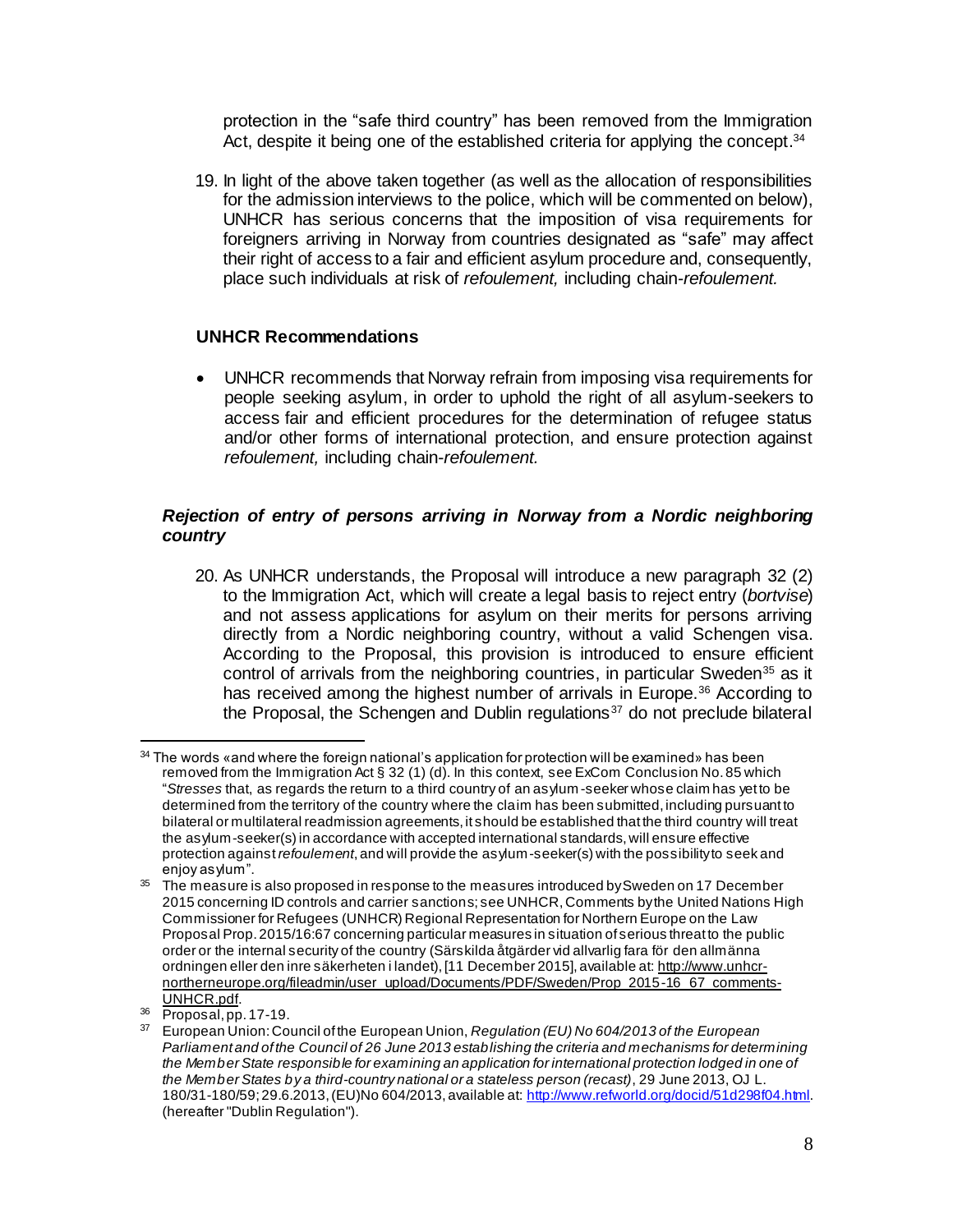arrangements as long as they are not in contravention of these regulations. Paragraph 32 cannot be applied if there is a risk of *refoulement*.

- 21. In UNHCR´s understanding, the Norwegian Government, in effect, intends to introduce an additional admissibility ground for asylum-seekers who try to enter Norway though a Nordic country, thus deviating from the mechanisms for determining the responsibility for an asylum application under the recast Dublin Regulation. UNHCR notes that the Proposal describes the Dublin Regulation as in practice not being in force in 2015, and as a system that has "broken down".<sup>38</sup> UNHCR, however, wishes to note that the Dublin Regulation continues to apply and is still in force, and thus recalls the importance of adhering to the Dublin system as the established manner for allocating responsibility within the Schengen area for the examination of applications for international protection.
- 22. Further, under the Dublin Regulation, Norway has an obligation to determine which State participating in the Dublin system is responsible for the examination of asylum applications of individuals arriving to its territory, including those arriving from neighboring Nordic States. It may well be that Norway is responsible for examining the asylum application even though the applicant has, for example, arrived via Sweden. Asylum-seekers may, *inter alia*, have a right to have their application processed in a particular state depending on where they have family relations.<sup>39</sup> UNHCR thus questions whether the proposal, which is to be implemented by the police at the border, will ensure that all rights accorded to asylum-seekers under the Dublin III Regulation, including the right to appeal (see paragraph 24 below), are ensured.
- 23. The Proposal highlights that the provision is to be utilized if the number of asylum-seekers arriving reaches a level which the Norwegian Immigration authorities are unable to handle.<sup>40</sup> As UNHCR understands, the Ministry will be given competence and discretion to decide when the situation reaches the level where the new provision is to be invoked. While not elaborated in the Proposal, in UNHCR´s understanding, this measure would only be applied when there is a certain level of influx. UNHCR would in this regard like to express its concern that such an application of the 1951 Convention may be arbitrary and discriminatory, and thus in breach of Article 3 of the Convention.

#### **UNHCR Recommendations**

 UNHCR recommends Norway to not adopt the proposed measure as a way to shift the responsibility to other countries through which the asylum-seeker may have passed. In order to exercise their right to seek asylum, asylum-seekers need to have access to territory and for these procedures to be fair and efficient.

 $38$  Proposal, p. 27.

Dublin III Articles 9, 10 and 11.

<sup>40</sup> Proposal, p. 31.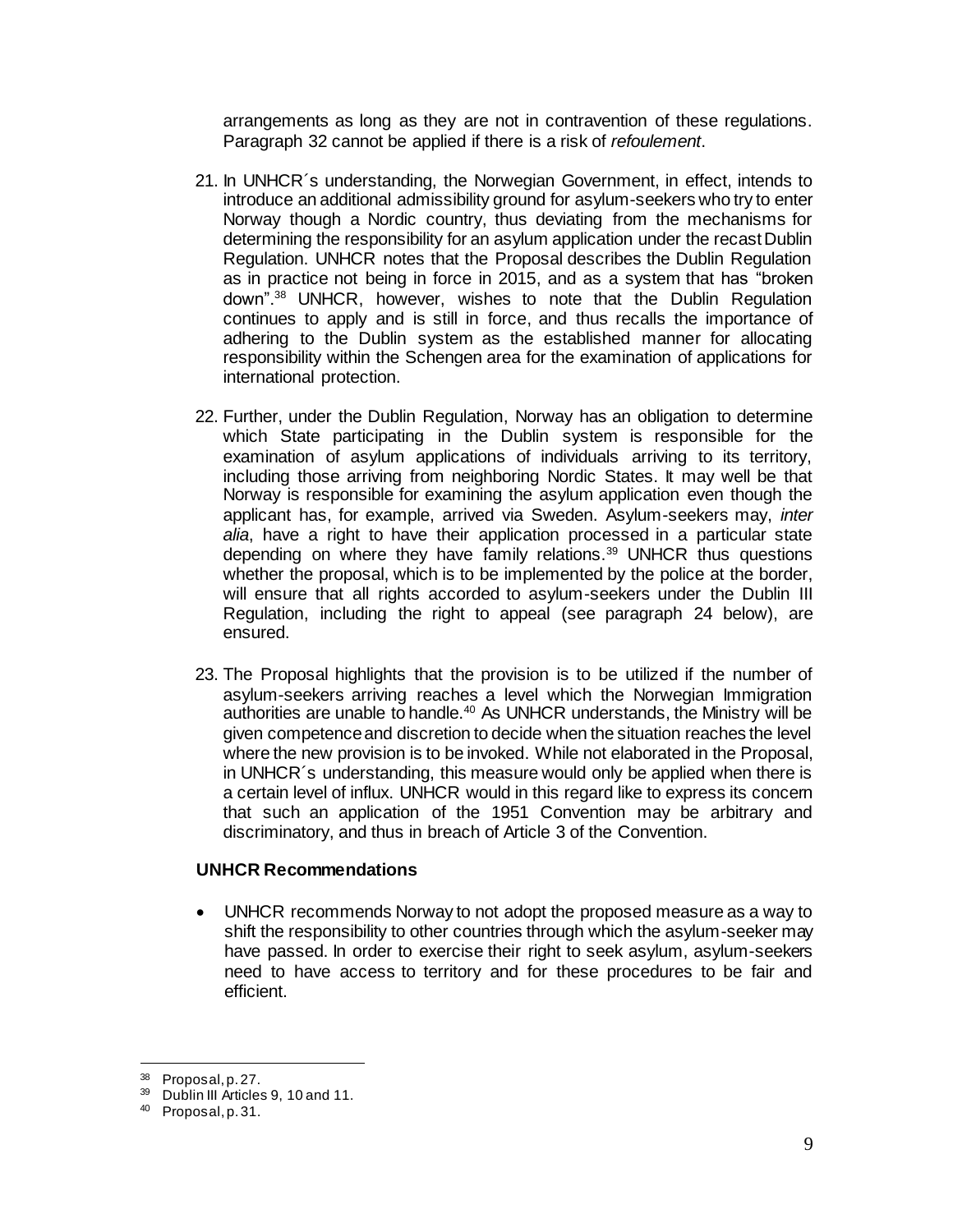UNHCR recommends Norway to adhere to the Dublin Regulation, and to fully apply the provisions concerning the rights of asylum-seekers.

#### *Designation of the Police as the competent authority to reject applications which will not be assessed on the merits, and reject entry at the border of asylumseekers coming through Nordic neighboring countries*

- 24. According to the Proposal, the Ministry of Justice and Public Security will be given competence and discretion to delegate authority to the Police to reject applications which are not to be assessed on the merits under the Immigration Act paragraph 32 (2), when persons apply for asylum after crossing a border with a Nordic neighboring country.<sup>41</sup> The Police will also be competent to issue decisions to reject entry (*bortvise*) at the border. The purpose of this amendment is to ensure effective handling of cases, where the asylum-seeker arrives from a Nordic neighboring country. To ensure this, the decisions to reject entry need not be issued as formal individual administrative decisions in writing, and there will thus be no right to appeal the decision.
- 25. UNHCR wishes to refer to its comments in October 2015,<sup>42</sup> and reiterate its recommendation to have one competent determining authority with responsibility for all asylum proceedings, including interviewing applicants for international protection at the admissibility stage and in accelerated procedures, as well as for taking decisions on the granting or refusal of admissibility or international protection. UNHCR is of the strong view that all these tasks should be performed by a single central authority, in line with the guidance in UNHCR's ExCom Conclusion No. 8.<sup>43</sup>

## **UNHCR Recommendations**

 UNHCR strongly recommends that the central determining authority (i.e. UDI in Norway) be responsible for interviewing applicants for international protection and for taking decisions on their claim, including within admissibility and accelerated asylum procedures.

## *Burden of proof and standard of proof and risk in the Immigration Act and Immigration Regulation*

26. According to the Proposal, the burden and standard of proof have not been regulated in Norwegian law, but been developed by the Courts based on the preparatory works to the Aliens Act, in a less strict manner than foreseen and

Proposal, pp. 31-32.

 $42$  UNHCR, UNHCR Observations on the proposed amendments to the Norwegian Immigration Act to allow for detention of asylum-seekers in the 48-hours accelerated procedure: Høyringsnotat om ny heimel for pågriping og fengsling i samband med 48-timarprosedyren for openbert grunnlause asylsøknader, October 2015, available at [http://www.unhcr](http://www.unhcr-northerneurope.org/fileadmin/user_upload/Documents/PDF/Norway/UNHCR_Observations_on_Norwegian_Immigration_Act_48_Hour_Procedure.pdf)[northerneurope.org/fileadmin/user\\_upload/Documents/PDF/Norway/UNHCR\\_Observations\\_on\\_Norwegi](http://www.unhcr-northerneurope.org/fileadmin/user_upload/Documents/PDF/Norway/UNHCR_Observations_on_Norwegian_Immigration_Act_48_Hour_Procedure.pdf)

[an\\_Immigration\\_Act\\_48\\_Hour\\_Procedure.pdf.](http://www.unhcr-northerneurope.org/fileadmin/user_upload/Documents/PDF/Norway/UNHCR_Observations_on_Norwegian_Immigration_Act_48_Hour_Procedure.pdf) <sup>43</sup> UNHCR, *Determination of Refugee Status*, 12 October 1977, No. 8 (XXVIII) - 1977, para. (e) (iii), available at[: http://www.refworld.org/docid/3ae68c6e4.html](http://www.refworld.org/docid/3ae68c6e4.html).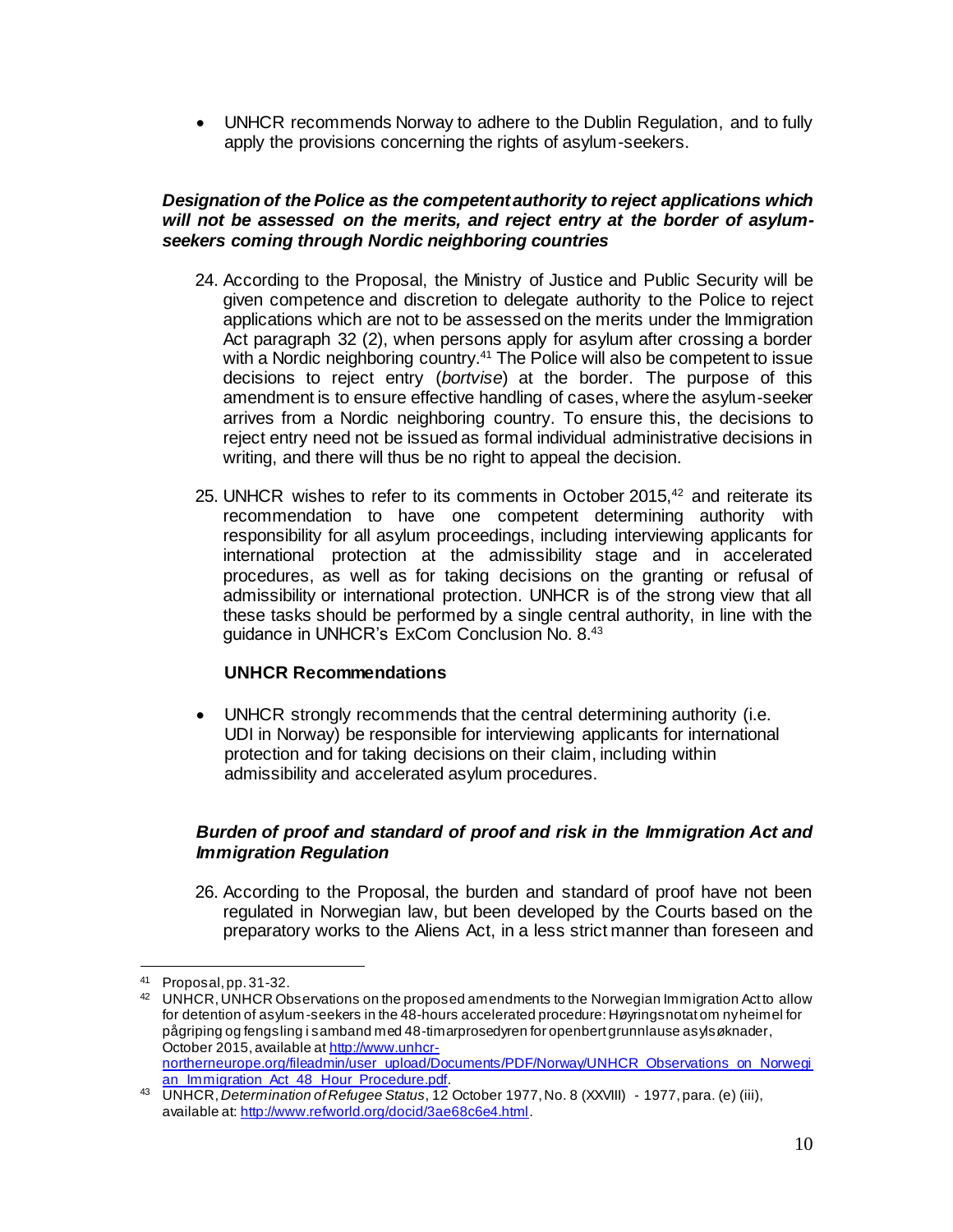as provided for by UNHCR's guidance.<sup>44</sup> As UNHCR reads the Proposal, the main purpose is to clarify and harmonize how the burden and standard of proof and risk should be applied by regulating this in the legislation. 45

- 27. As UNHCR understands the Proposal, *the burden of proof* in asylum claims will continue to be shared. The applicant is responsible for substantiating the claim, while the State has a duty to ensure that the case is as well investigated in line with international obligations and administrative law ("saken er tilstrekkelig opplyst i samsvar med folkerettslige regler og forvaltningsloven § 17"). When considering return to a State Party to the European Convention on Human Rights ("ECHR") and the EU recast Qualification Directive, there will, as a general rule, be a presumption that the person will not be in need of international protection.
- 28. In cases whereby the "safe third country" or "first country of asylum" concept is applied, the burden of proof, based on the presumption of safety, rests on the shoulders of the decision-maker, who needs to determine that the third country or first country of asylum is safe for the individual applicant. In UNHCR's view, the question of whether asylum-seekers can be sent to a third country for determination of their claim must be answered on an individual basis. If not, a risk of chain-*refoulement* arises. Also, the applicant concerned should be given an effective possibility to rebut a presumption of safety, including in the first instance, <sup>46</sup> even if on an accelerated basis. Otherwise an essential safeguard for asylum-seekers would be removed.
- 29. According to the Proposal, the general *standard of proof for establishing the facts* will be increased, but will continue to require less than preponderance of the evidence. The new standard of proof will be that facts are "sannsynlige" (plausible), instead of the current "noenlunde sannsynlig". According to the Proposal, UNCHR requires that an applicant's explanation must be "sannsynlig" (plausible), but this does not entail a requirement of preponderance of evidence.<sup>47</sup> UNHCR observes that a standard of proof for credibility findings is highly controversial. Accepting a fact as relevant and material for determining eligibility for protection (*inter alia* determining a wellfounded fear of being persecuted for reasons of one or more of the Convention grounds) depends on the credibility of the fact, which in turn is determined by a range of indicators and not by a particular 'standard of proof'.<sup>48</sup> According to UNCHR's guidelines, credibility is established where the applicant has

l <sup>44</sup> UNHCR, *Note on Burden and Standard of Proof in Refugee Claims*, 16 December 1998, available at: [http://www.refworld.org/docid/3ae6b3338.html.](http://www.refworld.org/docid/3ae6b3338.html)

<sup>45</sup> Proposal, p. 33.

<sup>&</sup>lt;sup>46</sup> Article 39(3) of the recast APD provides explicitly the obligation for States to offer to the applicant the opportunity to rebut the presumption of the safety of an European third country. See also UNHCR comments on the EC's amended proposal for a recast APD, pp. 29-30; as well as UNHCR comments on the EC's proposal for a recast APD, pp. 38-39.

<sup>47</sup> Proposal p. 37.

<sup>48</sup> UNHCR, *Summary of Deliberations on Credibility Assessment in Asylum Procedures, Expert Roundtable, 14-15 January 2015, Budapest, Hungary*, 5 May 2015, paras. 53 to 63, available at: <http://www.refworld.org/docid/554c9aba4.html>.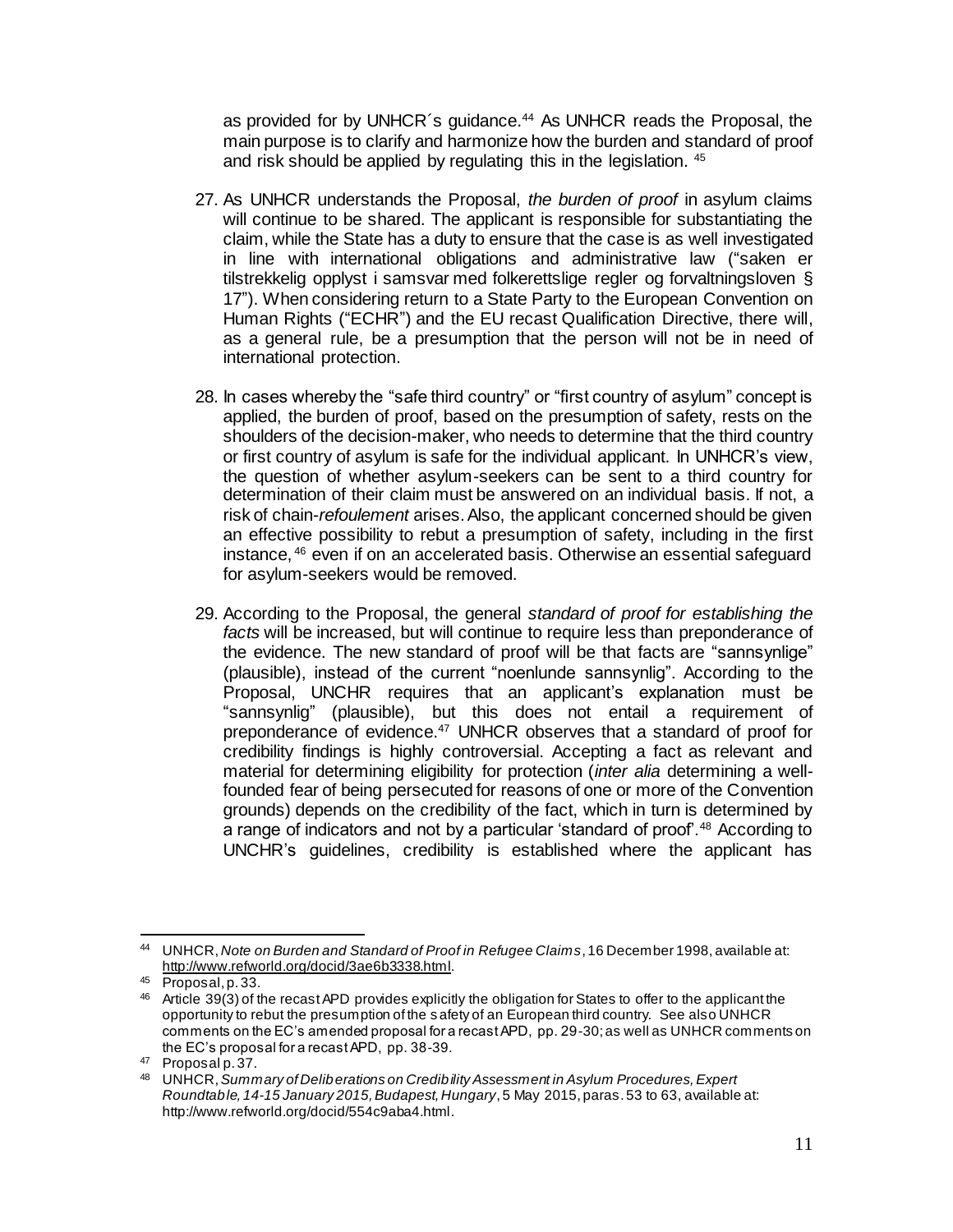presented a claim which is coherent and plausible, not contradicting generally known facts, and therefore is, on balance, capable of being believed.<sup>49</sup>

- 30. With regard to *sur place* activities and acts, the Proposal notes that the difficulties with documenting events in the country of origin are not at hand in the same way in Norway and that higher demands can therefore be placed on the asylum-seeker´s credibility in this regard. The Government thus suggests that a statement concerning events that take place *sur place* needs to be "more probable than not" to be accepted, i.e. a higher standard of proof than with regard to other statements. <sup>50</sup> In regard to *sur place* claims, UNHCR first wishes to recall that a person is a refugee as soon as he or she fulfills the criteria in the definition in Article 1 A(2) of the 1951 Convention (see paragraph 10 above), and that a person may become a refugee after having left his or her country of origin because of circumstances arising in the country of origin during his/her absence or as a result of his/her own actions in the host country.<sup>51</sup> The test nonetheless remains the same, i.e. whether or not the person has a well-founded fear of being persecuted for reasons of, including when it comes to assessing the credibility of material facts is determined by a range of indicators (as mentioned above) and not by a particular standard of proof. 52
- 31. UNHCR understands with regard to the *standard of proof for establishing identity*, that the Proposal foresees that the same standard as before will be maintained in applications for protection, i.e. that the applicant´s identity must be "likely". Where the applicant has not documented his or her identity, a holistic assessment should be carried out. The Proposal notes that the obligation to clarify identity shall not compromise the need for protection.
- 32. UNHCR notes with concern that general experiences with applicants from countries with a larger number of cases of identity fraud may be taken into account.<sup>53</sup> In UNHCR's view, the assessment of credibility should be individual, and not based on general presumptions. <sup>54</sup> Decision-makers should be careful if they are considering dismissing documentary evidence on the basis of country of origin of a general nature. While widespread corruption and the availability of fraudulent documents may be characteristic of a particular country, this does not necessarily mean that documentation submitted by an applicant is forged or has been obtained through corruption.<sup>55</sup> In this regard, it

 $\overline{a}$ <sup>49</sup> UNHCR, *Note on Burden and Standard of Proof in Refugee Claims*, 16 December 1998, p. 3, available at[: http://www.refworld.org/docid/3ae6b3338.html](http://www.refworld.org/docid/3ae6b3338.html).

<sup>50</sup> European Council on Refugees and Exiles, Comments from the European Council on Refugees and Exiles on the Commission Proposal to Recast the Qualification Directive, 12 March 2010, page 15, available at[: http://www.refworld.org/docid/4b9e39e12.html](http://www.refworld.org/docid/4b9e39e12.html).

<sup>51</sup> UNHCR, Handbook, paras. 94-96.

<sup>52</sup> UNHCR, UNHCR comments on the European Commission's proposal for a Directive of the European Parliament and of the Council on minimum standards for the qualification and status of third country nationals or stateless persons as beneficiaries of international protection and the content of the protection granted (COM(2009)551, 21 October 2009), 29 July 2010, available at: <http://www.refworld.org/docid/4c503db52.html>.

<sup>53</sup> Proposal, p. 41.

<sup>54</sup> UNHCR, Note on Burden and Standard of Proof in Refugee Claims, 16 December 1998, available at: [http://www.refworld.org/docid/3ae6b3338.html,](http://www.refworld.org/docid/3ae6b3338.html) para. 11.

<sup>55</sup> UNHCR, *Beyond Proof, Credibility Assessment in EU Asylum Systems : Full Report*, May 2013, available at[: http://www.refworld.org/docid/519b1fb54.html](http://www.refworld.org/docid/519b1fb54.html) (hereafter "UNHCR, Beyond Proof"), p. 163.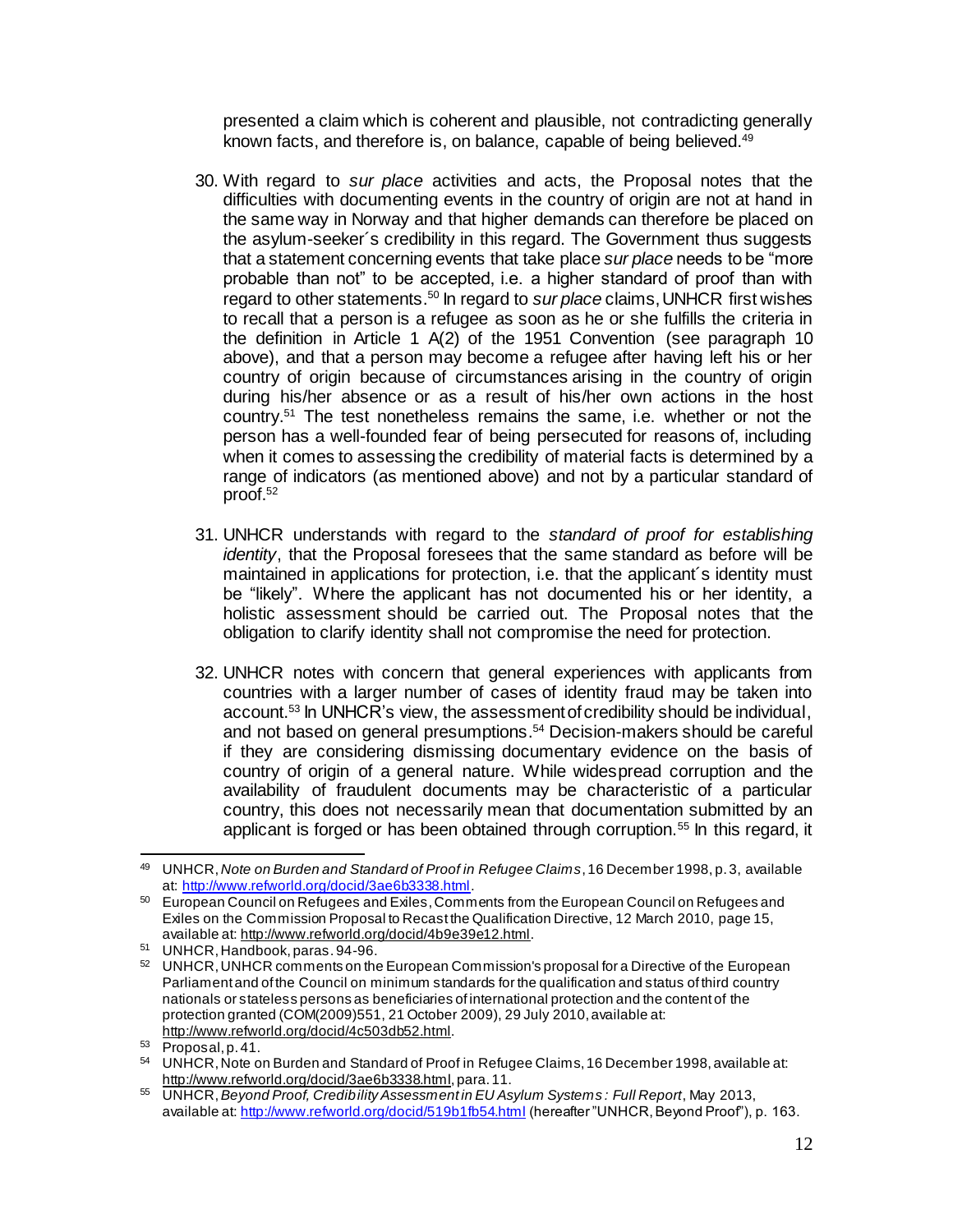should be noted that the European Court of Human Rights has found that a rejection of the documentary evidence submitted by the applicants in support of their applications without sufficient investigation was at odds with the requirement of close and rigorous scrutiny.<sup>56</sup>

- 33. As UNHCR understands the Proposal, an applicant can be required to contact family members in the country of origin, but cannot be required to contact the Government of his or her country of origin if this would conflict with his or her need for protection. UNHCR appreciates that contacting the Government cannot be required, but cautions against requiring asylum-seekers to contact family members to send documents and other documentary evidence, as this could, in certain circumstances, put family members at risk of persecution.
- 34. The Proposal notes with regard to the *standard of risk* that the current practice should be retained, i.e. it is not required that it is more likely than not that there is a real risk that the applicant on return will be subjected to persecution or serious harm. As UNHCR understands the Proposal, the standard of risk will vary depending on the grounds for protection and the relevant circumstances.<sup>57</sup> The standard is higher in cases concerning subsidiary protection (returns against Article 3 of the ECHR) than in cases concerning persecution under the 1951 Convention. UNHCR notes that, according to the proposed Immigration Regulation paragraph 7-3 (4), the standard of risk is met when persecution is a "likely consequence" of return (Kravet til risiko ved retur anses oppfylt når forfølgelse [...] er en sannsynlig følge av utsendelse), and that the assessment shall be in compliance with international obligations.<sup>58</sup>
- 35. UNHCR notes that it is well established that the standard of risk or wellfoundedness of the fear of persecution does not need to be 'conclusively beyond doubt' or 'more probably or likely than not'. To establish wellfoundedness, persecution must be proved to be 'reasonably possible'.<sup>59</sup>

## **UNHCR Recommendations**

- UNHCR notes that in cases where the "safe third country" or "first country of asylum" concept is applied, the burden of proof, based on the presumption of safety, rests on the decision-maker who needs to determine that the third country or first country of asylum is safe for the individual applicant.
- UNHCR recommends that credibility is established where the applicant has presented a claim which is coherent and plausible, not contradicting generally known facts, and therefore is, on balance, capable of being believed, and thus cautions against using a particular 'standard of proof'; the same should apply in *sur place* claims.

<sup>56</sup> <sup>56</sup> Singh and Others v. Belgium, no. 33210/11, ECtHR (Chamber judgment, final), 2 October 2012.

<sup>57</sup> Proposal p. 41.

 $^{58}$  Proposal p. 43.

<sup>59</sup> See, UNHCR, *Letter from UNHCR to the Tokyo Bar Association Re request for inquiry in the case of S and the Government of Japan, Supreme Court 2012 No. 194 and 198*, 18 January 2013, available at: [http://www.unhcr.or.jp/html/protect/pdf/UNHCR\\_Response\\_Letter\\_to\\_Tokyo\\_Bar\\_Association%20En.pdf](http://www.unhcr.or.jp/html/protect/pdf/UNHCR_Response_Letter_to_Tokyo_Bar_Association%20En.pdf)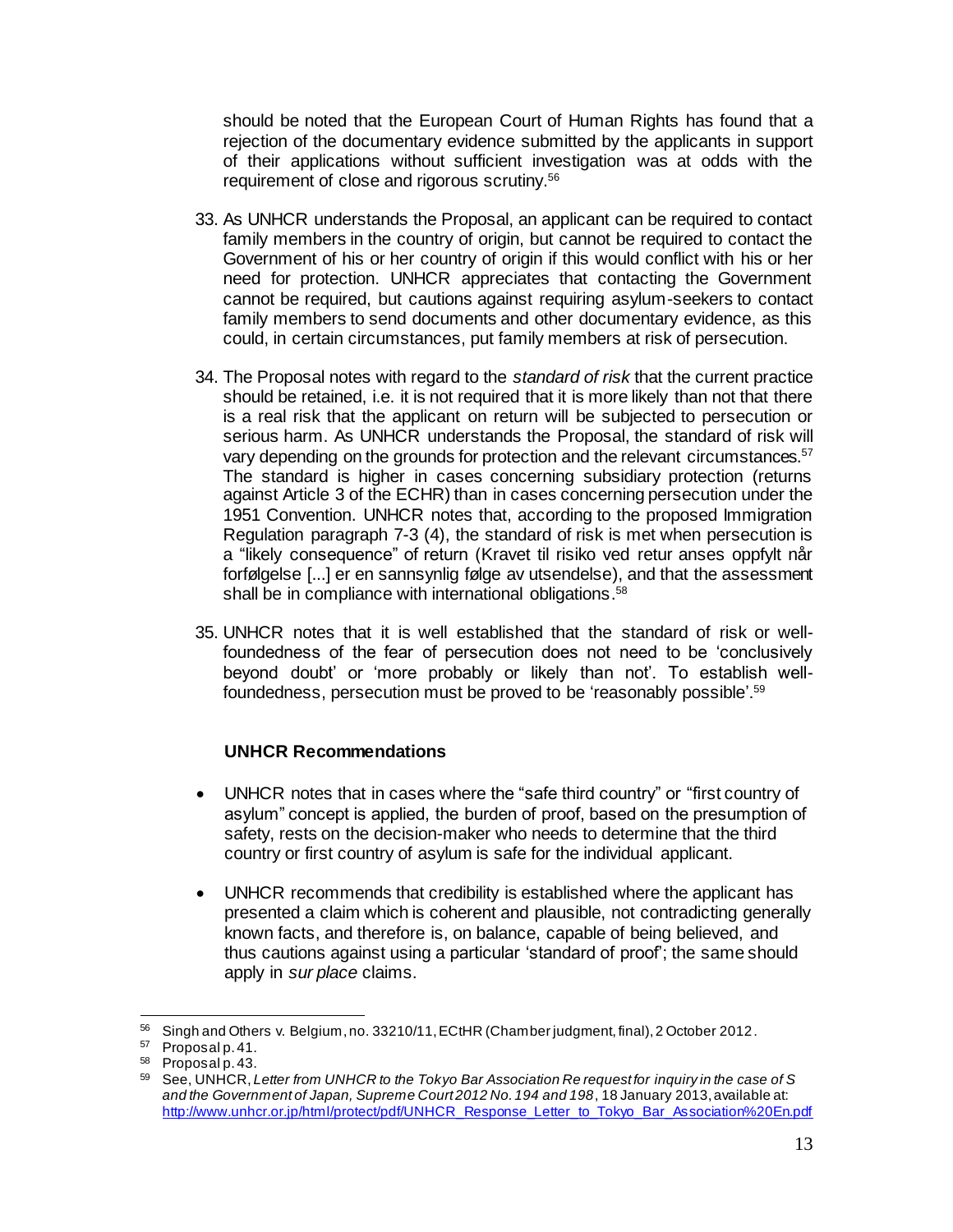- UNHCR recommends that in establishing well-foundedness, persecution must be proved to be 'reasonably possible'; the same should apply in *sur place* claims.
- UNHCR recommends that assessments of credibility are individual, and not based on general presumptions.
- UNHCR urges Norway to use caution if and when requiring refugees to contact family members to produce documentary evidence to substantiate their identity.

#### *Introduction of subsidiary protection – restricting the term 'refugee' to persons covered by the 1951 Convention*

- 36. According to the Proposal, the current system of recognizing both beneficiaries of international protection under the 1951 Convention and the ECHR Article 3 (subsidiary protection) as refugees will be repealed. Instead, persons who do not qualify for protection under the 1951 Convention, but cannot be returned without a violation of ECHR Article 3, will be granted subsidiary protection, regulated in a new paragraph 28 (a) of the Immigration Act. Aligning Norwegian legislation with the EU recast Qualification Directive<sup>60</sup>, and having the possibility to accord a different level of rights associated with the protection status (for example, to travel documents, social welfare benefits and family reunification) are among the stated reasons for the amendment. 61
- 37. While UNHCR welcomes States' creation of a legal obligations to grant subsidiary protection to those at risk of serious harm for reasons and in circumstances not necessarily covered by the 1951 Convention, it is important that measures to provide subsidiary protection are implemented with the objective of strengthening, not undermining, the existing global refugee protection regime.<sup>62</sup> This presupposes that individuals who fulfil its criteria are granted Convention refugee status, rather than being accorded subsidiary protection.<sup>63</sup> To this end, the refugee definition should be interpreted progressively and with the necessary flexibility to take changing forms of persecution into account.

<sup>60</sup> European Union: Council of the European Union, *Directive 2011/b 95/EU of the European Parliament and of the Council of 13 December 2011 on standards for the qualification of third-country nationals or stateless persons as beneficiaries of international protection, for a uniform status for refugees or for persons eligible for subsidiary protection, and for the content of the protection granted (recast)*, 20 December 2011, OJ L. 337/9-337/26; 20.12.2011, 2011/95/EU, available at:

<http://www.refworld.org/docid/4f197df02.html>, (hereafter "EU recast Qualification Directive"). <sup>61</sup> By repealing the current Immigration Act § 28(1)(b), Norwegian legislation will be aligned with EU law. Article 28 (1)(b) is considered to mirror the EU recast Qualification Directive Article 15 letters a and b (with the exception of 'execution', which is not mentioned in the Norwegian law). Letter c has, however, been considered to be covered by the scope of the current § 28 (1)(b), which incorporates *inter alia* the ECHR Article 3, the ICCPR Article 7 and CAT Article 3.

<sup>62</sup> UN High Commissioner for Refugees (UNHCR), *Conclusion on the Provision of International Protection Including Through Complementary Forms of Protection*, 7 October 2005, No. 103 (LVI) - 2005, para (k), available at[: http://www.refworld.org/docid/43576e292.html](http://www.refworld.org/docid/43576e292.html).

<sup>63</sup> *Ibid,*para (b).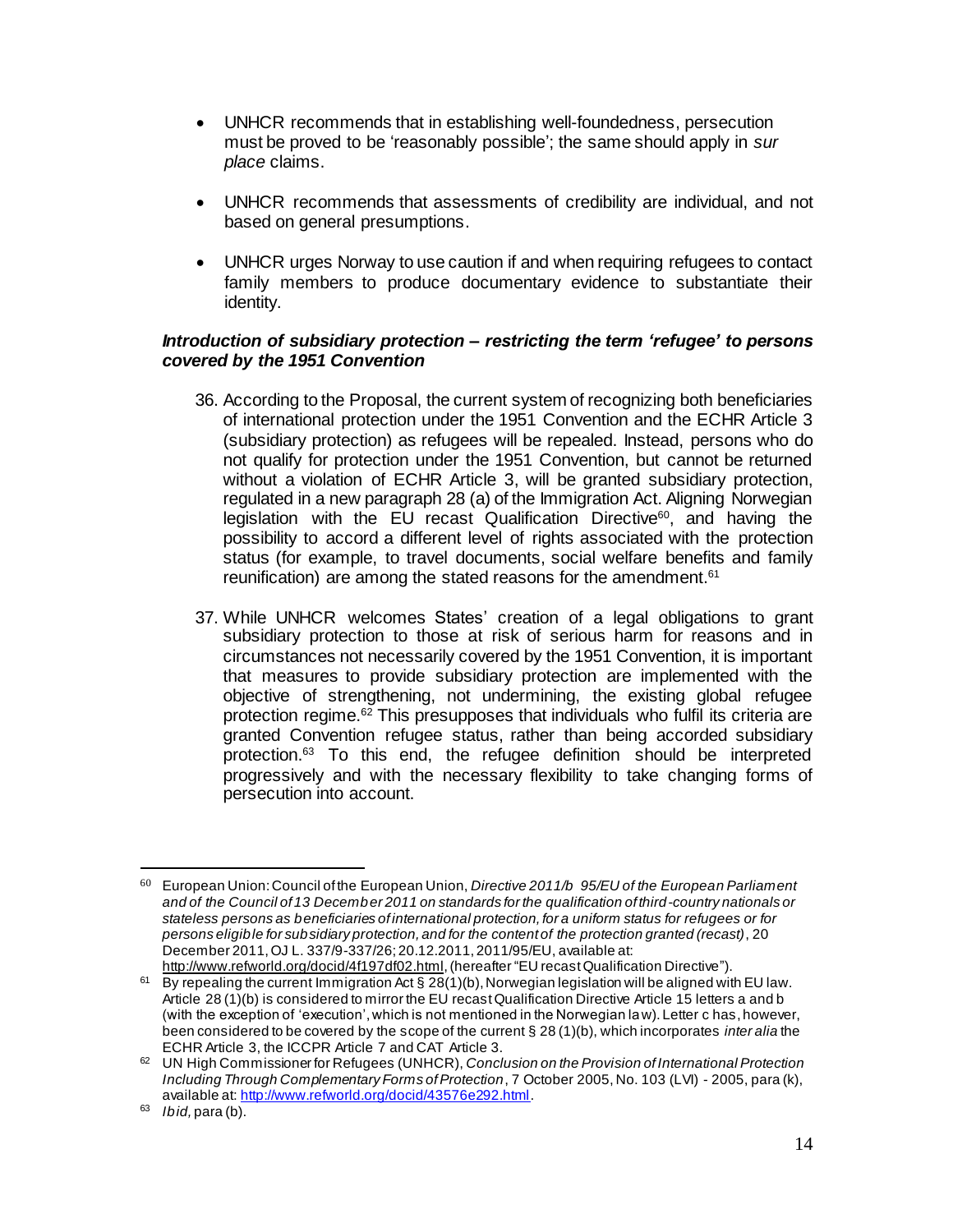- 38. UNHCR welcomes that the sequential approach will be introduced with the proposed amendment, and that the amendment acknowledges the primacy of the 1951 Convention. In the context of a sequential approach, UNHCR would like to note that many persons fleeing armed violence and conflict have a wellfounded fear of being persecuted within the meaning of Article 1A(2) of the 1951 Convention. There is nothing in the text, context or object and purpose of the 1951 Convention which hinders its application to armed conflict or other situations of violence.<sup>64</sup> The 1951 Convention makes no distinction between refugees fleeing peacetime or wartime situations.<sup>65</sup> In fact, whole communities may suffer or be at risk of persecution.<sup>66</sup> Hence, there is no basis in the 1951 Convention for holding that in armed conflict or other situations of violence, an applicant needs to establish a risk of harm over and above that of others caught up in such situations (sometimes called a "differentiated risk"). Furthermore, there is nothing in the text of the 1951 Convention to suggest that a refugee has to be singled out for persecution.<sup>67</sup>
- 39. The Proposal underlines that individuals currently granted subsidiary protection often have fled due to a fear of persecution by non-state actors, such as neighbors and family members, and should with the new provision not be granted Convention refugee protection in Norway.<sup>68</sup> UNHCR wishes to emphasize that there is no requirement under the 1951 Convention that the persecutor is a State actor and that there is scope within the refugee definition to recognize both State and non-State actors, for example in gender-related claims<sup>69</sup> . As acknowledged by the Immigration Act paragraph 29(3)(c), harm

 $\overline{a}$ <sup>64</sup> See UN High Commissioner for Refugees (UNHCR), *Summary Conclusions on International Protection of Persons Fleeing Armed Conflict and Other Situations of Violence; Roundtable 13 and 14 September 2012, Cape Town, South Africa*, 20 December 2012, available at: [http://www.refworld.org/docid/50d32e5e2.html.](http://www.refworld.org/docid/50d32e5e2.html)

<sup>65</sup> Forced Migration Review 47, Refugee by association, Blanche Tax, September 2014, available at: [http://www.fmreview.org/syria/tax.](http://www.fmreview.org/syria/tax)

<sup>66</sup> UNHCR, Summary Conclusions on International Protection of Persons Fleeing Armed Conflict and Other Situations of Violence; Roundtable 13 and 14 September 2012, Cape Town, South Africa, 20 December 2012, para. 6, available at:<http://www.unhcr.org/refworld/docid/50d32e5e2.html>.

<sup>67</sup> UNHCR, Summary Conclusions on International Protection of Persons Fleeing Armed Conflict and Other Situations of Violence; Roundtable 13 and 14 September 2012, Cape Town, South Africa, 20 December 2012, para. 6, available at:<http://www.unhcr.org/refworld/docid/50d32e5e2.html>, para. 8; UNHCR Observations on the proposed amendments to the Danish Aliens Act: Lov om ændring af udlændingeloven (Midlertidig beskyttelsesstatus for visse udlændinge samt afvisning af realitetsbehandling af asylansøgninger, når ansøgeren har opnået beskyttelse i et andet EU-land mv.), [date], available at[: http://www.unhcr-](http://www.unhcr-northerneurope.org/fileadmin/user_upload/Documents/PDF/Denmark/UNHCR_comments_on_proposal_to_amend_the_Danish_Aliens_Act_November_2014.pdf)

[northerneurope.org/fileadmin/user\\_upload/Documents/PDF/Denmark/UNHCR\\_comments\\_on\\_proposal\\_](http://www.unhcr-northerneurope.org/fileadmin/user_upload/Documents/PDF/Denmark/UNHCR_comments_on_proposal_to_amend_the_Danish_Aliens_Act_November_2014.pdf) [to\\_amend\\_the\\_Danish\\_Aliens\\_Act\\_November\\_2014.pdf](http://www.unhcr-northerneurope.org/fileadmin/user_upload/Documents/PDF/Denmark/UNHCR_comments_on_proposal_to_amend_the_Danish_Aliens_Act_November_2014.pdf); see also UNHCR, International Protection Considerations with regard to people fleeing the Syrian Arab Republic, Update IV, November 2015, available at[: http://www.refworld.org/docid/5641ef894.html,](http://www.refworld.org/docid/5641ef894.html) para. 36: UNHCR considers that most Syrians seeking international protection are likely to fulfil the requirements of the refugee defin ition contained in Article 1A(2) of the 1951 Convention, since they will have a well-founded fear of persecution linked to one of the Convention grounds. For many civilians who have fled Syria, the nexus to a 1951 Convention ground will lie in the direct or indirect, real or perceived association with one of the parties to the conflict. In order for an individual to meet the refugee criteria there is no requirement of having been individually targeted in the sense of having been "singled out" for persecution, or being at risk thereof.

 $68$  Proposal, p. 50.

<sup>69</sup> See UN High Commissioner for Refugees (UNHCR), *Guidelines on International Protection No. 1: Gender-Related Persecution Within the Context of Article 1A(2) of the 1951 Convention and/or its 1967 Protocol Relating to the Status of Refugees*, 7 May 2002, HCR/GIP/02/01, available at: [http://www.refworld.org/docid/3d36f1c64.html,](http://www.refworld.org/docid/3d36f1c64.html) which in its para 21 explain "In cases where there is a risk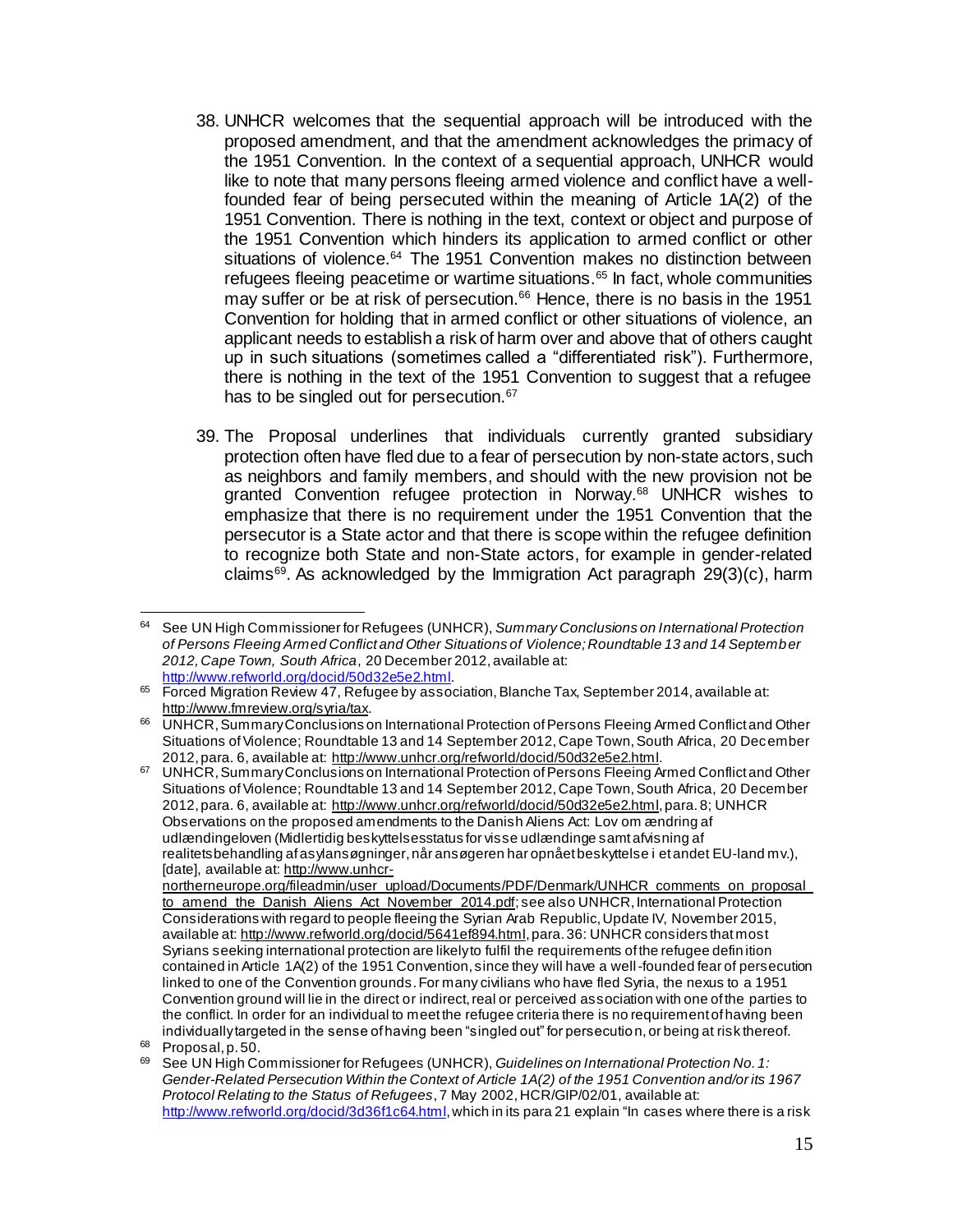by non-State actors can also be considered persecution if those acts are knowingly tolerated by the authorities of if the authorities are unable or unwilling to offer effective protection.<sup>70</sup>

- 40. As the purpose of the amendment is alignment with the EU recast Qualification Directive, UNHCR encourages Norway to also incorporate the protections of Article 15(c) of the Directive into the Immigration Act.
- 41. Although not discussed in the Proposal, UNHCR notes that the proposed Article 28 does not include the wording in the current Immigration Act paragraph 28(3), which ensures that "account shall be taken of whether the applicant is a child".<sup>71</sup> UNHCR urges Norway to retain the third paragraph, in line with the Convention on the Rights of the Child ("CRC") Article 3, and that it also be applied to persons eligible for subsidiary protection (see further paragraphs 65-70 below concerning the recognition of children as Convention refugees or beneficiaries of subsidiary protection).
- 42. According to the Proposal, beneficiaries of subsidiary protection will no longer be considered refugees under Norwegian law and will, *inter alia*, not be exempt from income requirements for family reunification for one year (as Convention refugees have so far been), family members who themselves are not considered in need of protection will not be entitled to derivative protection status due to the principle of family unity in the Immigration Act paragraph 28 (1) (6) (*avledet flyktningstatus*), and they will not be entitled to invoke particular provisions in the Norwegian social security legislation (*folketrygden*) granting refugees preferential treatment.<sup>72</sup>
- 43. Residency permits on the basis of the new Article 28 (a) will, unlike residency permits granted to persons recognized as refugees, be subject to the same restrictions that can be applied to residency permits granted on the basis of humanitarian grounds, if necessary, for example, if the person's identity is not sufficiently clear.
- 44. UNHCR acknowledges that States, including the Norwegian Government, are not obligated to accord the rights associated with 1951 Convention status to beneficiaries of subsidiary protection. However, UNHCR has repeatedly urged States to grant – to the extent possible - Convention refugees and beneficiaries of subsidiary/complementary protection the same rights, based on a recognition that they have the same protection needs. Access for subsidiary protection beneficiaries to similar rights as those of refugees is a significant element in facilitating their early participation and contribution to the host

of being persecuted at the hands of a non-State actor (e.g. husband, partner or other non-State actor) for reasons which are related to one of the Convention grounds, the causal link is established, whether or not the absence of State protection is Convention related."

<sup>70</sup> *Ibid*, para.19, and UNHCR,*Guidelines on International Protection No. 2: "Membership of a Particular Social Group" Within the Context of Article 1A(2) of the 1951 Convention and/or its 1967 Protocol Relating to the Status of Refugees*, 7 May 2002, HCR/GIP/02/02, paras. 20-23, available at: <http://www.refworld.org/docid/3d36f23f4.html>.

<sup>71</sup> Proposal, p. 52.

<sup>72</sup> Proposal, p. 50.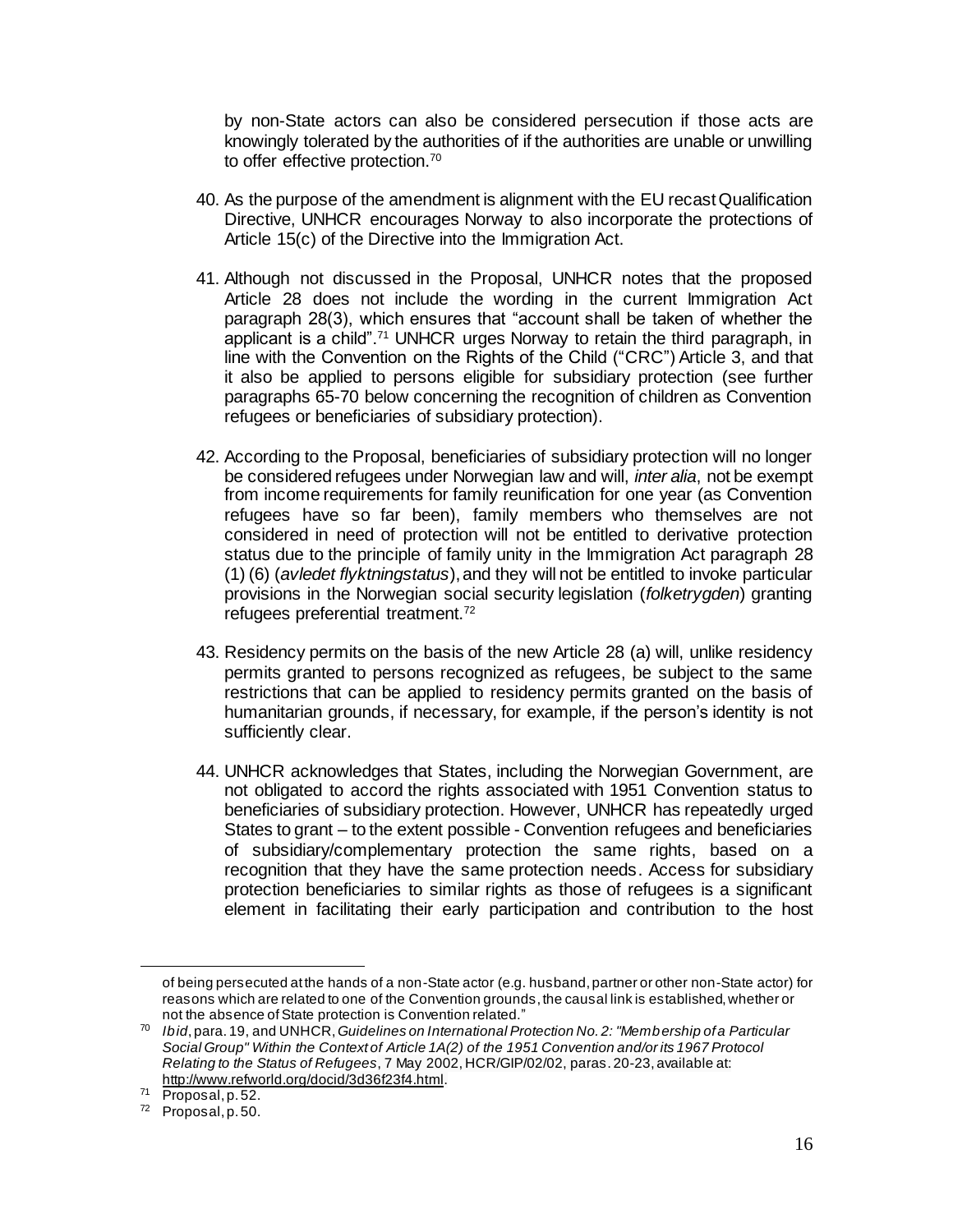community,<sup>73</sup> including through the labour market. The timely grant of secure legal status and residency rights are essential factors in the integration process.<sup>74</sup> In fact, providing an environment in which beneficiaries of international protection can attain self-reliance will help support the individual's achievement of any of the durable solutions, including voluntary repatriation should this become feasible.<sup>75</sup> As with Convention refugees, UNHCR is of the view that the status of a beneficiary of subsidiary protection should not in principle be subject to frequent review to the detriment of his/her sense of security, which international protection is intended to provide.<sup>76</sup>

#### **UNHCR Recommendations**

- UNHCR recommends that beneficiaries of subsidiary protection generally be granted the same rights as Convention refugees.
- UNHCR recommends expanding the scope of subsidiary protection in the Norwegian Immigration Act to also encompass protection from the type of serious harm provided for by Article 15(c) of the EU recast Qualification Directive.
- UNHCR emphasizes the importance of a sequential approach to refugee status determination, and the primacy of the 1951 Convention, including in the determination of asylum claims from persons fleeing armed violence and conflict or persecution by non-state actors.
- UNHCR recommends that the period of validity of residence permits provided to beneficiaries of subsidiary protection be the same as that for 1951 Convention refugees. UNHCR moreover advises against frequent periodic reviews of individuals' international protection needs, as this is likely to undermine the individuals' sense of security, which is important for rehabilitation, and the ability to attain self-reliance; this in turn supports the attainment of any of the durable solutions including integration and voluntary repatriation.

## *Introduction of a new form of temporary protection*

45. According to the Proposal, a temporary form of protection is to be introduced, which can be granted following a simplified procedure. The new temporary

<sup>73</sup> UNHCR, UNHCR comments on the European Commission's proposal for a Directive of the European Parliament and of the Council on minimum standards for the qualification and status of third country nationals or stateless persons as beneficiaries of international protection and the content of the protection granted (COM(2009)551, 21 October 2009), para. 8, 29 July 2010, available at: <http://www.refworld.org/docid/4c503db52.html>.

<sup>74</sup> UNHCR Executive Committee, Conclusion No. 104, para (j). UNHCR Executive Committee calls on States with developed asylum systems to support refugee's ability to integrate "through the timely grant of a secure legal status and residency rights, and/or to facilitate naturalization", available at <http://www.unhcr.org/4357a91b2.html>.

<sup>75</sup> UNHCR, Handbook for Self-Reliance, August 2005, First edition, p. 7, available at: <http://www.refworld.org/docid/4a54bbf40.html>.

<sup>76</sup> UNHCR, Handbook para.135,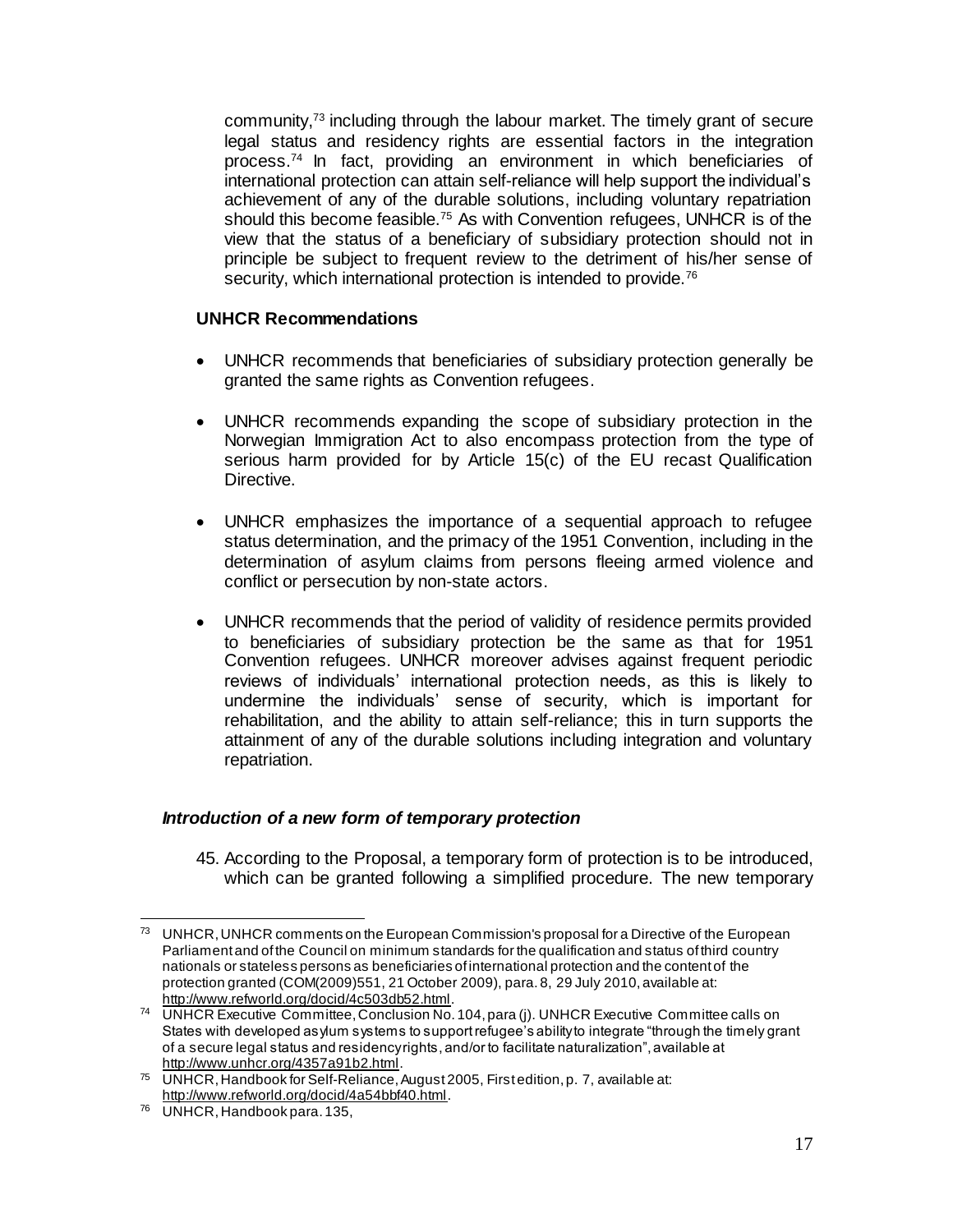permit will allow the immigration authorities to grant residence permits without assessing the merits of a protection claim, thus providing more time to assess the cases in detail later.<sup>77</sup>

- 46. According to the Proposal, the King will have the competence to formulate regulations granting residency for up to two years, which are only to be issued when the processing of cases makes it necessary (*der hensynet til saksbehandlingen tilsier det*). UNHCR recommends that the criteria for when such permits can be issued be objectively described in law rather than leaving it at the discretion of the King. In its annotated comments to the EU Temporary Protection Directive, UNHCR has noted that "mass influx", within the meaning of the Directive, cannot be defined in absolute terms, but should be defined in relation to the resources of the receiving country. The expression should be understood as referring to a significant number of arrivals in a country, over a short time period, of persons from the same home country who have been displaced under circumstances indicating that members of the group would qualify for international protection, and for whom, due to their numbers. individual refugee status determination is procedurally impractical.<sup>78</sup>
- 47. Also, while accepting that the suspension of status determination procedures may be necessary in situations of mass influx, the UNHCR Executive Committee has affirmed that the implementation of temporary protection must not diminish the protection afforded to refugees under the 1951 Convention.<sup>79</sup> The EU Temporary Protection Directive also recognizes that temporary protection is not an alternative to refugee status under the 1951 Convention, but only a practical device aimed at meeting urgent protection needs during a mass influx situation until the individuals concerned have their asylum requests determined on a case-by case basis.<sup>80</sup>
- 48. As UNHCR understands the Proposal, the granting of a permit will be at the discretion of the immigration authorities, and is only to be provided where the applicant's identity is sufficiently clear. However, the permit is not to be granted where the application is considered manifestly unfounded, which means it will not apply to persons in admissibility procedures under the Immigration Act paragraph 32 or in accelerated procedures. UNHCR notes that the Proposal does not explain how the authorities will decide if a claim is manifestly unfounded if the claims have not been assessed on the merits. UNHCR further

 $\overline{a}$  $77$  Proposal, p. 56.

<sup>78</sup> UN High Commissioner for Refugees (UNHCR), *UNHCR Annotated Comments on Council Directive 2001/55/EC of 20 July 2001 on Minimum Standards for Giving Temporary Protection in the Event of a Mass Influx of Displaced Persons and on Measures Promoting a Balance of Efforts Between Member States in Receiving Such Persons and Bearing the Consequences Thereof*, 19 May 2003, available at: <http://www.refworld.org/docid/3ecdeebc4.html> (hereafter "UNHCR annotated Comment on the EU Temporary Protection Directive").

<sup>79</sup> See UN High Commissioner for Refugees (UNHCR), *General Conclusion on International Protection*, 7 October 1994, No. 74 (XLV) - 1994, available at[: http://www.refworld.org/docid/3ae68c6a4.html](http://www.refworld.org/docid/3ae68c6a4.html), which "Notes that the beneficiaries of temporary protection may include both persons who qualify as refugees under the terms of the 1951 Convention and the 1967 Protocol and others who may not so qualify, and that in providing temporary protection States and UNHCR should not diminish the protection afforded to refugees under those instruments;"

<sup>80</sup> In UNHCR's annotated Comment on the EU Temporary Protection Directive, UNHCR welcomes the explicit guarantee of access to asylum procedures by beneficiaries of temporary protection.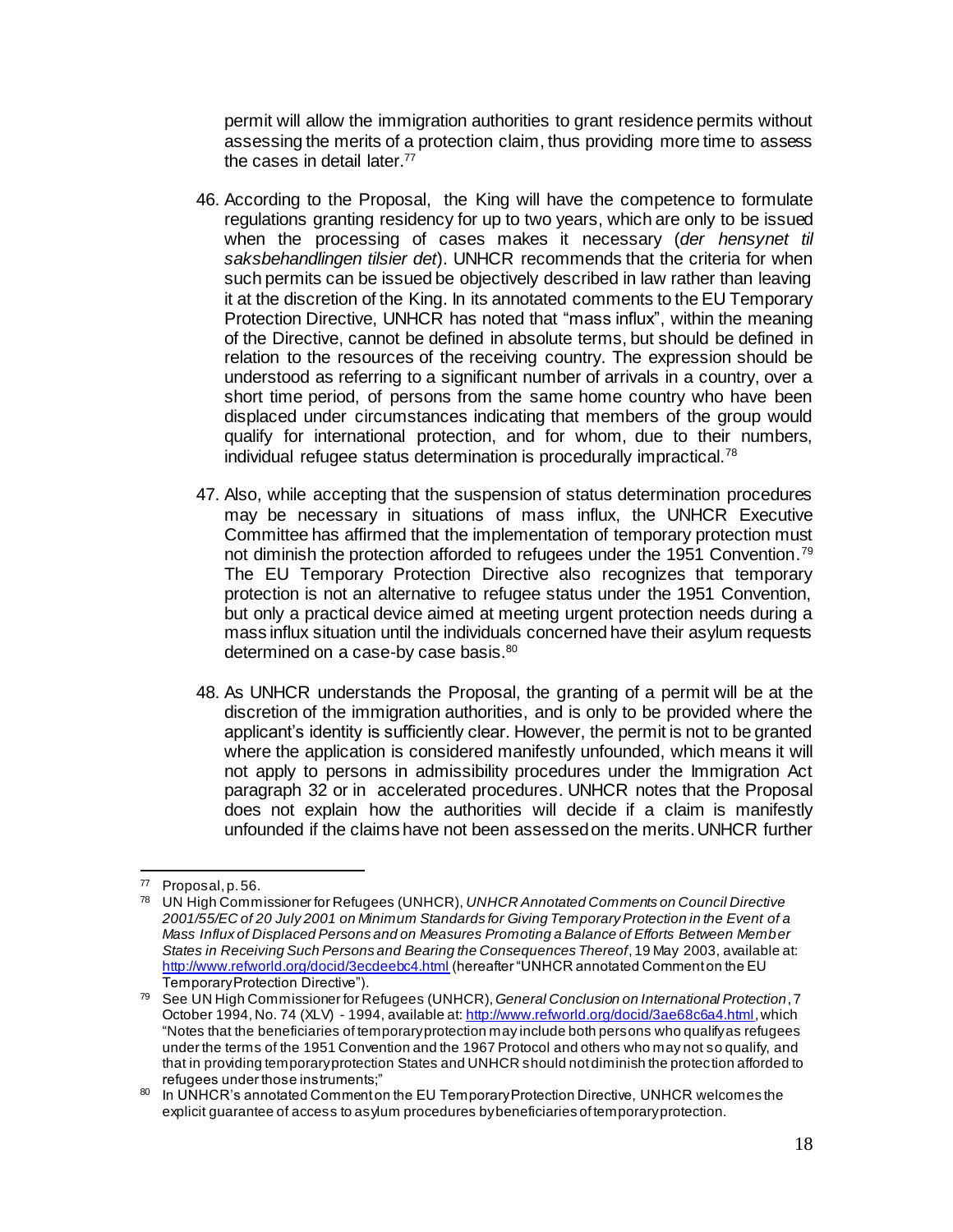questions the reference to admissibility procedures, when manifestly unfounded claims should be examined (on the merits) in accelerated procedures.

- 49. While according to the Proposal, rights associated with the permit are to be determined in the future, the Ministry proposes that it should be associated with a right to work. In this respect, UNHCR has regularly appealed to States to provide beneficiaries of temporary protection the right to employment, since they may include a significant number of persons who would be recognised as refugees if their applications were processed individually.<sup>81</sup> Early access to the labour market may help to diminish dependency on social assistance and also facilitate reintegration upon eventual return to the country of origin.
- 50. UNHCR further observes that individuals granted the temporary protection will not have the right to family reunification and permanent residency.<sup>82</sup> In this respect, UNHCR wishes to refer to ExCom Conclusion No. 85, which calls on States to implement measures to facilitate family reunion of refugees in a positive and humanitarian spirit and without undue delay, and, where necessary, to consider developing the legal framework to give effect to a right to family unity for all refugees. $83$  Such a policy should also be applied to beneficiaries of temporary protection on the understanding that many of them qualify as refugees.<sup>84</sup> UNHCR would like to note that the EU Temporary Protection Directive provides for the right to family reunification and, in this regard, makes explicit reference to the best interests of the child principle.<sup>85</sup>
- 51. According to the Proposal, the granting of the permit will not be a formal individual administrative decision and thus cannot be appealed. While UNHCR acknowledges that the Government emphasizes that the new provision will not give grounds for rejecting an application for asylum, $86$  UNHCR is of the view that asylum-seekers should have the right to appeal the decision, as refugee status is declaratory, and if an asylum-seeker fulfills the criteria in the refugee definition, s/he is entitled to the rights contained in the 1951 Convention. $87$  As the new permit may restrict access to rights normally provided to refugees under Norwegian law and may be applied on a group basis, ordinary procedural safeguards should be in place to avoid discriminatory treatment and inconsistency with Article 3 of the 1951 Convention.

2001/55/EC,Article 15, available at:<http://www.refworld.org/docid/3ddcee2e4.html>.

 $\overline{a}$ 81 UNHCR annotated Comment on the EU Temporary Protection Directive.

<sup>82</sup> Proposal, p. 56.

<sup>83</sup> UN High Commissioner for Refugees (UNHCR), *Conclusion on International Protection*, 9 October 1998,No. 85 (XLIX) - 1998, paras. (u) to (x), available at: <http://www.refworld.org/docid/3ae68c6e30.html>.

<sup>84</sup> UNHCR annotated Comment on the EU Temporary Protection Directive.

<sup>85</sup> See European Union: Council of the European Union, *Council Directive 20 01/55/EC of 20 July 2001 on Minimum Standards for Giving Temporary Protection in the Event of a Mass Influx of Displaced Persons and on Measures Promoting a Balance of Efforts Between Member States in Receiving such Persons and Bearing the Consequences Thereof*, 7 August 2001, OJ L.212/12-212/23; 7.8.2001,

<sup>86</sup> Proposal, p. 57.

<sup>87</sup> UNHCR Handbook, para. 28.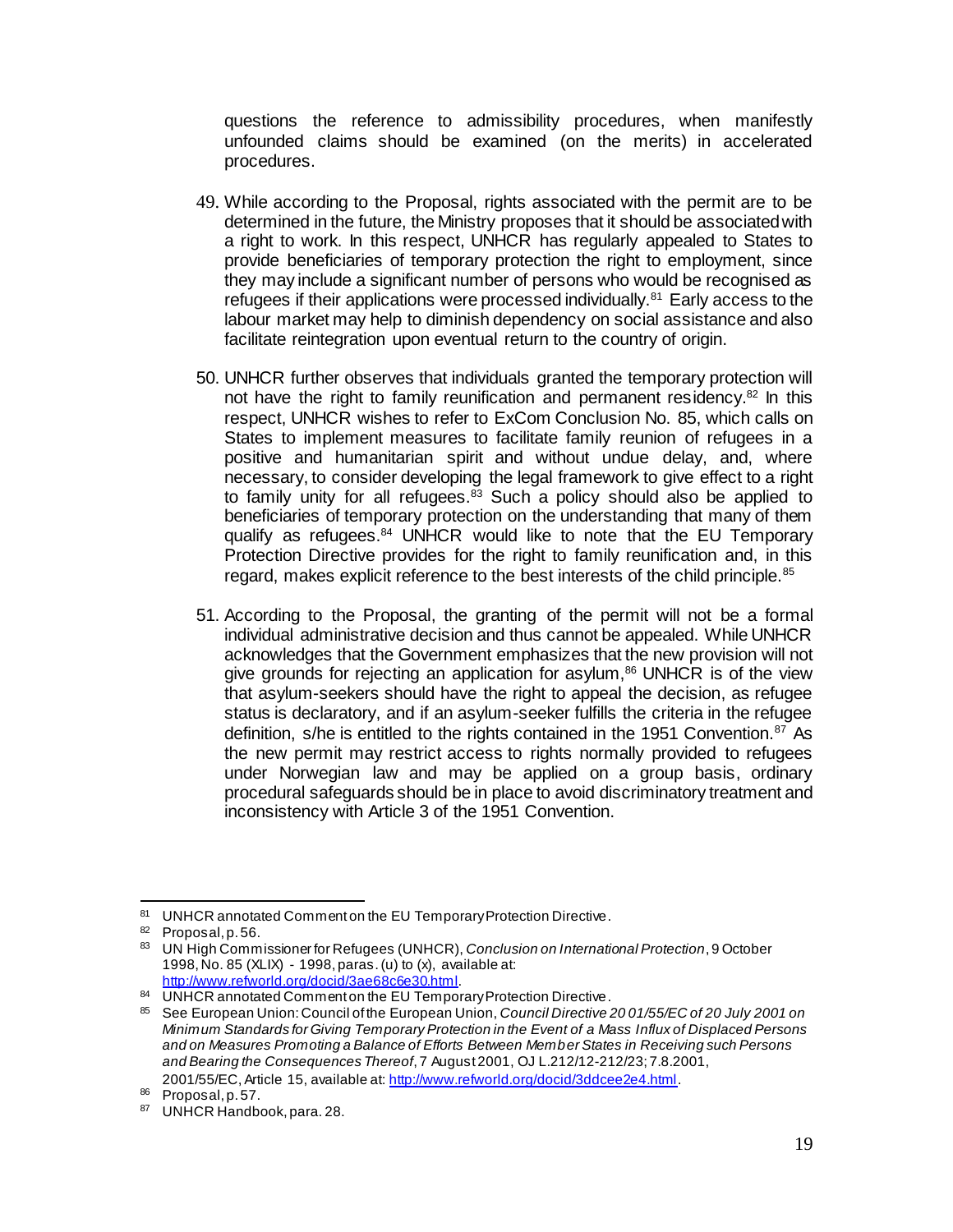#### **UNHCR Recommendations**

- UNHCR welcomes the introduction of a temporary protection status in the Norwegian legislation, but stresses that the new permit should only be used as a provisional protection response in a situation of mass influx, aimed at meeting urgent protection needs until the individuals concerned have their asylum requests determined on a case-by case basis.
- UNHCR recommends that provisions on the temporary protection permit introduced in the Immigration Act include the right of beneficiaries of this permit to family reunification.
- UNHCR recommends Norway to review how the right to an effective remedy and procedural safeguards can be ensured in the context of applying temporary protection.

#### *Increased use of cessation*

- 52. The Proposal observes that the current practice is to grant refugees and beneficiaries of other forms of protection a temporary residency permit, as a general rule, for a period of one to three years.<sup>88</sup> These permits form the basis for an application for permanent residency. Unless there are grounds for cessation or revocation, residence permits of persons granted refugee status are as a general rule to be renewed.
- 53. According to the Proposal, the current situation warrants an increased use of cessation although it has thus far rarely been used. It is proposed that as a general rule, a residency permit will not be renewed if the basis for the firsttime permit is no longer present.<sup>89</sup> The Proposal also refers to an earlier law proposal of 27 March 2015, $90$  which proposed an increase from three to five years of temporary residency for eligibility for permanent residency (see further below at paragraphs 95-98).<sup>91</sup> This change, together with an instruction that the immigration authorities to a greater extent should withdraw residence permits where the conditions are met, will allow for increased possibilities to control the influx.<sup>92</sup>
- 54. Furthermore, on 14 January 2015, the Government issued an Instruction concerning the use of cessation in cases where a refugee has travelled to the

<sup>88</sup> Proposal, p. 54.

<sup>89</sup> Proposal, p. 54.

 $90$  Høring – endringer i utlendingsloven og utlendingsforskriften – hevet botidskrav for permanent oppholdstillatelse mv. – endringer i statsborgerloven, available at: [https://www.regjeringen.no/no/dokumenter/horing--endringer-i-utlendingsloven-og-utlendingsforskriften-](https://www.regjeringen.no/no/dokumenter/horing--endringer-i-utlendingsloven-og-utlendingsforskriften--hevet-botidskrav-for-permanent-oppholdstillatelse-mv.--endringer-i-statsborgerloven/id2403994/) [hevet-botidskrav-for-permanent-oppholdstillatelse-mv.--endringer-i-statsborgerloven/id2403994/](https://www.regjeringen.no/no/dokumenter/horing--endringer-i-utlendingsloven-og-utlendingsforskriften--hevet-botidskrav-for-permanent-oppholdstillatelse-mv.--endringer-i-statsborgerloven/id2403994/).

<sup>91</sup> UNHCR Observations on the proposed amendments to the Norwegian Immigration Act, Immigration Regulation and Nationality Act: Hevet botid for permanent oppholdstillatelse mv., available from: <https://www.regjeringen.no/contentassets/a7935befc95d40c88e5d25e98db5f967/unhcr.pdf>.

 $92$  Proposal, p. 55.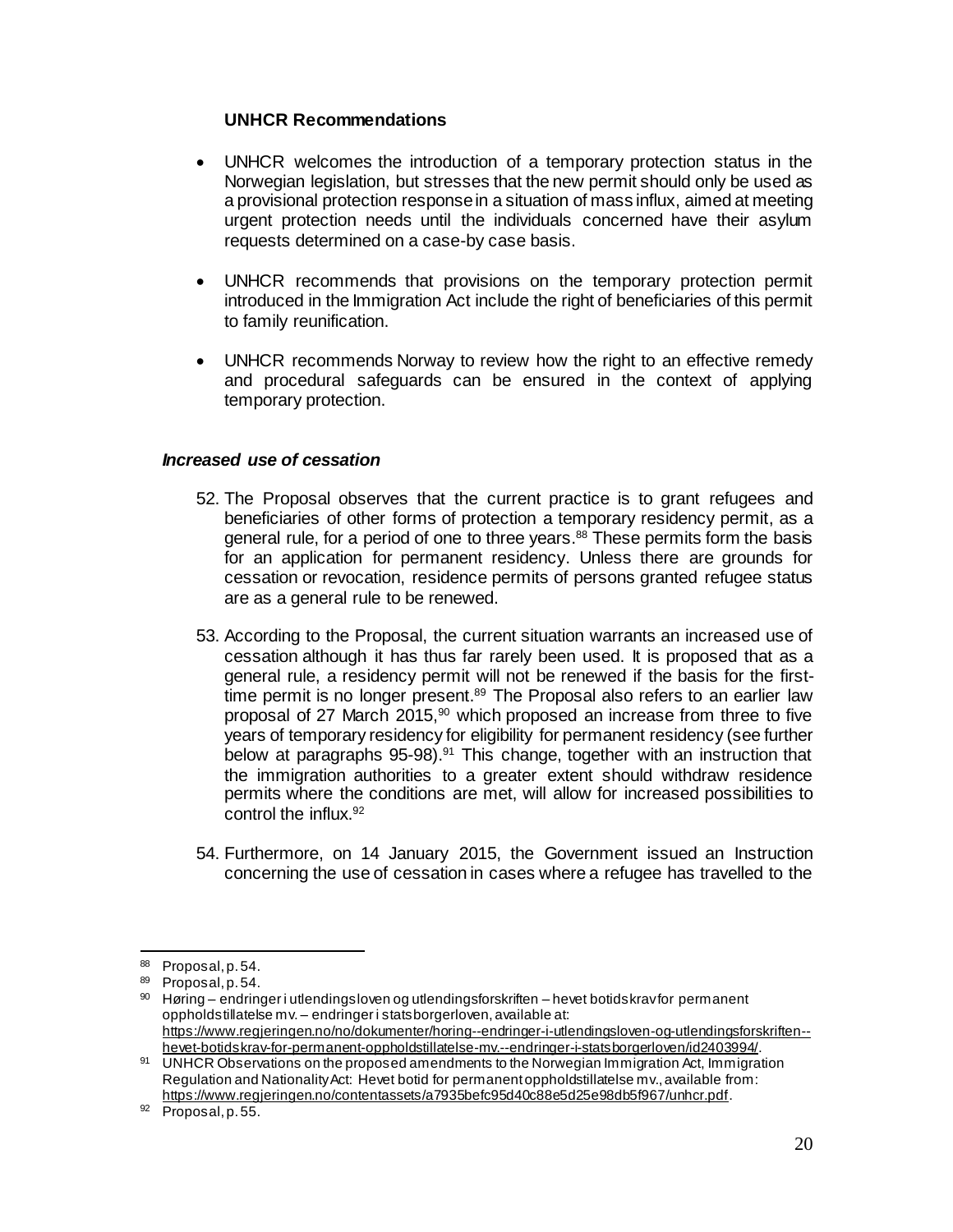country of origin.<sup>93</sup> Although the Instruction is not part of the Proposal, UNHCR will take the opportunity to comment also on the Instruction.

- 55. As noted in the Instruction, travel to the country of origin represents abuse of the asylum system and should be deterred. As UNHCR understands the instruction, if it is more likely than not that a person has travelled to the country of origin, a case shall be opened for consideration. The general rule according to the Instruction is that if it is established that the refugee voluntarily has travelled to the country of origin, the residency permit (whether temporary or permanent) and refugee status shall be ceased. Exceptions can be made, for example, for a visit to a dying mother, a brief visit to conduct political activities that Norway supports, or a "go-and-see" visit to assess return possibilities. Longer visits and/or without a pressing humanitarian need are likely to not fall within the accepted exceptions.
- 56. According to the Instruction, if the foreigner, in spite of the return to the country of origin, has protection needs, his/her status should nevertheless cease and a new permit be issued. The burden of proving this rests on the refugee. The time period required for eligibility for permanent residency and citizenship will count from the time of the issuance of the new permit.
- 57. As a general note in respect of both the Proposal and the Instruction, UNHCR wishes to underline that so far, the cessation clauses have rarely been invoked, in recognition of the need to respect a basic degree of stability for refugees and the overarching objective of international protection, namely to find durable solutions for refugees in the form of integration in the country of asylum, resettlement to a third State, or voluntary repatriation to the country of origin, when this is possible in safety and dignity.
- 58. In respect of the Proposal, UNHCR wishes to reiterate that the timely grant of a secure legal status and residency rights are essential factors in the integration process.<sup>94</sup> UNHCR has observed that the duration of residence permits has a considerable impact on refugees' ability to integrate, and that short-term residence permits can be detrimental to refugees' security and stability.<sup>95</sup> In UNHCR's view, in order to take into account the special position of refugees, permanent residence should be granted to them at the latest at the end of a three year residence period.<sup>96</sup>
- 59. In UNHCR´s view, refugee status should not in principle be subject to frequent review, which would be to the detriment of the security which it is intended to provide.<sup>97</sup> Regular reviews with the objective of ending refugee status can create considerable uncertainty, making it difficult for a refugee to focus on the longer term future, and are thus not conducive to integration.

l 93 GI-01/2016 Instruks om tolking av utlendingsloven §§ 37 og 63 når flyktningen har reist til hjemlandet i strid med forutsetningene for opphold i Norge, available from: <https://www.udiregelverk.no/PageFiles/11868/Instruks%2014.01.2016.pdf>.

 $94$  ExCom Conclusion on local integration No. 104, para (j).

<sup>95</sup> UNHCR, *Note on the Integration of Refugees in the European Union*, para. 18, May 2007, available at: [http://www.refworld.org/docid/463b24d52.html.](http://www.refworld.org/docid/463b24d52.html)

<sup>96</sup> *Ibid*., para. 20.

<sup>97</sup> UNHCR, Handbook, para. 135.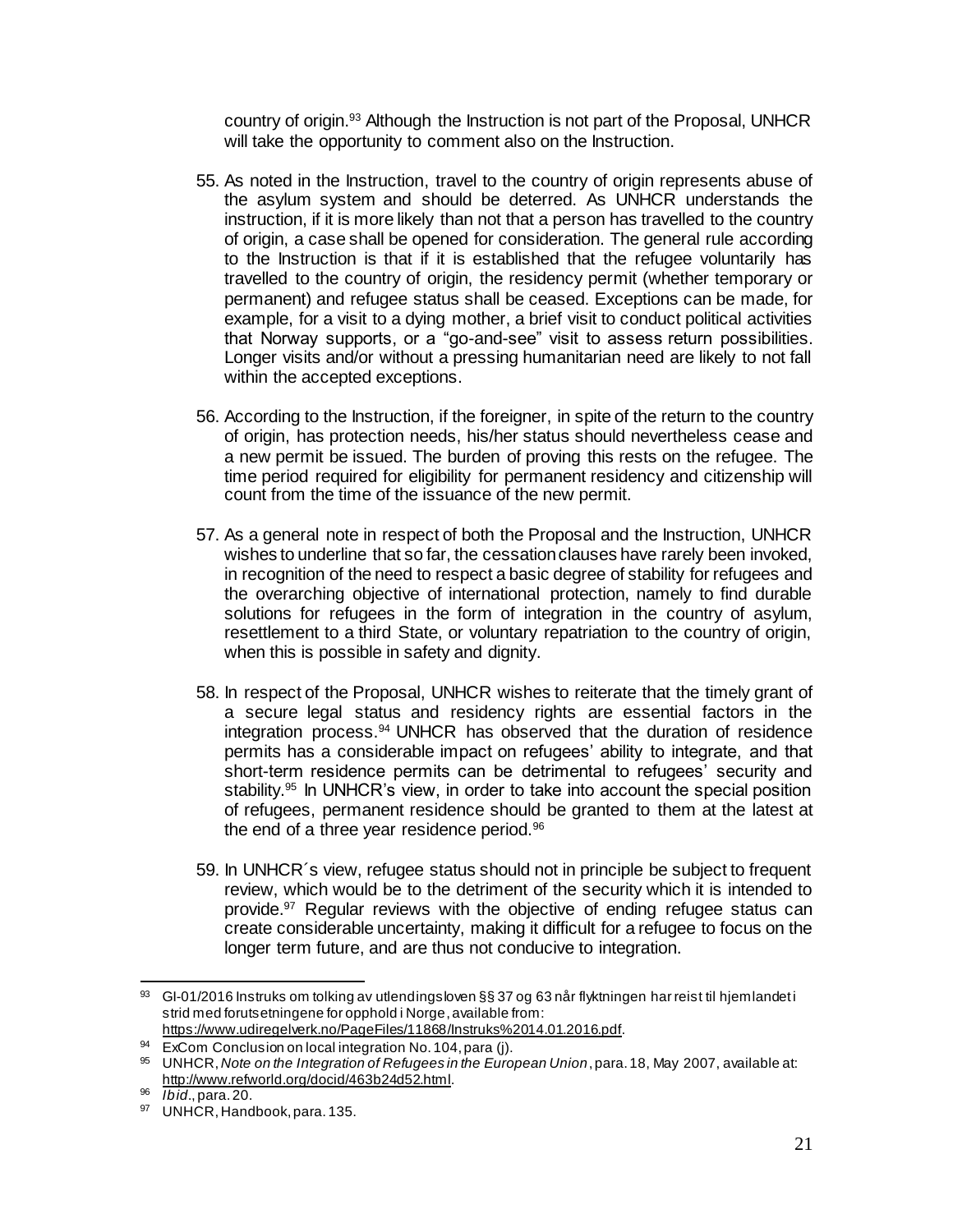- 60. The 1951 Convention recognizes that refugee status ends under certain clearly defined conditions. This means that once an individual is determined to be a refugee, their status is maintained unless they fall within the terms of one of the cessation clauses contained in Article 1 C of the 1951 Convention or their status is cancelled or revoked. Refugee status may cease either through the actions of the refugee (Article 1 C  $(1)$  to  $(4)$ ), such as by re-establishment in his or her country of origin, or through fundamental changes in the objective circumstances in the country of origin (Article 1 C (5) and (6)). The cessation clauses are exhaustively enumerated, that is, no additional grounds would justify a conclusion that international protection is no longer required. Therefore, in order to not renew the temporary permit on the ground that the individual's protection needs have ceased, the conditions in one or more of these clauses would need to be met.<sup>98</sup>
- 61. With regard to the Instruction, UNHCR agrees with the Government of Norway that the institute of asylum should not be abused and that frequent or extensive travels to a country, in respect of which a person has been recognized as a refugee, can call into question the international protection needs of that individual. The Proposal does not specify which of the cessation clauses the Government intends to apply to refugees who travel to their countries of origin. UNHCR, however, wishes to draw attention to what the UNHCR Handbook states in relation to Article 1C(4) of the 1951 Convention, and the meaning of the term "voluntary reestablishment" in the country where persecution was feared. This is to be understood:

"as return to the country of nationality or former habitual residence with a view to permanently residing there. A temporary visit by a refugee to his former home country, not with a national passport but, for example, with a travel document issued by his country of residence, does not constitute "reestablishment" and will not involve loss of refugee status under the present clause."<sup>99</sup>

62. While a refugee who has travelled to his or her country of origin may reasonably be expected to explain his/her conduct, States initiating cessation procedures against recognized refugees bear the burden of proving that the refugee is no longer in need of international protection. The benefit of the doubt must be given to the refugee, which is consistent with the restrictive interpretation appropriate to the application of the cessation clauses. Moreover, the cessation clauses "should not be transformed into a trap for the unwary or a penalty for risky or naive conduct." UNHCR's ExCom Conclusion No. 103 on complementary forms of protection further recommends that "where it is appropriate to consider the ending of complementary forms of protection, States adopt criteria which are objective and clearly and publicly enunciated; and notes that the doctrine and procedural standards developed in relation to the cessation clauses of Article 1C of the 1951 Convention may

<sup>98</sup> See also UNHCR Observations to the Proposed Amendments to the Danish Aliens Legislation, L87, paras 27-35, available a[t http://www.unhcr](http://www.unhcr-northerneurope.org/fileadmin/user_upload/Documents/PDF/Denmark/UNHCR_Comments_on_Danish_law_proposal_L87_January_2016.pdf)northerneurope.org/fileadmin/user\_upload/Documents/PDF/Denmark/UNHCR\_Comments\_on\_Danish\_I [aw\\_proposal\\_L87\\_January\\_2016.pdf.](http://www.unhcr-northerneurope.org/fileadmin/user_upload/Documents/PDF/Denmark/UNHCR_Comments_on_Danish_law_proposal_L87_January_2016.pdf)

<sup>99</sup> UNHCR, Handbook, para. 134.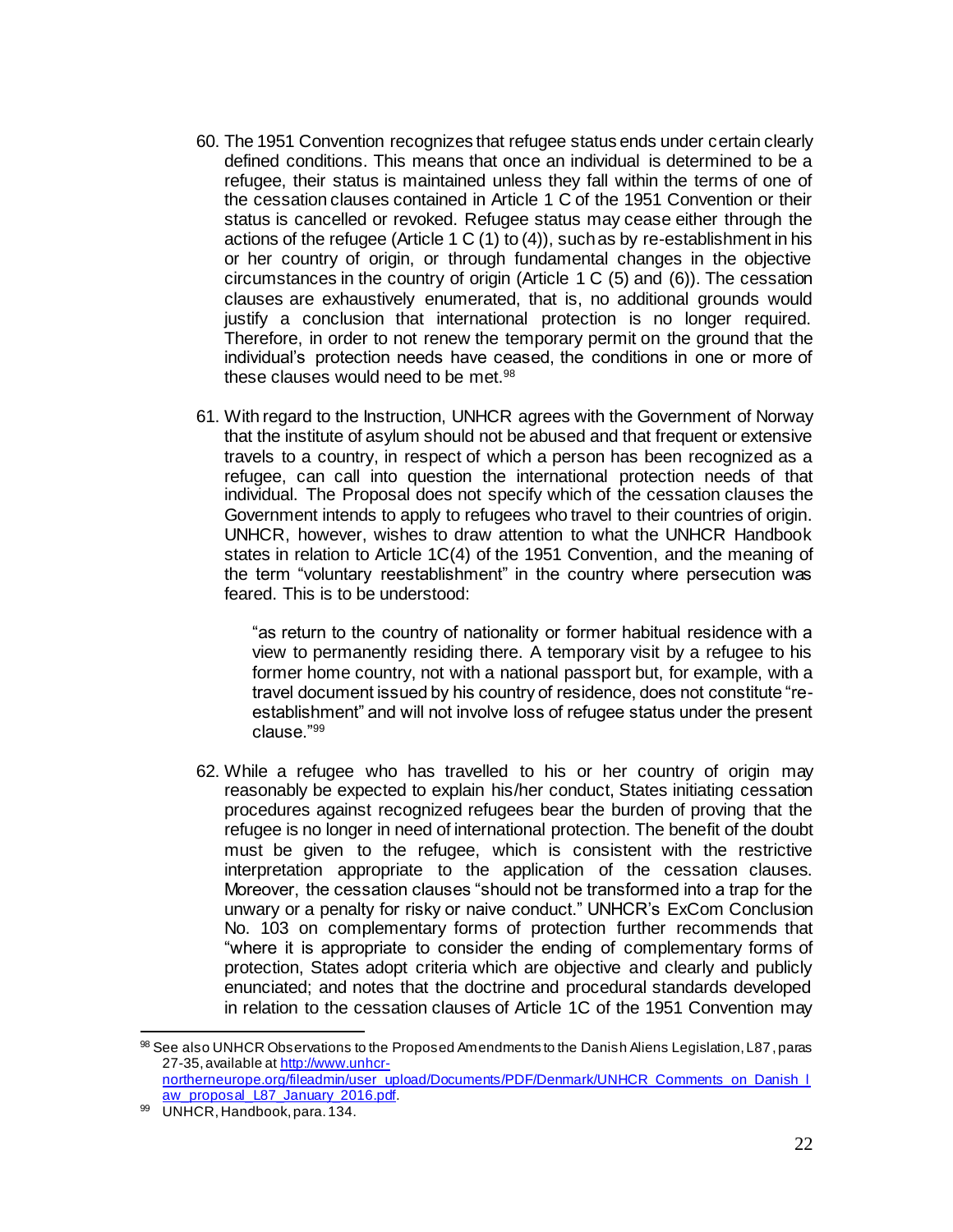offer helpful guidance in this regard".<sup>100</sup> In terms of procedural rights, whether international protection status has ceased should always be determined in a procedure in which the person concerned has an opportunity to bring forward any considerations and reasons to refute the applicability of the cessation clauses..

## **UNHCR Recommendations**

- UNHCR recommends that cessation not be used as a tool for undertaking frequent reviews of individual cases on the basis of fundamental changes in the country of origin, in recognition of the importance to preserve the refugee's sense of stability as much as possible;
- UNHCR recommends that the interpretation and application of the grounds for cessation not be expanded beyond established practice and UNHCR's guidance, both in regard to the cessation of Convention refugee status, as well as in relation to the cessation of subsidiary protection.
- UNHCR recommends that the burden of proof when assessing possible cessation of international protection is kept in line with the UNHCR Handbook and Guidelines. The burden of proof rests on the State.

## *Temporary permits for unaccompanied children*

- 63. The Proposal observes that the current framework could provide incentives for parents and others to send children alone on long and dangerous journeys to Europe, as "anchor children", and to increase the wealth of the family.<sup>101</sup> The Government of Norway therefore proposes to introduce a new type of temporary residence permit for unaccompanied asylum-seeking children (UASC) who after a child sensitive assessment are found to be in need of protection. According to the Proposal, the children will be granted a temporary permit until the age of 18 years.<sup>102</sup> UNHCR observes that the term childsensitive ("barnesensitiv") is not defined in the Proposal, and also notes that the general requirement in the Immigration Act paragraph 28 (3), that "account shall be taken of whether the applicant is a child" seems to have been proposed to be removed.
- 64. Although not explicit in the Proposal, as UNHCR understands, when the child turns 18 years, his/her protection needs will be assessed according to the standards applied to adults. If meeting the criteria, the child will be granted refugee status or subsidiary protection status according to paragraph 28 and 28(a). Eligibility for a residence permit on grounds of strong humanitarian considerations or a particular connection with Norway, according to paragraph

<sup>100</sup> UN High Commissioner for Refugees (UNHCR), *Conclusion on the Provision of International Protection Including Through Complementary Forms of Protection*, 7 October 2005, No. 103 (LVI) - 2005, para (o), available at[: http://www.refworld.org/docid/43576e292.html](http://www.refworld.org/docid/43576e292.html).

 $101$  Proposal pp.  $58-59$ .

<sup>102</sup> Proposal, p. 59.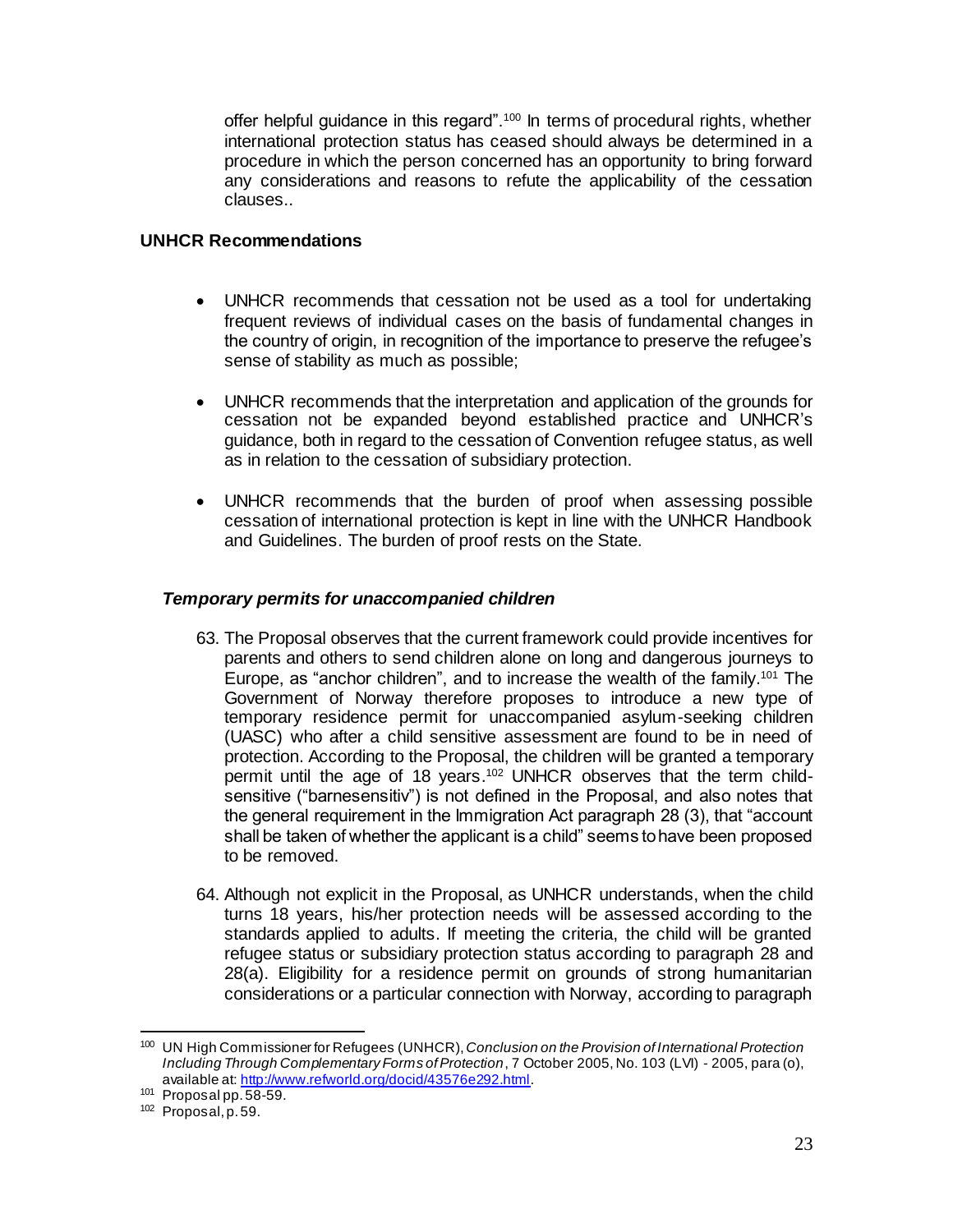38, will also be assessed. If during the period of the temporary permit, new information comes to light that strengthens the protection needs of the child, the child could be recognized as a refugee and granted an ordinary permit. If a care-taker is traced in the country of origin, the permit could be "redone" or withdrawn. UASC who have no known care persons in their country of origin shall, as a general rule, be given a temporary permit according to paragraph 38. The temporary permit will give the child the right to go to school and to work for those children who reach sufficient age, but not to permanent residency or family reunification.

- 65. At the outset, UNHCR would like to stress that the refugee definition in the 1951 Convention should – in child asylum claims - be applied and interpreted in a child-sensitive manner, as set out in the UNHCR Guidelines on International Protection on Child Asylum Claims.<sup>103</sup> In UNHCR's view, a childsensitive understanding to children´s claims to asylum is necessary to ensure that children's specific rights and protection needs are taken into account and that they are not discriminated against in the asylum procedure due to their young age and status as children.<sup>104</sup>
- 66. In UNHCR´s view, a child-sensitive refugee status determination is guided by the general principles set out in the Convention on the Rights of the Child, including the principle of the best interests of the child. It involves a recognition of child-specific forms<sup>105</sup> and manifestations of persecution, i.e. that children may experience harm in a different way than adults. Child-sensitive asylum procedures thus require an adapted threshold for what harm constitutes persecution,<sup>106</sup> acknowledgement that children may be persecuted for reasons of a Convention ground,<sup>107</sup> and that child-specific procedural and evidentiary safeguards are in place.<sup>108</sup>
- 67. Children recognized as refugees following a child-sensitive application of the Convention, should be granted full protection status and an ordinary permit. That children are recognized according to child-specific standards does not mean that they do not fully meet the criteria of the refugee definition, only that it has been applied in an age and child-sensitive manner. To afford children lesser protection than adults would in UNHCR´s view be at variance with the provisions on non-discrimination contained in both the 1951 Convention and the CRC. A non-discriminatory application of the 1951 Convention requires that children are placed on an equal footing with others concerning the enjoyment of the rights under the Convention.

<sup>103</sup> UNHCR, Guidelines on International Protection No. 8: Child Asylum Claims under Articles 1(A)2 and 1(F) of the 1951 Convention and/or 1967 Protocol relating to the Status of Refugees, 22 December 2009, HCR/GIP/09/08, (hereafter "UNHCR Guidelines on Child Asylum Claims"), available at: <http://www.refworld.org/docid/4b2f4f6d2.html>.

<sup>104</sup> CRC art. 2, 1951 Convention, art. 3.

<sup>&</sup>lt;sup>105</sup> This includes violations of child-specific rights, see UNHCR Guidelines on Child Asylum Claims, paras. 18-36. UNHCR's Executive Committee has recognized that child-specific forms of persecution may include under-age recruitment, child trafficking and female genital mutilation.

<sup>106</sup> UNHCR, Guidelines on Child Asylum Claims, paras. 15-17.

<sup>107</sup> UNHCR, Guidelines on Child Asylum Claims, paras. 40-52.

<sup>108</sup> For an outline of these, please see UNHCR, Guidelines on Child Asylum Claims, paras. 65 -77. See also, UNHCR,*The Heart of the Matter - Assessing Credibility when Children Apply for Asylum in the European Union*, December 2014, available at[: http://www.refworld.org/docid/55014f434.html](http://www.refworld.org/docid/55014f434.html).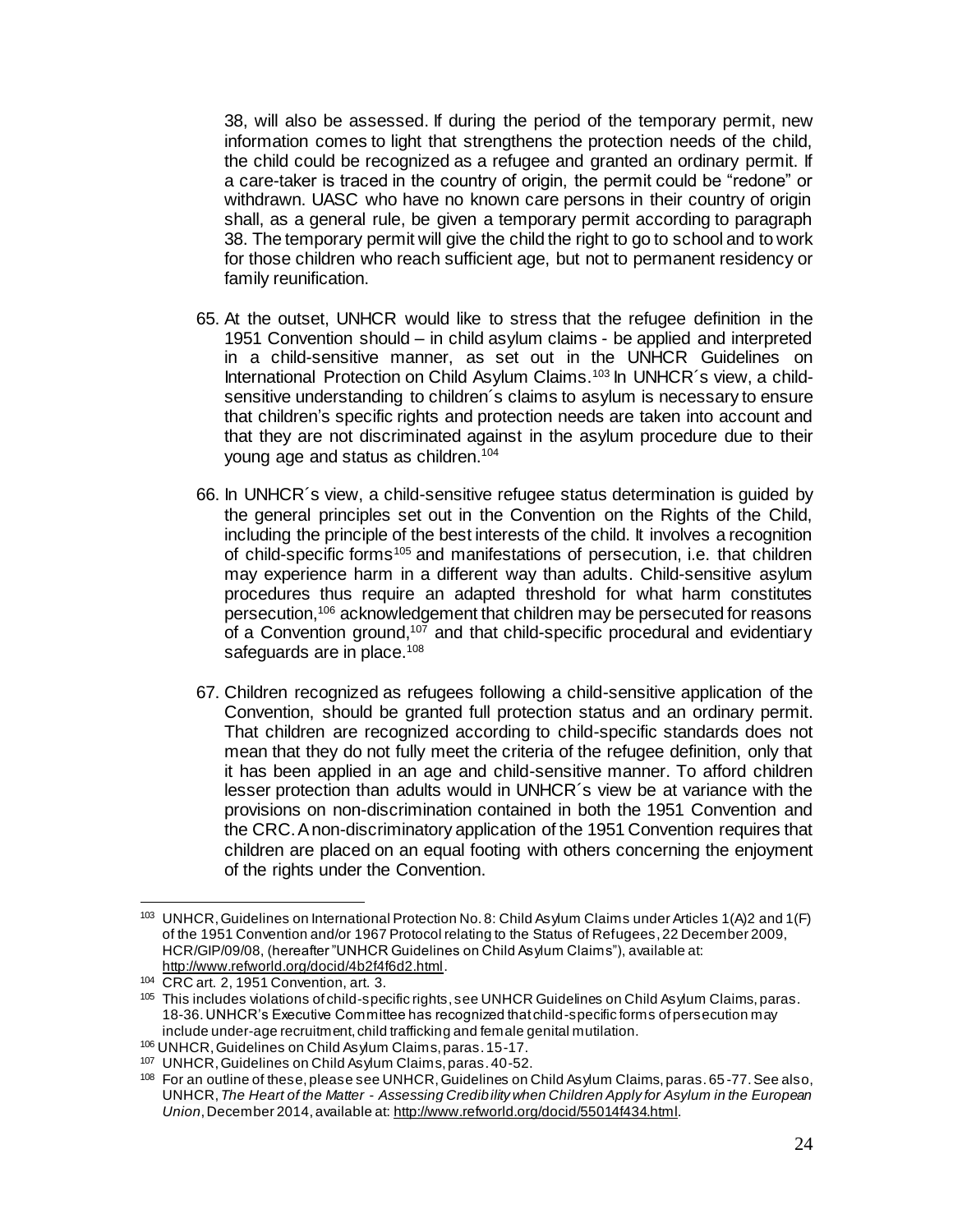- 68. UNHCR further recalls that a child's protection needs or membership in a particular social group does not necessarily cease to exist merely because childhood ends. The consequences of having previously belonged to such a social group might not end, even if the key factor of that identity (that is, the applicant's young age) is no longer applicable. For instance, a past shared experience may be a characteristic that is unchangeable and historic and may support the identification of groups such as "former child soldiers"<sup>109</sup> or "trafficked children" for the purposes of a fear of future persecution.<sup>110</sup>
- 69. UNHCR acknowledges that some risks may be specific to the child due to his/her young age or status as a child, and that the risk may be reduced over time. However, UNHCR would not recommend granting such children temporary permits for an extended period of time. In UNHCR's view, this would be at variance with the best interests of the child principle and recommendations by the UN Committee on the Rights of the Child in its General Comment No. 6;<sup>111</sup> this purports that efforts to find durable solutions for UASC should be initiated and implemented without undue delay and, wherever possible, immediately upon the assessment of a child being unaccompanied or separated.
- 70. UNHCR wishes to reiterate that the earlier mentioned sequential approach should equally apply to the assessment of children's asylum claims, and that children's protection needs - just as adults' - should first be assessed under the 1951 Convention. If the child does not fulfil the criteria in the 1951 Convention, an assessment of eligibility for subsidiary protection should follow (see paragraph 41 above), only after which a permit on another ground should be considered. Given the far-reaching consequences for the child's development into adulthood of a decision to grant a humanitarian or temporary residence permit, such decisions should be based on a determination of the best interests of the child, which provides a reasoned weighing of all factors.<sup>112</sup>
- 71. UNHCR wishes to underline that children are entitled to a stable and secure legal status, which should not be subject to regular review.<sup>113</sup> This is further supported by a number of rights in the CRC, which recognize children´s right to development and the right of refugee children and children deprived of their family environment to special protection and assistance.<sup>114</sup> Article 20 of the CRC specifically provides that "when considering solutions, due regard shall be paid to the desirability of continuity in a child´s upbringing". Finding durable

<sup>109</sup> In Lukwago v. Ashcroft, Attorney Gen eral, 02-1812, U.S. Court of Appeals for the 3rd Circuit, 14 May 2003[, http://www.unhcr.org/refworld/docid/47a7078c3.html](http://www.unhcr.org/refworld/docid/47a7078c3.html).

<sup>110</sup> UNHCR, Guidelines on Child Asylum Claims, para. 53. See also, RRT Case No. N02/42226, [2003] RRTA 615, Australia, RRT, 30 June 2003[, http://www.unhcr.org/refworld/docid/4b17c2b02.html](http://www.unhcr.org/refworld/docid/4b17c2b02.html).

<sup>111</sup> UN Committee on the Rights of the Child (CRC), *General comment No. 6 (2005): Treatment of Unaccompanied and Separated Children Outside their Country of Origin*, 1 September 2005,CRC/GC/2005/6, <http://www.refworld.org/docid/42dd174b4.html>,para. 79.

<sup>112</sup> UNHCR, *Safe and Sound: what States can do to ensure respect for the best interests of unaccompanied and separated children in Europe*, October 2014, available at: [http://www.refworld.org/docid/5423da264.html,](http://www.refworld.org/docid/5423da264.html) pp. 43-44.

<sup>113</sup> UNHCR Executive Committee, *Conclusion No. 104*, para. (j). See also observations above concerning cessation of refugee status.

<sup>114</sup> CRC Article 6, 20 22, and 27.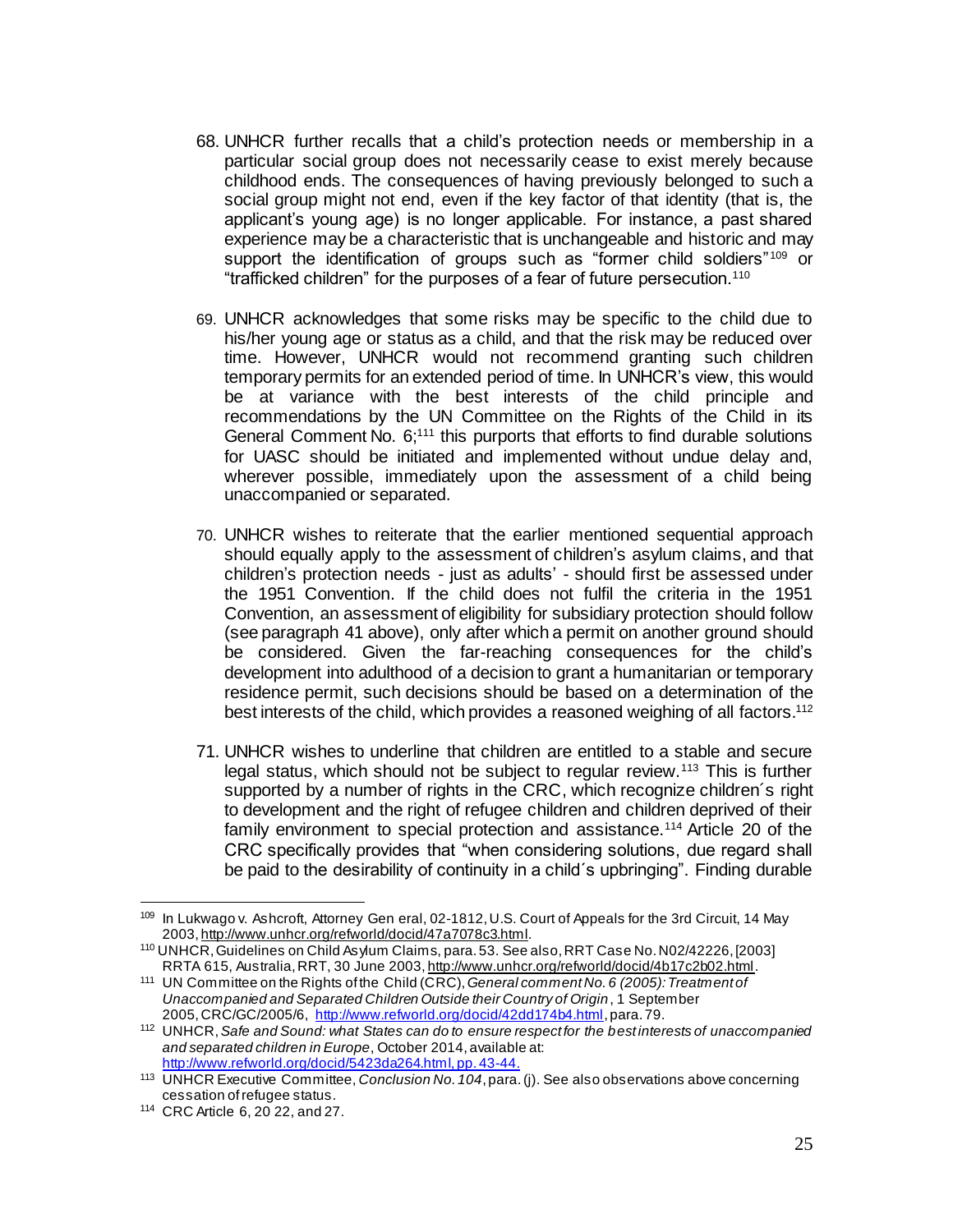solutions for young children, that will allow them to integrate into communities, should be central in determining the best interests of children. Being allowed to remain under humanitarian or other forms of protection until reaching majority does not in itself constitute a solution for the unaccompanied or separated child and may be very detrimental for their development into adulthood. UNHCR finds the practice of allowing children to remain until they reach majority and then returning them particularly troubling. Unless individually tailored reintegration plans are in place, drawn up together with the child, the child's successful development into adulthood may be jeopardized. <sup>115</sup>

72. UNHCR moreover regrets that the proposed permit will not allow for family reunification. In some cases, reunification with parents or guardians traced in the country of origin or in a third country may be in the best interests of the child. In other cases however, such reunification will not be in the best interests of the child, for example if the child has international protection needs vis-à-vis that country and/or risks abuse or neglect from his or her parents (or other caregivers being considered).<sup>116</sup> UNHCR recommends that unaccompanied minor children who cannot reunite with family members in their country of origin or in a third country be given the right to, as promptly as possible, seek family reunification in Norway with their parents or guardian, as well as with siblings.<sup>117</sup> UNHCR also recommends, as part of the examination of the best interest of minor children, to consider and provide the possibility for refugee children to be reunited with other family members or guardians where their parents in direct ascending line cannot be traced. Children and adolescents are in particular need of a stable family environment to ensure the development of their personal and social skills. Recognizing that there may be tensions and dysfunctional family situations with the potential for abuse and neglect, it is important to ensure, in all cases, that the "best interest" of the child is promoted. 118

# **UNHCR Recommendations**

 UNHCR recommends including a reference directly in the Immigration Act, or in its preparatory works, to the sequential approach, as equally applicable to children's asylum claims, and to explicitly state that children's protection needs should first be assessed under the 1951 Convention. If the child does not fulfil the criteria in the 1951 Convention, a child-sensitive assessment of eligibility for subsidiary protection should follow, only after which a permit on another ground should be considered.

l <sup>115</sup> UNHCR, *Safe and Sound: what States can do to ensure respect for the best interests of unaccompanied and separated children in Europe*, October 2014, available at: [http://www.refworld.org/docid/5423da264.html,](http://www.refworld.org/docid/5423da264.html) p. 49.

<sup>116</sup> UN Committee on the Rights of the Child (CRC), *General comment No. 6 (2005): Treatment of Unaccompanied and Separated Children Outside their Country of Origin*, 1 September 2005,CRC/GC/2005/6, para 81, available at:<http://www.refworld.org/docid/42dd174b4.html>.

<sup>117</sup> UNHCR, Note on Family Reunification, July 1983, para. 5(a)(iii), available from: <http://www.refworld.org/pdfid/3bd3f0fa4.pdf>. CRC, Articles 9, 10 and 16.

<sup>118</sup> UNHCR, Protecting the Family: Challenges in Implementing Policy in the Resettlement Context, June 2001, available at: [http://www.refworld.org/docid/4ae9aca12.html,](http://www.refworld.org/docid/4ae9aca12.html) para. 22.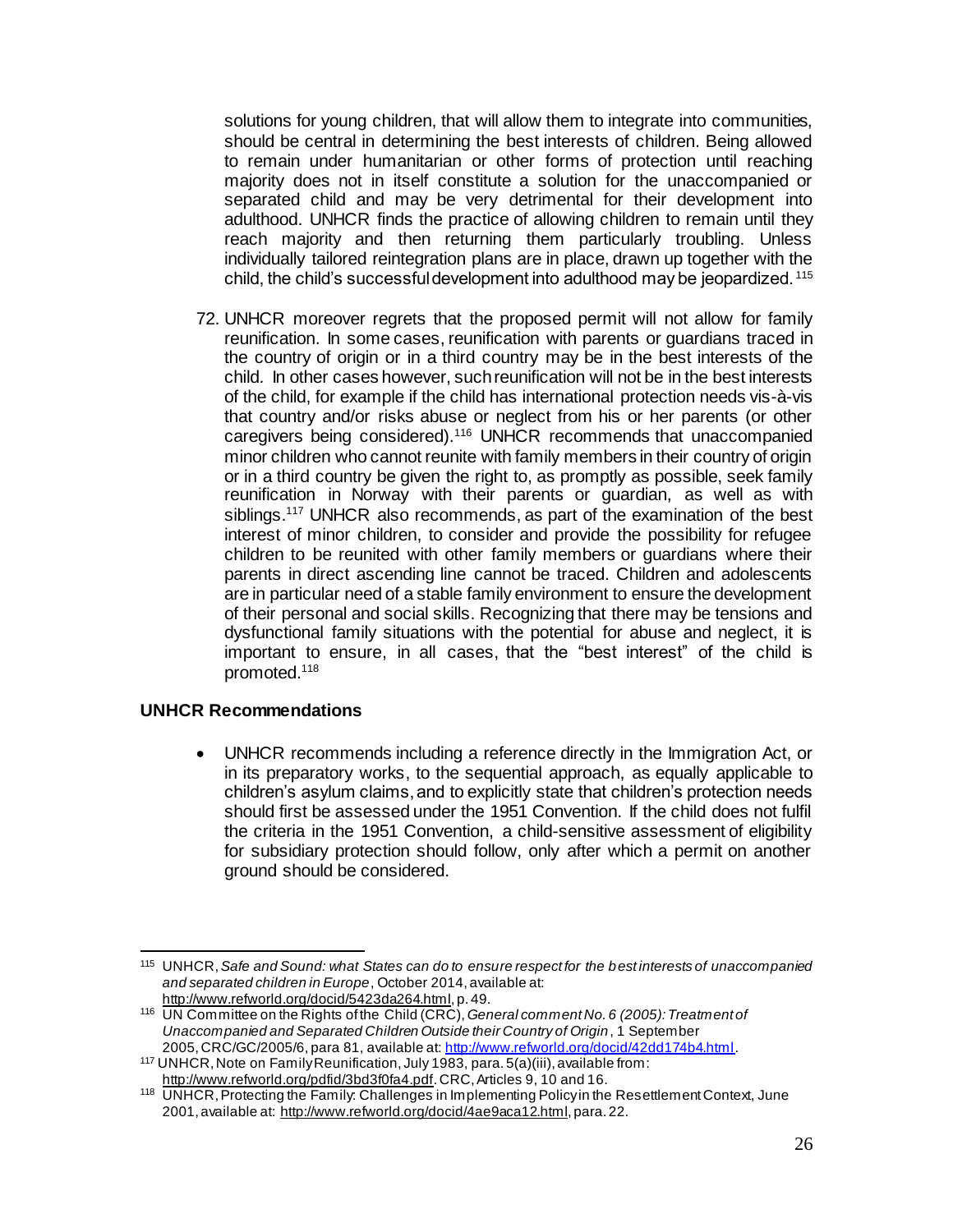- UNHCR recommends that the refugee definition in the 1951 Convention should – in child asylum claims - be applied and interpreted in a child-sensitive manner, as set out in the UNHCR Guidelines on International Protection on Child Asylum Claims, and that children (including UASC) consequently recognized as refugees should be granted full protection status and an ordinary permit. Children qualifying for subsidiary protection should likewise be granted the same rights as adult beneficiaries of subsidiary protection, as well as childspecific rights under the CRC.
- UNHCR recommends that UASC who qualify for residence in Norway, as Convention refugees, beneficiaries of subsidiary protection or on other rightsbased and/or humanitarian grounds, be granted a secure legal status which supports their right to development into adulthood. UNHCR therefore recommends that the proposal to grant UASC a temporary residence permit which will be reviewed upon turning 18 years be reconsidered.
- UNHCR also recommends that all UASC granted residence in Norway be afforded the right to family reunification, consistent with their rights according to the CRC, and according to which applications for family reunification should be dealt with in a positive, humane and expeditious manner.

## *Removal of the reasonableness criterion from the internal flight alternative (IFA) assessment*

- 73. The Proposal removes the criterion of reasonableness when assessing an IFA under the Immigration Act paragraph 28 (5).<sup>119</sup> According to the Proposal, assessing reasonableness is not required by international law and there have been doubts about how to apply the reasonableness criterion in practice. Removing the criterion will restrict the number of persons entitled to protection in Norway.<sup>120</sup>
- 74. UNHCR wishes to refer to its Guidelines on International Protection on Internal Flight Alternative<sup>121</sup> (hereafter "IFA"), which include a reasonableness criterion. UNHCR reiterates that the assessment of the reasonableness of an IFA is required for the IFA to be consistent with the 1951 Convention. In UNHCR's view, an IFA, including the reasonableness criterion, has a legal basis in the refugee definition. The approach taken to IFA by UNHCR in its Guidelines has been followed by the European Court of Human Rights,<sup>122</sup> and both the relevance and reasonableness tests are reflected in Article 8 of the EU recast Qualification Directive. 123

<sup>119</sup> Proposal, p. 60.

<sup>120</sup> Proposal, p. 64.

<sup>121</sup> UNHCR, *Guidelines on International Protection No. 4: "Internal Flight or Relocation Alternative" Within the Context of Article 1A(2) of the 1951 Convention and/or 1967 Protocol Relating to the Status of Refugees*, 23 July 2003, HCR/GIP/03/04, available at:<http://www.refworld.org/docid/3f2791a44.html>, (hereafter "UNHCR Guidelines on IFA").

<sup>122</sup> *Salah Sheekh v. The Netherlands*, Application no. 1948/04, Council of Europe: European Court of Human Rights, 11 January 2007, available at:<http://www.refworld.org/docid/45cb3dfd2.html>

<sup>123</sup> EU recast Qualification Directive, Article 8.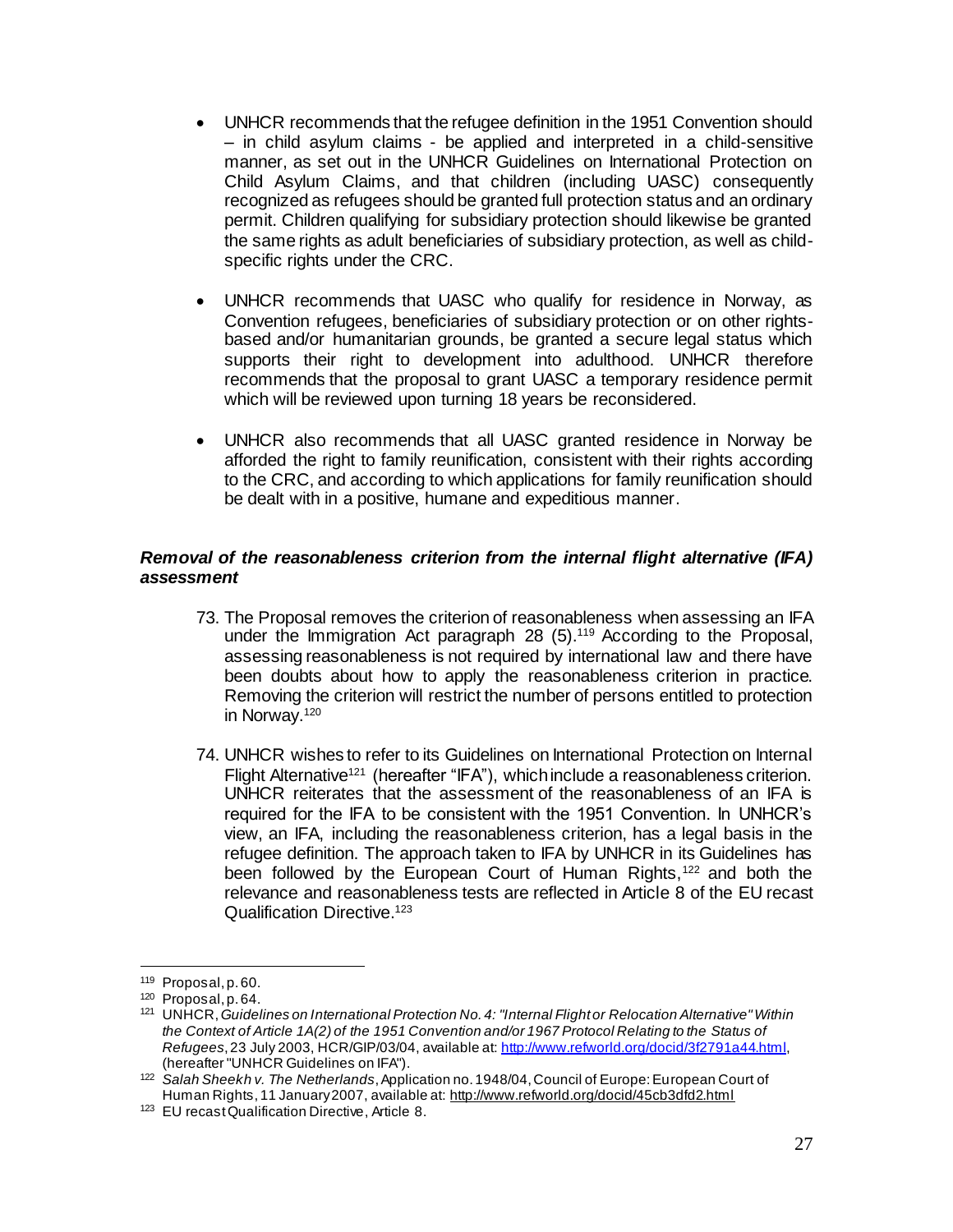75. UNHCR also refers to its *amicus curiae* of 4 August 2015 in the Supreme Court case of 18 December 2015 (HR-2015-2524-P), <sup>124</sup> which sets out what UNHCR considers the correct methodology for assessing the reasonableness criterion.125 As UNHCR understands the decision of the Court, it does not, as the Proposal claims,<sup>126</sup> explicitly rule on whether or not an assessment of the reasonableness criterion is required by international law (or part of the refugee definition), as the majority opinion bases its arguments on domestic legal sources. The majority opinion concerning this issue was delivered by Justice Bergsjø, who, for the majority states clearly that he has not considered it necessary to assess this, but if such obligations do exist, this would indicate that the court has competence to rule on the matter.<sup>127</sup> Justice Bergsjø's majority opinion was that the Court does have competence to rule on the matter, and that it should exert caution when doing so.

#### **UNHCR Recommendations**

 UNHCR recommends that the reasonableness criterion not be removed from the Immigration Act, as an assessment of reasonableness is required for an IFA to be consistent with the 1951 Convention.

## *Restrictions concerning family reunification for refugees and beneficiaries of subsidiary protection*

- 76. According to the Proposal, to increase the incentive for integration and to deter asylum-seekers from coming to Norway, an income requirement and a requirement of four years of work and/or education will be introduced for refugees to be eligible for family reunification.<sup>128</sup> In addition, the reference person<sup>129</sup> must not have received social welfare benefits in the past 12 months. As UNHCR understands, this will in effect mean that a minimum of four year residency will be required.
- 77. In UNHCR´s understanding, the amendment will apply to both Convention refugees and beneficiaries of subsidiary protection. According to the Proposal, certain children will be exempted from the income requirement (see further below). Currently, refugees are exempt from the general income requirements if they apply within one year.<sup>130</sup> The Proposal also introduces a legal basis to

<sup>&</sup>lt;sup>124</sup> Rt. 2015 page 1388, 18 December 2015, available at[: https://lovdata.no/dokument/HRSIV/avgjorelse/hr-](https://lovdata.no/dokument/HRSIV/avgjorelse/hr-2015-2524-p)[2015-2524-p](https://lovdata.no/dokument/HRSIV/avgjorelse/hr-2015-2524-p)

<sup>125</sup> UNHCR, *Amicus curiae submissions of the United Nations High Commissioner for Refugees (UNHCR) in case number 2015/203 (Staten v/Utlendingsnemnda (Regjeringsadvokaten) v. A (advokat Christian Hauge)) before the Supreme Court of Norway, concerning the internal flight or relocation alternative of Kabul, Afghanistan*,available at[: http://www.unhcr-](http://www.unhcr-northerneurope.org/fileadmin/user_upload/Documents/PDF/Norway/2015_UNHCR_Amicus_curiae.pdf)

[northerneurope.org/fileadmin/user\\_upload/Documents/PDF/Norway/2015\\_UNHCR\\_Amicus\\_curiae.pdf](http://www.unhcr-northerneurope.org/fileadmin/user_upload/Documents/PDF/Norway/2015_UNHCR_Amicus_curiae.pdf). <sup>126</sup> Proposal, p. 63.

<sup>127</sup> HR-2015-2524-P, para. 216, available at: [https://lovdata.no/dokument/HRSIV/avgjorelse/hr-2015-2524-p.](https://lovdata.no/dokument/HRSIV/avgjorelse/hr-2015-2524-p)

<sup>&</sup>lt;sup>128</sup> Proposal, p. 73. Currently, the general income requirements are a past and future income of NOK 252 472, but the Ministry has proposed to increase this to NOK 305 200.

<sup>129</sup> In some jurisdictions, referred to as "the sponsor", meaning the person who has been granted international protection.

<sup>130</sup> Proposal, p. 67.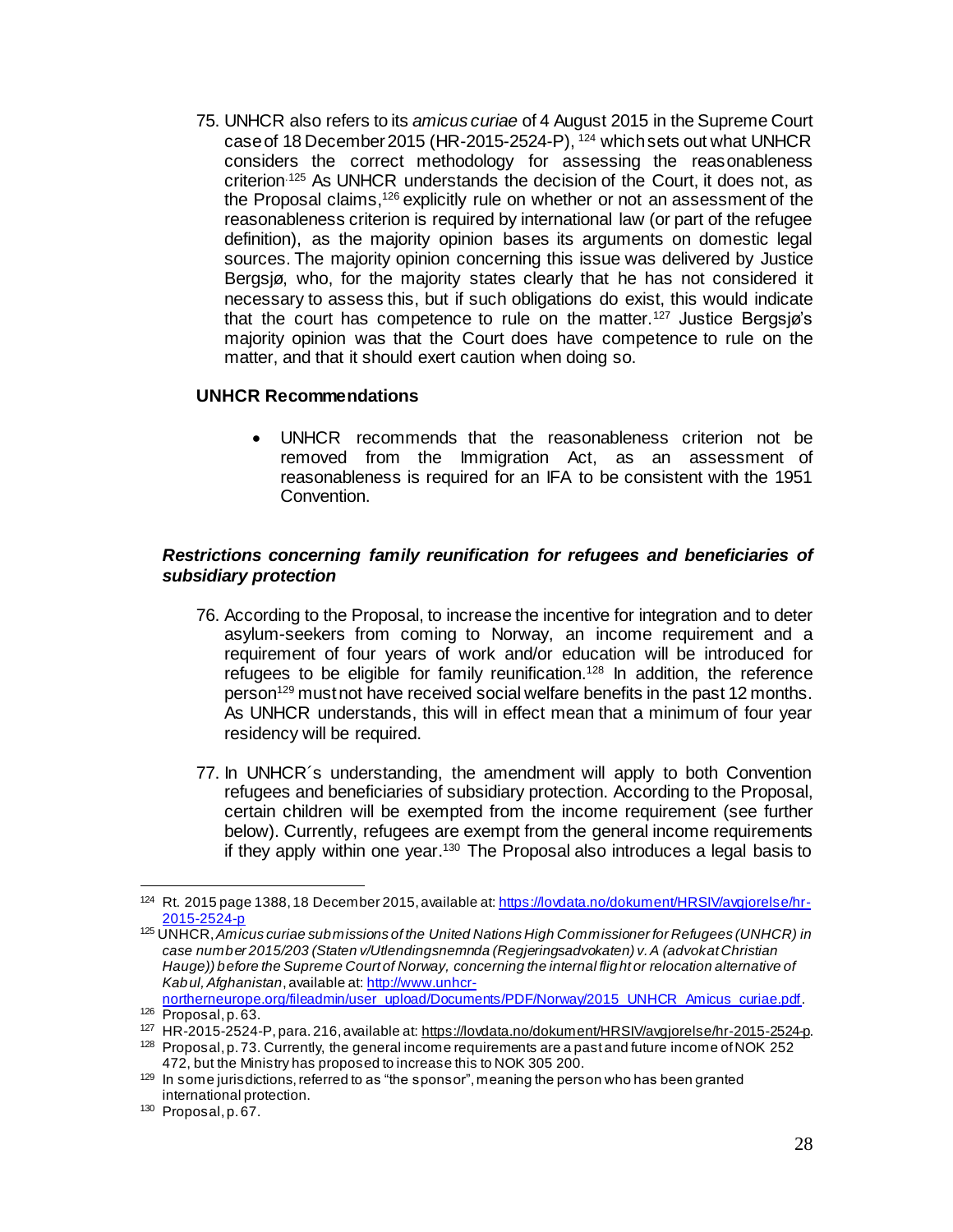reject an application for family reunification if the reference person does not have permanent residence in Norway, and family reunification is possible in another country where the family as a whole has a stronger connection, e.g., where the family has residence in a safe third country.<sup>131</sup>

- 78. UNHCR notes with concern that the proposed restrictions on family reunification may in practice mean that many refugees in Norway may not be able to meet the requirements. Furthermore, when counting the time it will take to become eligible according to the new criteria plus the time for processing the family reunification application, families would have to wait at least five years for reunification, thus significantly prolonging the separation of families.
- 79. The Proposal states that there is no requirement to grant family reunification under the 1951 Convention. While the 1951 Convention is silent on the question on family reunification and family unity, the Final Act of the United Nations Conference of Plenipotentiaries on the Status of Refugees and Stateless Persons recommends that Member States "take the necessary measures for the protection of the refugee's family, especially with a view to (…) [e]nsuring that the unity of the refugee's family is maintained particularly in cases where the head of the family has fulfilled the necessary conditions for admission to a particular country."<sup>132</sup>
- 80. UNHCR's Executive Committee has adopted a series of conclusions that reiterate the fundamental importance of family unity and reunification, and call for facilitated entry on the basis of liberal criteria for family members of persons recognized as being in need of international protection.<sup>133</sup> Specifically, the Executive Committee has underlined the need for the unity of the refugee's family to be protected by measures which ensure respect for the principle of family unity, including, those to reunify family members separated as a result of refugee flight,<sup>134</sup> and noted that it is desirable that countries of asylum ensure that the reunification of separated refugee families takes place with the least possible delay<sup>135</sup>
- 81. Furthermore, family unity is a fundamental and important human right contained in a number of international and regional instruments to which Norway is a State party. These are the Universal Declaration of Human Rights, (Article 16(3); the International Covenant on Civil and Political Rights, (Article 17); the International Covenant on Economic, Social and Cultural Rights,

<sup>131</sup> Proposal, p. 67.

<sup>132</sup> UN Conference of Plenipotentiaries on the Status of Refugees and Stateless Persons, *Final Act of the United Nations Conference of Plenipotentiaries on the Status of Refugees and Stateless Persons*, 25 July 1951, A/CONF.2/108/Rev.1, available at:<http://www.unhcr.org/refworld/docid/40a8a7394.html>.

<sup>133</sup> See in particular, ExCom Conclusions on Family Reunion, No. 9 (XXVIII), 1997 and No. 24 (XXXII), 1981; ExCom Conclusion on Refugee Children and Adolescents, No. 84 (XLVIII), 1997; and ExCom Conclusion on the Protection of the Refugee's Family, No. 88 (L), 1999. ExCom Conclusions relating to family unity and reunification are compiled in the UN High Commissioner for Refugees (UNHCR), *A Thematic Compilation of Executive Committee Conclusions, 7th edition, June 2014*, June 2014, available at[: http://www.refworld.org/docid/5698c1224.html.](http://www.refworld.org/docid/5698c1224.html)

<sup>134</sup> UN High Commissioner for Refugees (UNHCR), *Protection of the Refugee's Family*, 8 October 1999, No. 88 (L) - 1999, available at:<http://www.refworld.org/docid/3ae68c4340.html>.

<sup>135</sup> UN High Commissioner for Refugees (UNHCR), *Family Reunification*,21 October 1981, No. 24 (XXXII) – 1981, available at: <http://www.unhcr.org/3ae68c43a4.html>.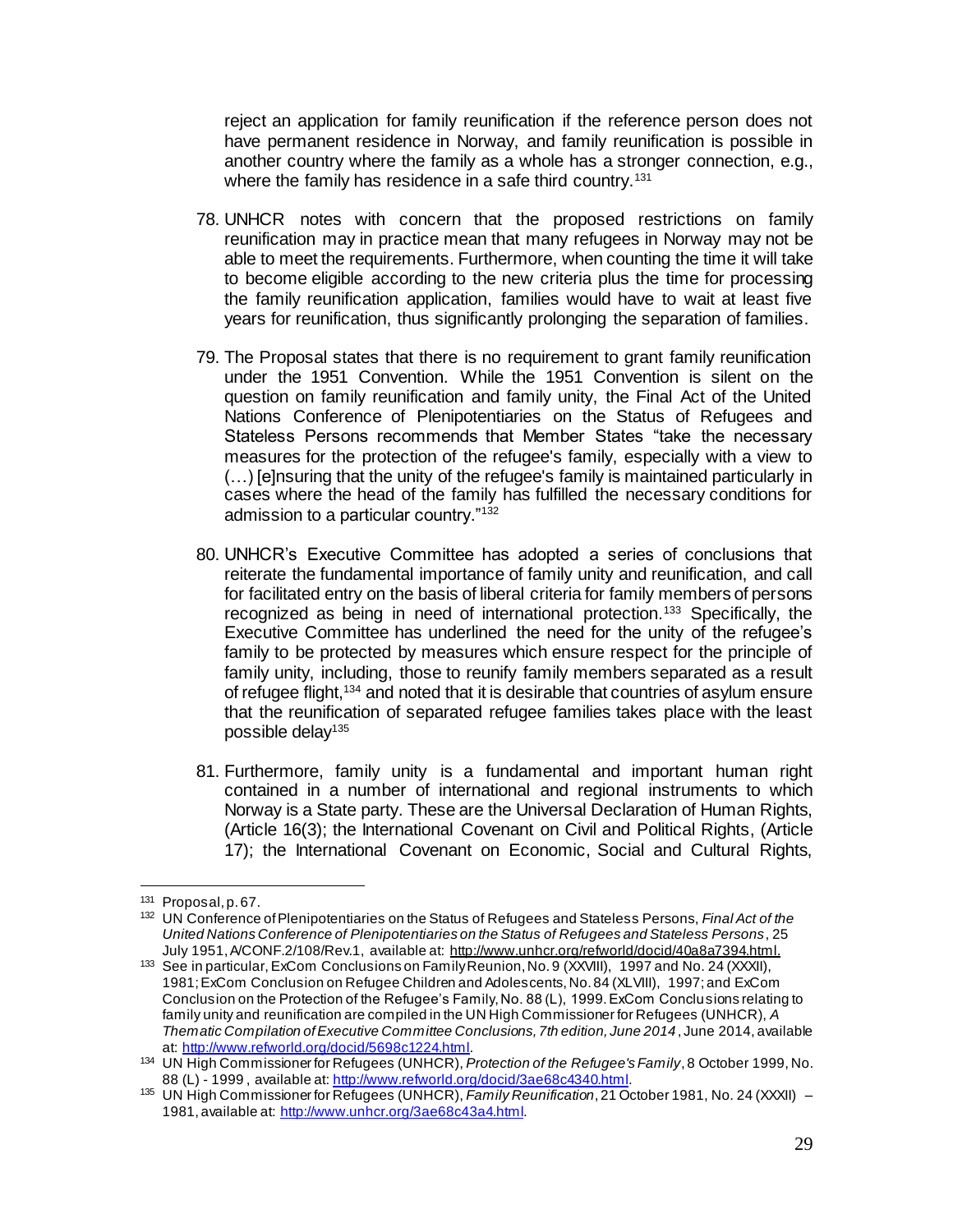(Article 10); the Convention on the Rights of the Child, (Article 16); as well as the European Convention for the Protection of Human Rights and Fundamental Freedoms (Article 8). Following separation caused by forced displacement such as from persecution and war, family reunification is often the only way to ensure respect for a refugee's right to family unity.<sup>136</sup>

- 82. Even though Norway is not a Member of the European Union and is not bound by the EU Family Reunification Directive<sup>137</sup>, UNHCR still wishes to note that Article 12(2) of that Directive provides that "Member States shall not require a refugee to have resided in their territory for a certain period of time, before having his/her family members join him/her". In the case of other "sponsors" (including beneficiaries of subsidiary protection), Article 8 of the Directive provides that "Member States may require the sponsor to have stayed lawfully in their territory for a period not exceeding two years, before having his/her family members join him/her". Nonetheless, in regard to beneficiaries of subsidiary protection, the European Commission "considers that the humanitarian protection needs of persons benefiting from subsidiary protection do not differ from those of refugees, and encourages Member States to adopt rules that grant similar rights to refugees and beneficiaries of temporary or subsidiary protection. <sup>138</sup> By comparison, both Convention refugees as well as beneficiaries of subsidiary protection in Norway will – if the Proposal is adopted – be required to wait at least four years after being granted protection before they can initiate family reunification with their nuclear family members, including minor children remaining in countries of origin or first asylum.
- 83. UNHCR is concerned that the prolongation of access to family reunification procedures may be at variance with international and regional law, notably the 1951 Convention, the CRC and ECHR. The ECtHR has, regarding refugees, recalled that family unity is an essential right and a fundamental element in allowing persons who have fled persecution to resume a normal life and that refugees should benefit from a family reunification procedure which is more favourable than for other foreigners, due to their vulnerabilities. In this context the Court found it essential that the national authorities process the request for family reunification without undue delay. 139
- 84. The ECtHR has also made the point that due consideration should be given to cases where a parent has achieved settled status in a country and wants to be reunited with her child who, for the time being, finds himself in the country of origin.<sup>140</sup> The ECtHR has further noted that it may be unreasonable to force the

 $\overline{a}$ <sup>136</sup> UNHCR, Refugee Family Reunification. UNHCR's Response to the European Commission Green Paper on the Right to Family Reunification of Third Country Nationals Living in the European Union (Directive 2003/86/EC), February 2012, p. 3, available at[: http://www.refworld.org/docid/4f55e1cf2.html](http://www.refworld.org/docid/4f55e1cf2.html).

<sup>137</sup> European Union: Council of the European Union, *Council Directive 2003/86/EC of 22 September 2003 on the Right to Family Reunification*, 3 October 2003, OJ L. 251/12-251/18; 3.10.2003, 2003/86/EC, available at[: http://www.refworld.org/docid/3f8bb4a10.html.](http://www.refworld.org/docid/3f8bb4a10.html)

<sup>138</sup> Communication from the Commission to the European Parliament and the Council on guidance for application of Directive 2003/86/EC on the right to family reunification, Brussels, 3.4.2014, COM(2014) 210 final, para. 6.2, available at[: http://ec.europa.eu/dgs/homeaffairs/e](http://ec.europa.eu/dgs/homeaffairs/e-library/documents/policies/immigration/familyreunification/docs/guidance_for_application_of_directive_on_the_right_to_family_reunification_en%20.pdf)[library/documents/policies/immigration/familyreunification/docs/guidance\\_for\\_application\\_of\\_directive\\_on](http://ec.europa.eu/dgs/homeaffairs/e-library/documents/policies/immigration/familyreunification/docs/guidance_for_application_of_directive_on_the_right_to_family_reunification_en%20.pdf) the right to family reunification en .pdf.

<sup>139</sup> *Tanda-Muzinga v. France* (no 2260/10) of 10 July 2014, para. 75.

<sup>140</sup> *Ebrahim and Ebrahim v. the Netherlands* of 18 March 2003.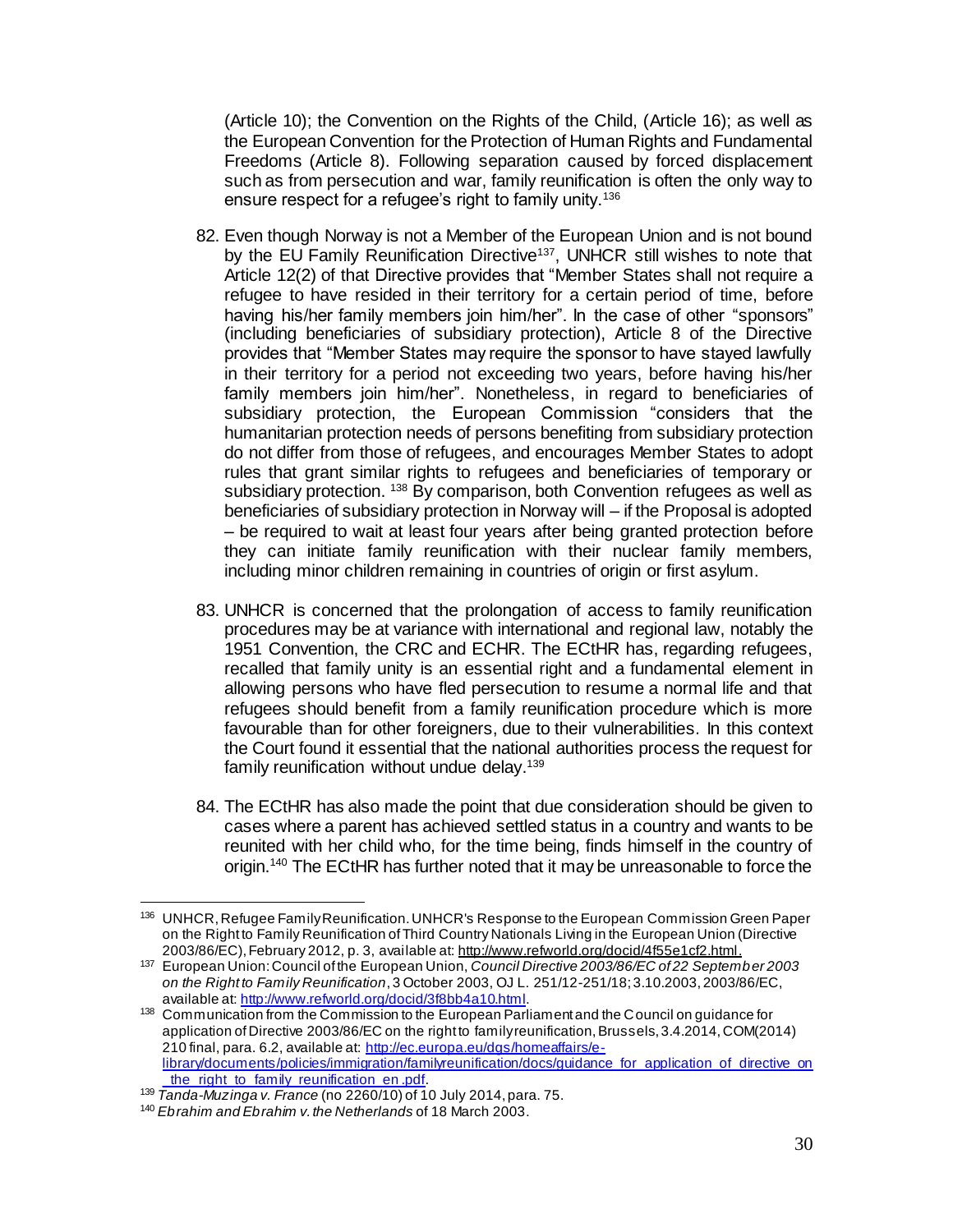parent to choose between giving up the position which she has acquired in the country of settlement or to renounce the mutual enjoyment by parent and child of each other's company, which constitutes a fundamental element of family life. 141

- 85. The ECtHR has also concluded in several cases that since national authorities had not given due consideration to the applicants' specific circumstances, the family reunification procedure had not offered the requisite guarantees of flexibility, promptness and effectiveness to ensure compliance with their right to respect for their family life. For that reason, the State had not struck a fair balance between the applicants' interests on the one hand, and its own interest in controlling immigration on the other, in violation of Article  $8^{142}$  More generally, the ECtHR has concluded that preventing a temporary residence permit holder of five years from family reunification was in breach of Articles 8 and 14 of the FCHR.<sup>143</sup>
- 86. Furthermore, the Court of Justice of the European Union (hereafter "CJEU") has held that the duration of residence in the EU Member States is only one of the factors that must be taken into account when considering an application for family reunification, and that a waiting period cannot be imposed without taking into account, in specific cases, all the relevant factors, while having due regard to the best interests of minor children.<sup>144</sup>

#### *Income requirement*

87. UNHCR is concerned that income requirements for family reunification do not take into account the particular circumstances of persons who have had to flee persecution and/or serious human rights violations. While in principle advocating for the equal treatment with other third country nationals, the specific circumstances of refugees' flight and their vulnerability compared to other Third Country Nationals justifies a different treatment of those refugees and beneficiaries of subsidiary protection who may have suffered physical harm or traumatizing experiences, which may prevent them from meeting the income requirement. This is recognized in Article 34 of the 1951 Refugee Convention, which calls on Contracting States to facilitate the integration of refugees.

 $\overline{a}$ <sup>141</sup> *Abdulaziz, Cabales and Balkandali v. the United Kingdom* , Judgment of 28 May 1985, Series A no. 94, § 68.

<sup>&</sup>lt;sup>142</sup> Mugenzi v France (Application No. 52701/09), Tanda-Muzinga v France (Application No. 2260/10), Senigo Longue and Others v France (Application No. 19113/09), see also European Court of Human Rights, "Family reunification procedure: need for flexibility, promptness and effectiveness." ECHR 211, Press release, 10.07.2014, available at: [http://www.google.no/url?sa=t&rct=j&q=&esrc=s&source=web&cd=1&cad=rja&uact=8&ved=0CB0QFjAA](http://www.google.no/url?sa=t&rct=j&q=&esrc=s&source=web&cd=1&cad=rja&uact=8&ved=0CB0QFjAA&url=http%3A%2F%2Fhudoc.echr.coe.int%2Fwebservices%2Fcontent%2Fpdf%2F003-4817913-5875206&ei=gQZfVbLGI8KtsgHd8oG4DA&usg=AFQjCNHZx5rQRNeOu0ieyaRVPLb-bvomUg&sig2=QeEySs-SXPB0ibmKjJs2bw&bvm=bv.93990622,d.bGg)

[<sup>&</sup>amp;url=http%3A%2F%2Fhudoc.echr.coe.int%2Fwebservices%2Fcontent%2Fpdf%2F003-4817913-](http://www.google.no/url?sa=t&rct=j&q=&esrc=s&source=web&cd=1&cad=rja&uact=8&ved=0CB0QFjAA&url=http%3A%2F%2Fhudoc.echr.coe.int%2Fwebservices%2Fcontent%2Fpdf%2F003-4817913-5875206&ei=gQZfVbLGI8KtsgHd8oG4DA&usg=AFQjCNHZx5rQRNeOu0ieyaRVPLb-bvomUg&sig2=QeEySs-SXPB0ibmKjJs2bw&bvm=bv.93990622,d.bGg) [5875206&ei=gQZfVbLGI8KtsgHd8oG4DA&usg=AFQjCNHZx5rQRNeOu0ieyaRVPLb](http://www.google.no/url?sa=t&rct=j&q=&esrc=s&source=web&cd=1&cad=rja&uact=8&ved=0CB0QFjAA&url=http%3A%2F%2Fhudoc.echr.coe.int%2Fwebservices%2Fcontent%2Fpdf%2F003-4817913-5875206&ei=gQZfVbLGI8KtsgHd8oG4DA&usg=AFQjCNHZx5rQRNeOu0ieyaRVPLb-bvomUg&sig2=QeEySs-SXPB0ibmKjJs2bw&bvm=bv.93990622,d.bGg)[bvomUg&sig2=QeEySs-SXPB0ibmKjJs2bw&bvm=bv.93990622,d.bGg](http://www.google.no/url?sa=t&rct=j&q=&esrc=s&source=web&cd=1&cad=rja&uact=8&ved=0CB0QFjAA&url=http%3A%2F%2Fhudoc.echr.coe.int%2Fwebservices%2Fcontent%2Fpdf%2F003-4817913-5875206&ei=gQZfVbLGI8KtsgHd8oG4DA&usg=AFQjCNHZx5rQRNeOu0ieyaRVPLb-bvomUg&sig2=QeEySs-SXPB0ibmKjJs2bw&bvm=bv.93990622,d.bGg).

<sup>143</sup> *Hode and Abdi v. The United Kingdom*,(Application no. 22341/09),Council of Europe: European Court of Human Rights, 6 November 2012, available at[: http://www.refworld.org/docid/509b93792.html](http://www.refworld.org/docid/509b93792.html).

<sup>144</sup> Communication from the Commission to the European Parliament and the Council on guidance for application of Directive 2003/86/EC on the right to family reunification, Brussels, 3.4.2014, COM(2014) 210 final, p. 17.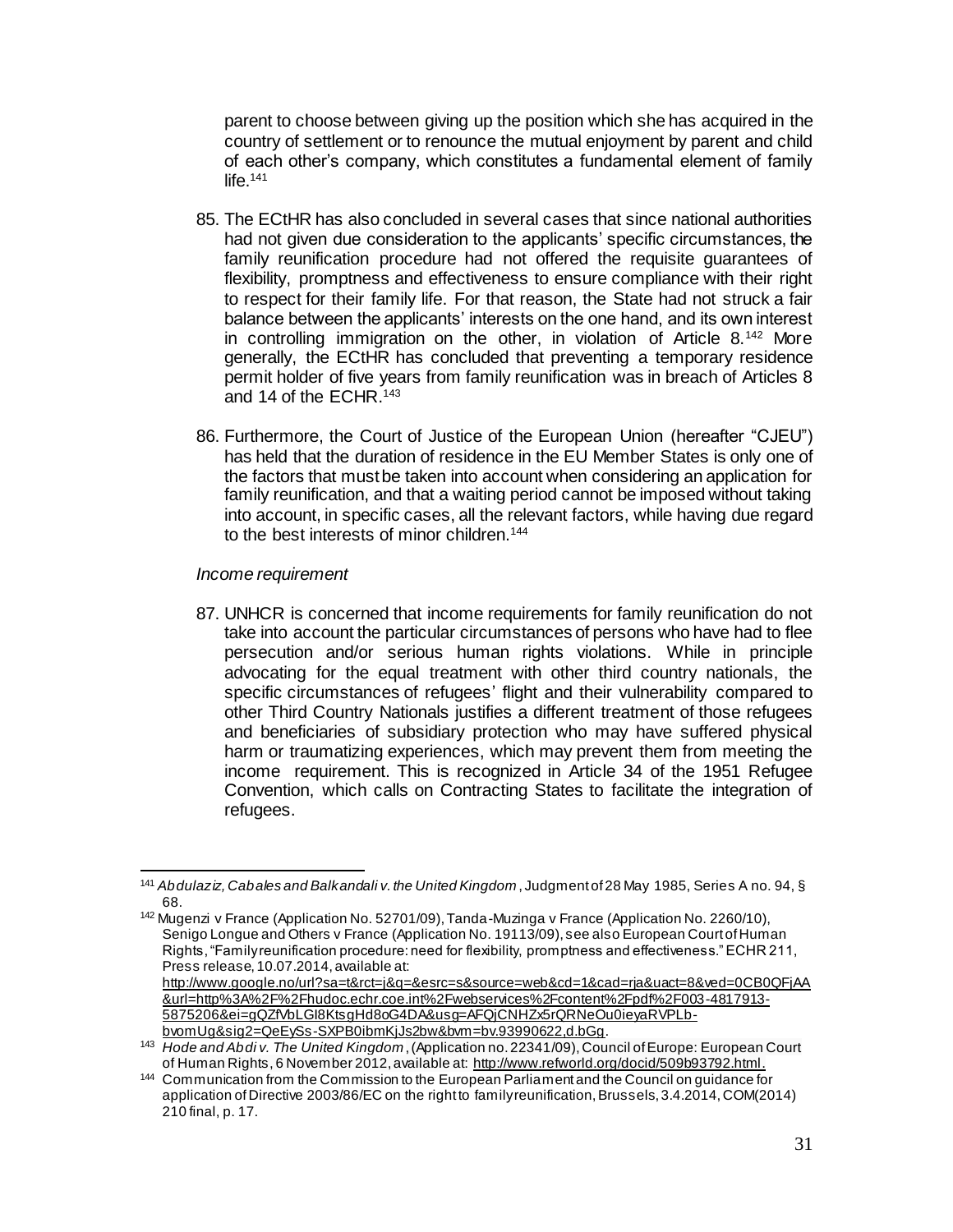- 88. Furthermore, restrictions on the right to employment applied during the asylum procedure and to beneficiaries of subsidiary protection place beneficiaries of international protection in a situation not comparable to other third-country nationals, and require them to have recourse to the social assistance system. The duty brought in by the 1951 Refugee Convention to grant refugees "treatment as favourable as possible" requires Member States to give due consideration to the non-application to beneficiaries of international protection of requirements otherwise applied to aliens.
- 89. Certain beneficiaries of international protection, due to their specific condition, may be in such a vulnerable situation that they may not be able to access family reunification if income requirements are applied without taking into account their particular circumstances. This could affect, *inter alia,* some victims of torture and trauma, persons with specific medical needs, or single heads of households.

#### *Specific concerns regarding children*

- 90. UNHCR notes that according to the Proposal, exemption from income requirements can be made because of particularly strong humanitarian considerations (Immigration Regulation paragraph 10-11). Exemption from the requirement of future income will be given if the reference person is a child under the age of 18 years.<sup>145</sup> In UNHCR's view, however, it is unclear how many children will actually be able to benefit from this exemption in light of the proposal to introduce a temporary permit for UASC, which will not entitle the holders to family reunification. Exemptions will also be made for children under 15 years without a care-taker, who wish to reunite with their parents in Norway. UNHCR is not clear why the distinction has been made to not make the exemption applicable to all children i.e. to include also children between 15-17 years, as an age limit of 18 years would be consistent with Article 1 of the Convention on the Rights of the Child.
- 91. In the Proposal, the Government refers to Articles 3, 9 and 10 of the CRC, but concludes that the regulation of family reunification is at the State's discretion. While UNHCR welcomes the reference to the CRC, UNHCR is concerned that the prolongation of the waiting period for eligibility for family reunification will have a detrimental impact on the well-being and safety of children remaining in countries of origin or first asylum, and be contrary to Norway's obligation under Article 10 of the CRC to deal with applications for family reunification in a positive, humane and expeditious manner. As highlighted by UNICEF, all judicial and administrative processes concerning children need to be pursued as quickly as possible. Delay and uncertainty can be extremely prejudicial to children's healthy development. From the child´s perspective, any period of time is significantly longer in the life of a child than in that of an adult.<sup>146</sup> UNHCR would also like to recall that according to Article 3 of the CRC, the best interests

j

<sup>145</sup> Proposal p. 73-75.

<sup>146</sup> UNICEF, Implementation Handbook for the Convention on the Rights of the Child: Fully Revised Third Edition, September 2007, available at: [http://www.unicef.org/publications/index\\_43110.html](http://www.unicef.org/publications/index_43110.html). See also, UN Committee on the Rights of the Child (CRC), General comment No. 14 (2013) on the right of the child to have his or her best interests taken as a primary consideration (art. 3, para. 1), 29 May 2013, CRC /C/GC/14, para. 60, available at[: http://www.refworld.org/docid/51a84b5e4.html](http://www.refworld.org/docid/51a84b5e4.html).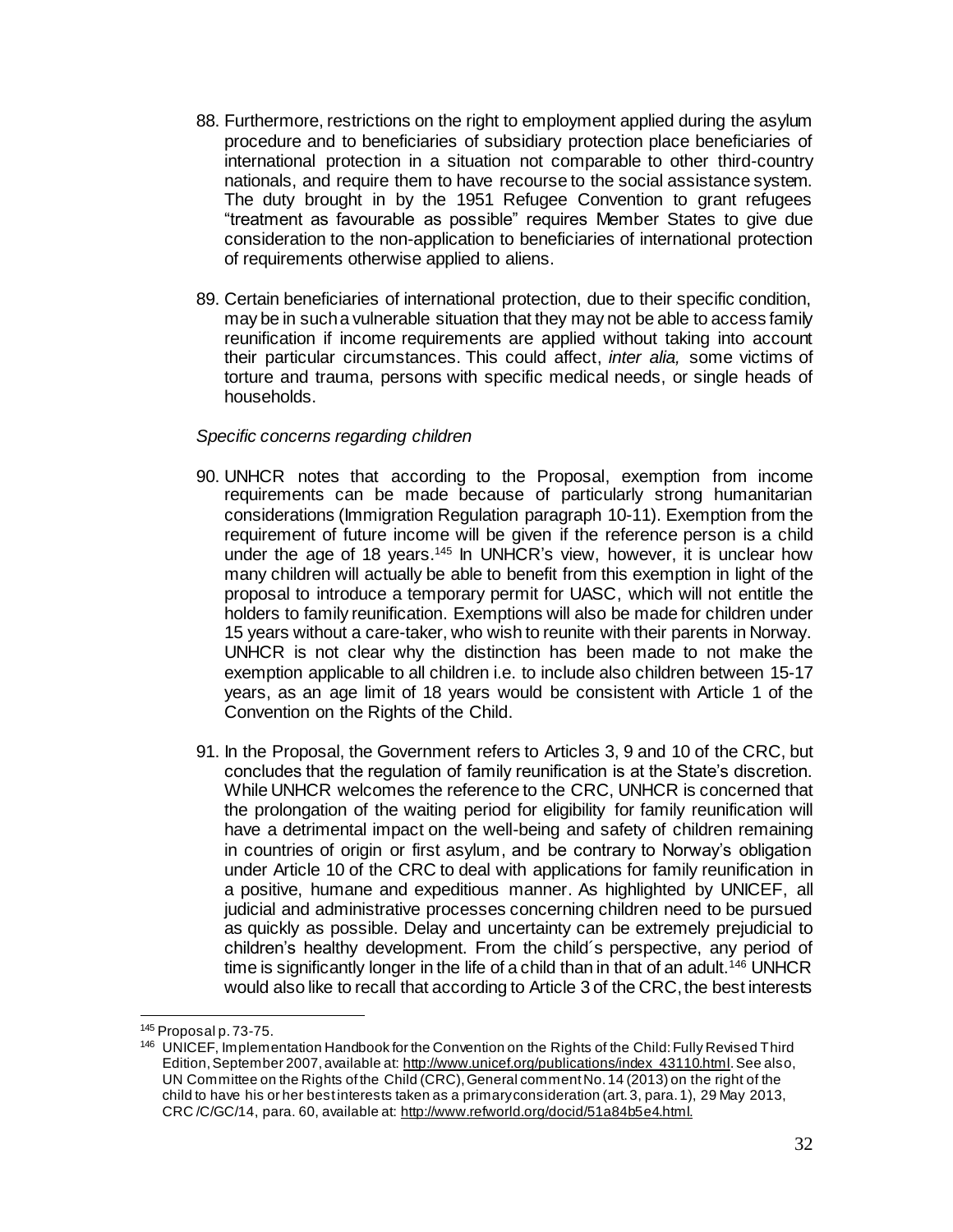of the child shall be a primary consideration in all actions affecting children, and applies in all family reunification cases involving children, whether the child is in Norway, in the country of origin or in a third country.

92. UNHCR reiterates that children below the age of 18 are by UNHCR and in many other jurisdictions considered part of the nuclear family and eligible for family reunification.<sup>147</sup> Dependency may usually be assumed to exist when a person is under the age of 18 years, but continues if the individual (over the age of 18) in question remains within the family unit and retains economic, social and emotional bonds, or has special needs otherwise. UNHCR's Executive Committee has also called for facilitated entry on the basis of liberal criteria of family members of persons recognized to be in need of international protection.<sup>148</sup>

#### *The importance of family reunification for the integration process*

93. The ability to reunify with one's family also supports the integration process, which States are requested to facilitate as far as possible, pursuant to Article 34 in the 1951 Convention. Separation of family members during forced displacement and flight can have devastating consequences on peoples' wellbeing, as well as on their ability to rehabilitate from traumatic experiences of persecution and war and inhibit their ability to learn a new language, search for a job and adapt to their country of asylum.<sup>149</sup> UNHCR's Executive Committee has emphasized that family reunification is an important element in the integration process, through ExCom Conclusion No. 104, which notes the role of family members in promoting the smoother and more rapid integration of refugee families given that they can reinforce the social support system of refugees.<sup>150</sup> Research consequently shows that, in most cases, family reunification is the first priority for refugees upon receiving status.<sup>151</sup>

## *Family reunification as a legal entry channel which prevents human smuggling*

94. Finally, UNHCR regrets that the family reunification mechanism, as a legal entry channel, will be restricted and is concerned that this risks leading to more individuals, including women and children, having to resort to smugglers and risky journeys to Europe. Given the fact that most asylum-seekers are compelled to pay human smugglers large sums of money to reach Europe in order to exercise their right to seek asylum, many families are unable to travel together, and rely on legal family reunification procedures being available once a member of the family has been granted international protection.

l <sup>147</sup> UNHCR, *Note on Family Reunification*, 18 July 1983, paras. 5 (b) and (c), available at: <http://www.refworld.org/docid/3bd3f0fa4.html>

<sup>&</sup>lt;sup>148</sup> ExCom Conclusion on local integration No. 104.

<sup>149</sup> UNHCR, A New Beginning: Refugee Integration in Sweden - It's about time!, September 2013, available at[: http://www.refworld.org/docid/5295a60e4.html](http://www.refworld.org/docid/5295a60e4.html).

<sup>150</sup> ExCom Conclusion on local integration No. 104, (n)(iv), which "*reaffirms* the importance of family unity and reunification as referred to in its Conclusions Nos. 9, 24, 84, and 88; and *recognizes* that family members can reinforce the social support system of refugees, and in so doing, promote the smoother and more rapid integration of refugee families".

<sup>151</sup> UNHCR, *A New Beginning: Refugee Integration in Europe, September 2013*, [http://www.refworld.org/docid/522980604.html.](http://www.refworld.org/docid/522980604.html)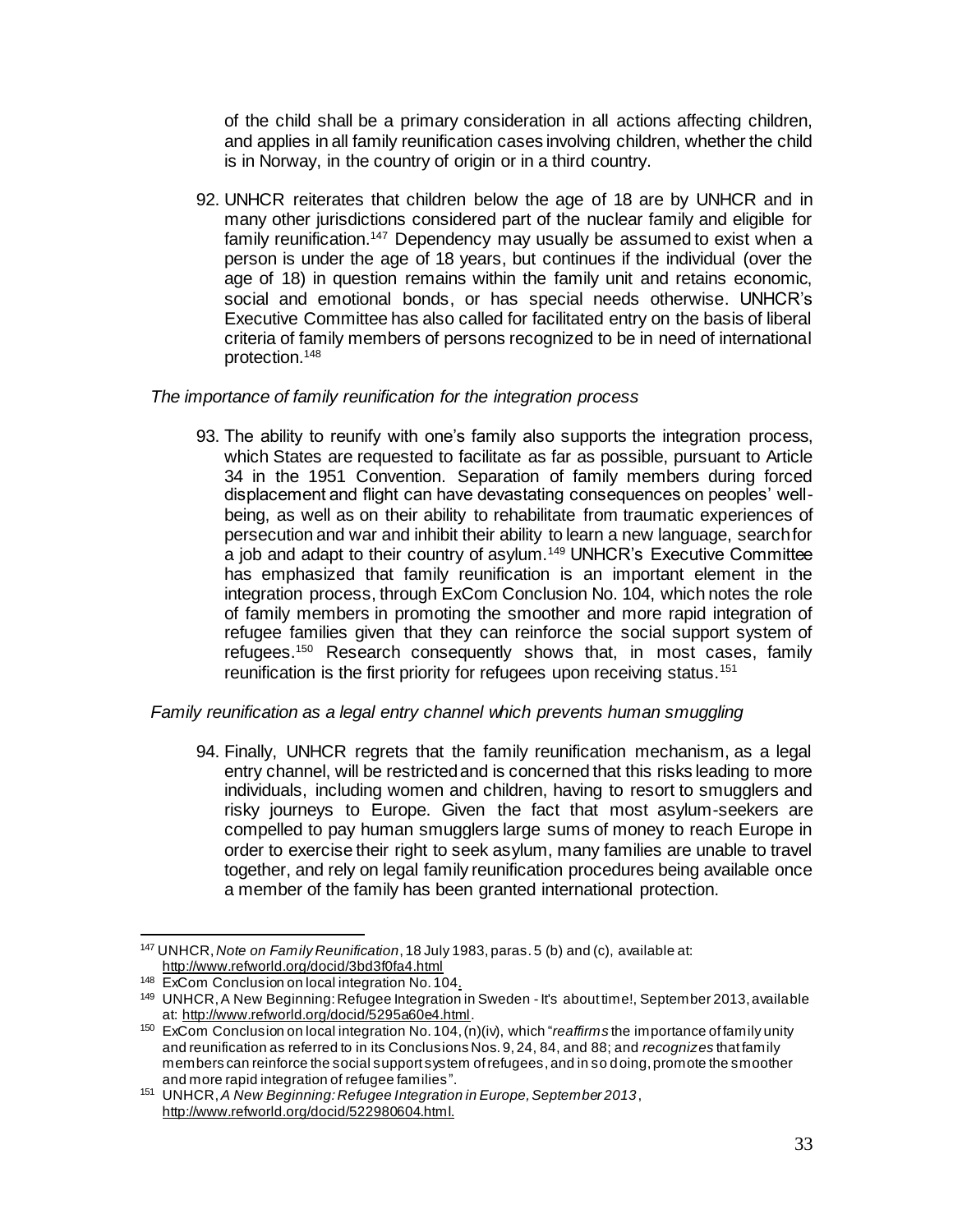## **UNHCR Recommendations**

- UNHCR cautions that the proposed restrictions to family reunification may not be in compliance with the State's obligations under international and regional law, including the CRC and the ECHR, and run contrary to recommendations contained in UNHCR ExCom Conclusions. In addition, UNHCR cautions that such restrictions would act as an impediment to integration.
- UNHCR urges Norway to, in a pro-active manner, facilitate family reunification for all beneficiaries of international protection, including all children granted some form of protection, within the meaning of the CRC.
- UNHCR recommends that income requirements are not applied to beneficiaries of international protection for the purpose of family reunification; as a minimum, UNHCR recommends retaining the current exemption for refugees from income requirements for one year, and recommends that it be extended to beneficiaries of subsidiary protection.
- UNHCR recommends that the income requirements not be raised.

## *Increased requirements for permanent residency*

- 95. UNHCR welcomes the intention to introduce measures that will support and facilitate integration of refugees. However, UNHCR considers that the increased requirements for permanent residency that the Norwegian Government proposes to introduce in paragraph 62 of the Immigration Act (see further below), will further undermine the ability of beneficiaries of international protection to integrate in Norway, and thus the Norwegian Government's expressed aim to improve the integration process.
- 96. In UNHCR´s view, the Proposed measures are moreover contrary to the guidance provided in UNHCR's ExCom Conclusion No. 104 on local integration, which affirms "the particular importance of the legal dimension of integration, which entails the host State granting refugees a secure legal status and a progressively wider range of rights and entitlements that are broadly commensurate with those enjoyed by its citizens and, over time, the possibility of naturalizing".<sup>152</sup> In UNHCR's view, the combined requirements of years of residency and language skills will be very difficult for many refugees and other beneficiaries of protection to meet. The temporary nature of their legal status and restrictions on the right to bring their family members also risk having a demotivating effect on integration. UNHCR considers that the proposed restrictions would lead to a "retrogression," rather than a progressive realization of rights.<sup>153</sup>

l <sup>152</sup> ExCom Conclusion on local integration No. 104, para (I).

<sup>153</sup> UNHCR, UNHCR Observations to the proposed amendments to Danish Aliens legislation L87, para. 24.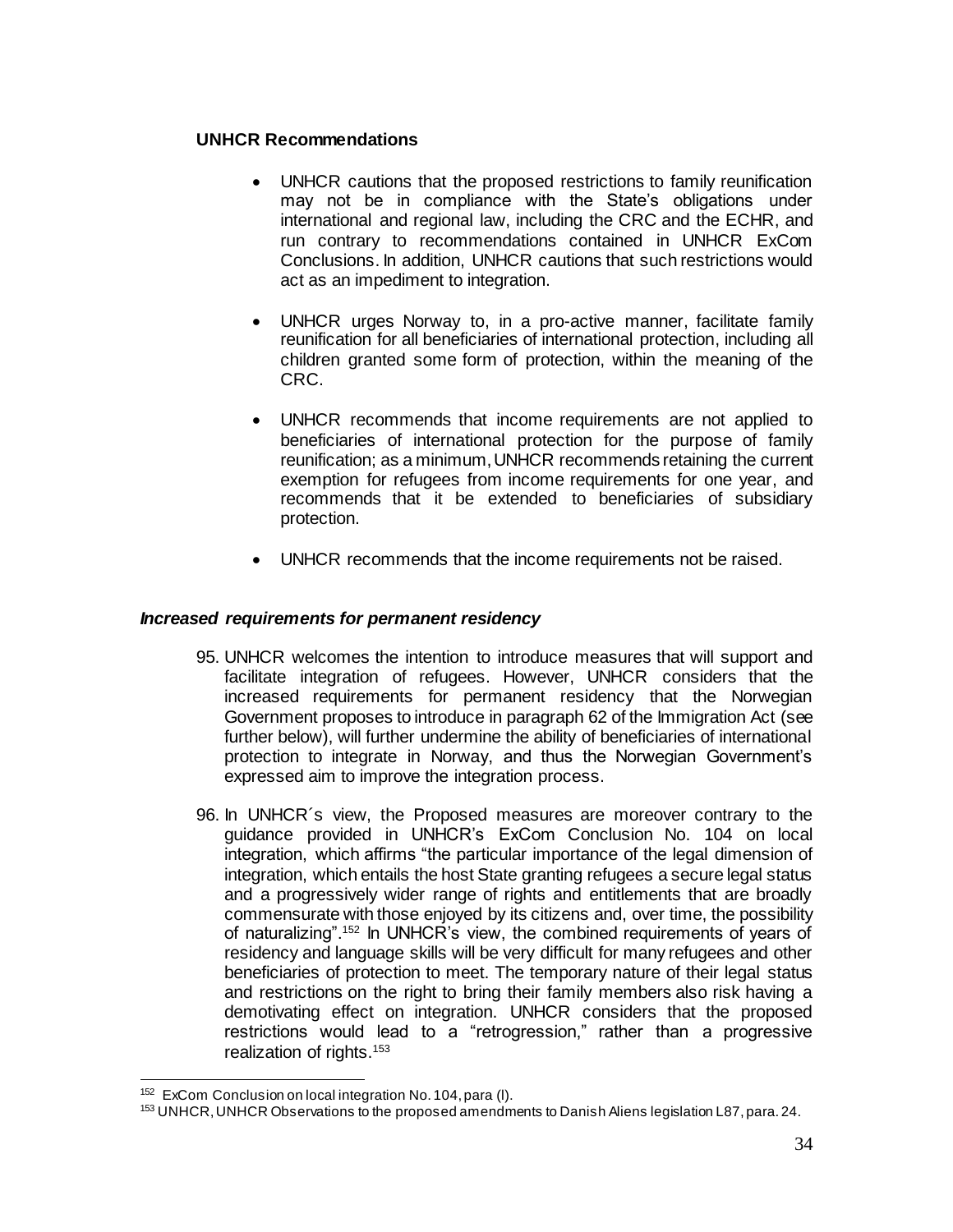#### *Increased time of residency from three to five years*

- 97. UNHCR refers to its comments of 21 May 2015<sup>154</sup> to the proposal of 27 March 2015 to introduce changes to the Immigration Act regarding, *inter alia*, increasing the residency time required for permanent residency and nationality to five years.<sup>155</sup> UNHCR wishes to reiterate its position regarding increasing the residency time i.e. that the timely grant of a secure legal status and residency rights are essential factors in the integration process.<sup>156</sup> UNHCR has observed that the duration of residence permits has a considerable impact on refugees' abilities to integrate, and that short-term residence permits can be detrimental to refugees' security and stability.<sup>157</sup>
- 98. In order to take into account the special position of refugees, UNHCR recommends that permanent residence should be granted, at the latest, after a three year residence period,<sup>158</sup> and that this time-frame should also apply to beneficiaries of subsidiary protection statuses. While acknowledging that Norway is not bound by the EU *acquis* on asylum, UNHCR wishes to note that it has reiterated this recommendation in commentaries to the EU *acquis,* for example in relation to the three-year residence period established by the EU recast Qualification Directive.<sup>159</sup>

#### *Norwegian language and civic-orientation course*

99. According to the Proposal, completion of a Norwegian civic orientation course (including a test) will become mandatory in order to qualify for permanent residency.<sup>160</sup> In this respect, UNHCR refers to its law comments to the law proposal of 27 March 2015 (see above)<sup>161</sup> which also proposed a requirement of a completed civic orientation course before permanent residency can be granted. Further, while completion of a language course is already required, it is proposed that passing of a test of basic oral Norwegian (proficiency level A1) will become mandatory.

 $\overline{a}$ <sup>154</sup> UNHCR Observations on the proposed amendments to the Norwegian Immigration Act, Immigration Regulation and Nationality Act: Hevet botid for permanent oppholdstillatelse mv., available from: <https://www.regjeringen.no/contentassets/a7935befc95d40c88e5d25e98db5f967/unhcr.pdf>.

<sup>155</sup> Høring – endringer i utlendingsloven og utlendingsforskriften – hevet botidskrav for permanent oppholdstillatelse mv. – endringer i statsborgerloven, available at: [https://www.regjeringen.no/no/dokumenter/horing--endringer-i-utlendingsloven-og-utlendingsforskriften-](https://www.regjeringen.no/no/dokumenter/horing--endringer-i-utlendingsloven-og-utlendingsforskriften--hevet-botidskrav-for-permanent-oppholdstillatelse-mv.--endringer-i-statsborgerloven/id2403994/) [hevet-botidskrav-for-permanent-oppholdstillatelse-mv.--endringer-i-statsborgerloven/id2403994/](https://www.regjeringen.no/no/dokumenter/horing--endringer-i-utlendingsloven-og-utlendingsforskriften--hevet-botidskrav-for-permanent-oppholdstillatelse-mv.--endringer-i-statsborgerloven/id2403994/).

<sup>156</sup> UNHCR Executive Committee, *Conclusion No. 104*, para. (j), UNHCR, *Thematic Compilation of Executive Committee Conclusions*, August 2009, 4th edition, available at: <http://www.refworld.org/docid/4a7c4b882.html>.

<sup>157</sup> UNHCR, *Note on the Integration of Refugees in the European Union*, para. 18, May 2007, available at: [http://www.refworld.org/docid/463b24d52.html.](http://www.refworld.org/docid/463b24d52.html)

<sup>158</sup> *Ibid.,* para. 20.

<sup>159</sup> UNHCR comments on the European Commission's proposal for a Directive of the European Parliament and of the Council on minimum standards for the qualification and status of third country nationals or stateless persons as beneficiaries of international protection and the content of the protection granted (COM(2009)551, 21 October 2009), available at[: http://www.unhcr.org/4c5037f99.pdf](http://www.unhcr.org/4c5037f99.pdf).

<sup>160</sup> Proposal, pp. 77-79; 80-82.

<sup>&</sup>lt;sup>161</sup> UNHCR Observations on the proposed amendments to the Norwegian Immigration Act, Immigration Regulation and Nationality Act: Hevet botid for permanent oppholdstillatelse mv., available from: <https://www.regjeringen.no/contentassets/a7935befc95d40c88e5d25e98db5f967/unhcr.pdf>.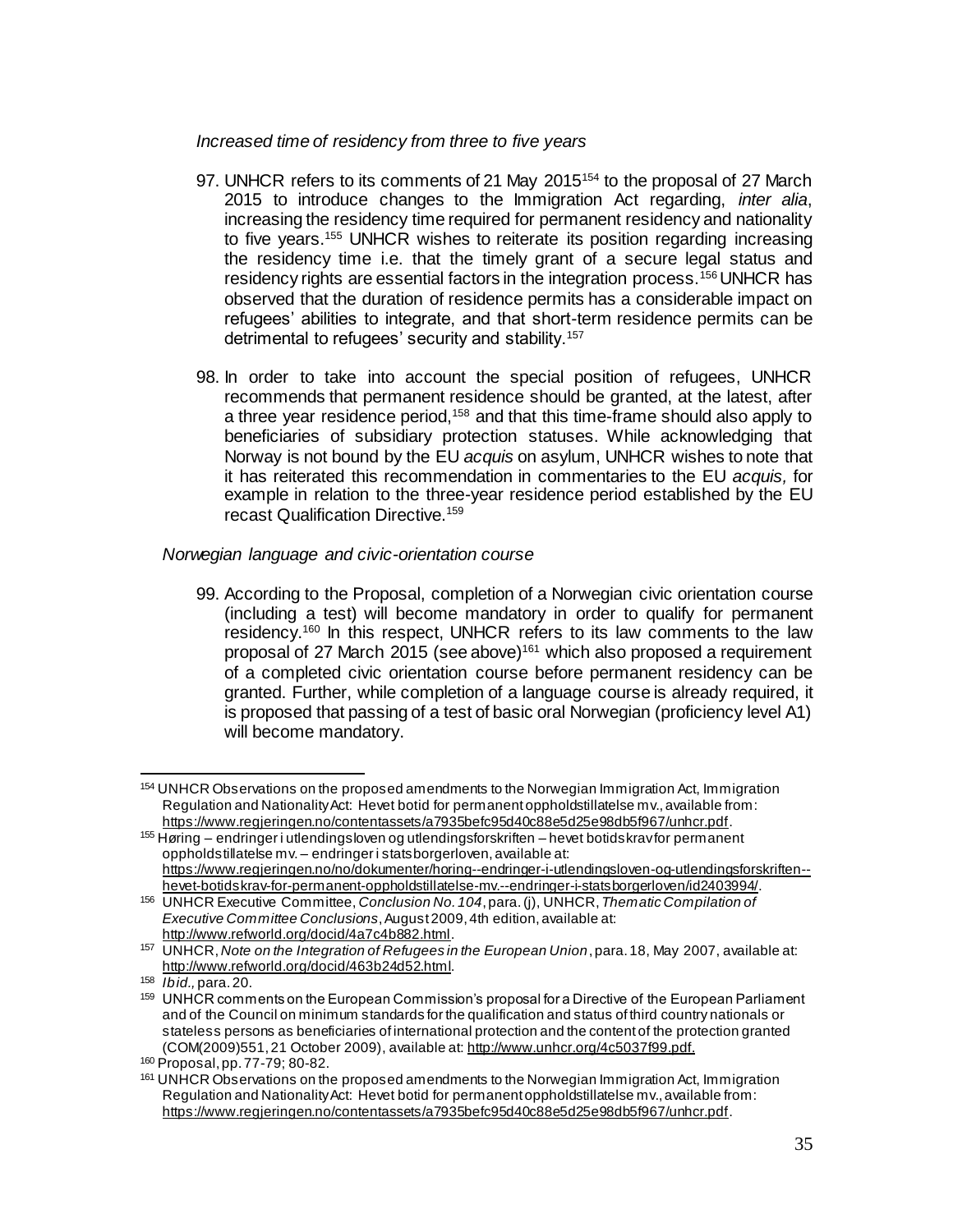- 100. UNHCR welcomes the introduction of a mandatory civic orientation course and a basic oral language test as this may facilitate integration. UNHCR, however, urges Norway to apply these requirements flexibly as there may be individuals with specific learning needs. While not specific to refugees, the introduction of stringent language and civic orientation tests may penalize certain categories of refugees, in particular older or illiterate persons.<sup>162</sup>
- 101. The Proposal proposes to make Norwegian language and civic orientation courses and tests mandatory also for persons between the age of 55 and 67. This age group currently has a right, but no obligation, to complete any classes.<sup>163</sup> UNHCR is positive to making such classes mandatory also for this age group, but generally urges Norway to apply flexibly the requirements of passing a test to be eligible for permanent residency.

#### *Self-reliance*

102. According to the Proposal, <sup>164</sup> a requirement of self-sufficiency for three years will be introduced, however the details for this are not set out. The competence to regulate this in detail is to be given to the Ministry of Justice and Public Security. The Proposal is not explicit on how these measures should be carried out in practice, and UNHCR therefore recommends that the detailed regulation be the subject of a public hearing before being regulated in either the Immigration Act or the Immigration Regulation. UNHCR, furthermore, urges Norway to introduce flexible exceptions if such a requirement is made mandatory.

#### **UNHCR Recommendations**

- UNHCR recommends Norway to refrain from increasing the number of years of residency required for permanent residency.
- UNHCR welcomes the introduction of a mandatory civic orientation course and a basic oral language test, but urges Norway to apply the requirements flexibly to refugees and other beneficiaries of international protection with specific needs.
- UNHCR recommends that the details of a requirement of self-reliance for three years to qualify for permanent residency be described in detail and be subject of a public hearing.

<sup>162</sup> UNHCR, *Note on the Integration of Refugees in the European Union*, para. 43.

<sup>163</sup> Proposal, p. 83.

<sup>164</sup> Proposal, p. 82.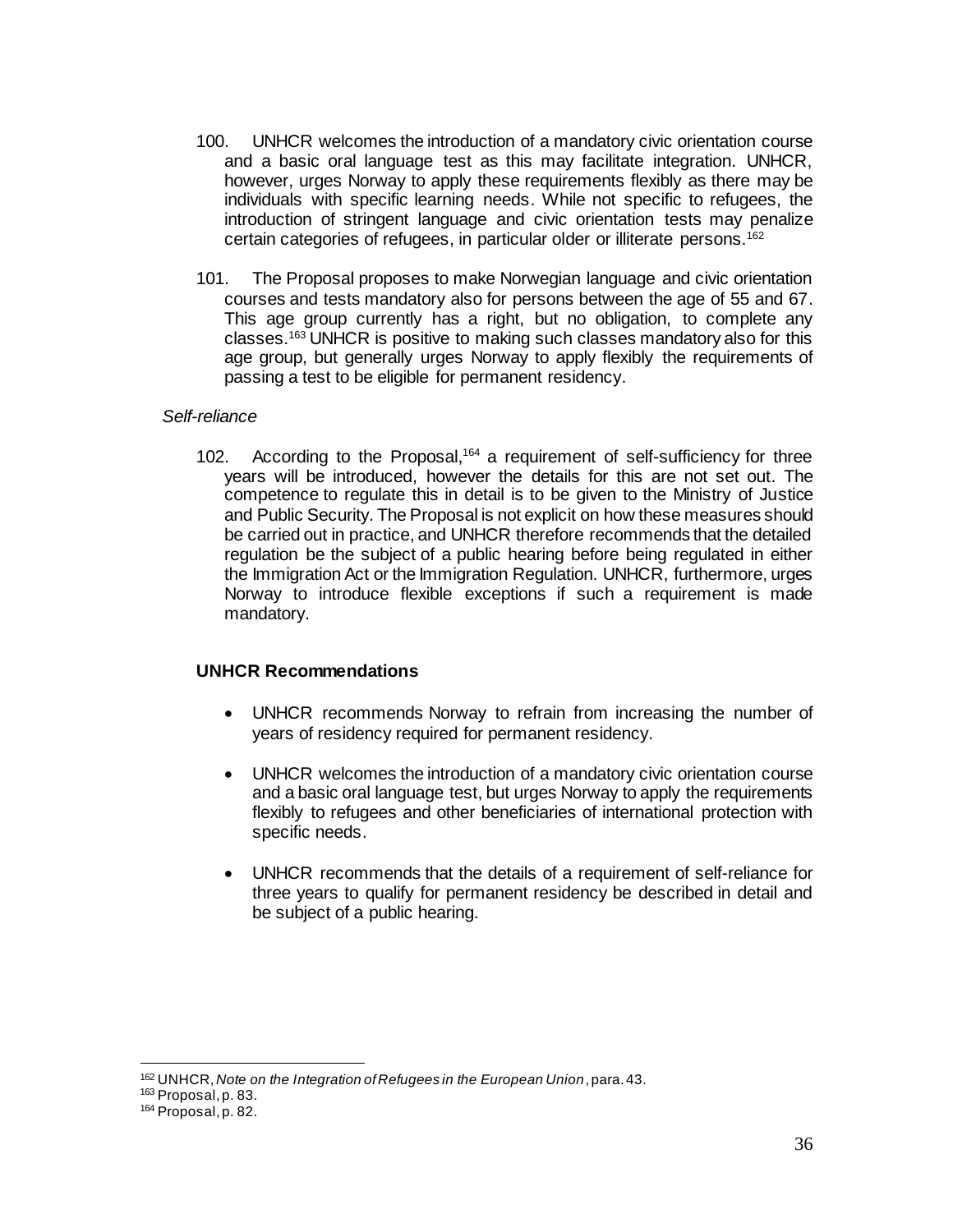## *Expulsion of persons rejected due to a safe third country or first country of asylum*

- 103. The Proposal introduces a legal basis in the Immigration Act paragraph 62 to expel persons whose application for asylum has been rejected admissibility pursuant to paragraph 32 of the Immigration Act, and who have not been granted a time-frame within which to leave the country (*utreisefrist*). According to the Proposal, the measure will result in fewer persons without a need for protection applying for asylum in Norway and will be in compliance with the EU Return Directive Article 11(1)(a).<sup>165</sup> Any expulsion decisions will be subject to a proportionality assessment. Unlike rejection of entry (*bortvisning*), an expulsion decision (*utvisning*) will allow for the imposition of a re-entry ban and registration in the Schengen Information System (SIS).
- 104. UNHCR strongly recommends including an explicit reference in the Immigration Act to the obligation to ensure that no return decision may be issued, and no removal carried out, if it would violate the principle of *nonrefoulement,* as set out in Article 33 of the 1951 Convention and in relevant human rights instruments such as the ECHR (and incorporated into paragraph 73 of the Immigration Act). <sup>166</sup> The *non-refoulement* principle set out in Article 3 of the ECHR and Article 33 of the 1951 Convention are complementary and both need to be taken into account for the return decision to be in line with international law.
- 105. Furthermore, particular safeguards need to be in place for the return to third countries of asylum-seekers whose applications have not been determined on substance. In those cases, removal should be implemented only if access is assured to an asylum procedure in the third country and to effective protection in cases where it is needed. Specifically, where the proposed measures are applied to asylum-seekers being removed under a "safe third country" procedure or a ″first country of asylum" concept, minimum safeguards should apply. This pertains, in particular, to assurances from the third country that the person will be admitted to a full and fair asylum procedure and have access to protection if required. Further, UNHCR recommends clarification of the definition of "return" to ensure that asylum-seekers whose claims have not been considered on their merits are not sent to countries in which they have never been and with which they have no connection.<sup>167</sup> Where persons are removed under "safe third country" or "first country of asylum″ rules, the receiving State should be informed of the fact that the claim has not yet been

l 165 European Union: Council of the European Union, Directive 2008/115/EC of the European Parliament and of the Council of 16 December 2008 on common standards and procedures in Member States for returning illegally staying third-country nationals, 16 December 2008, OJ L. 348/98-348/107; 16.12.2008, 2008/115/EC, available at[: http://www.refworld.org/docid/496c641098.html](http://www.refworld.org/docid/496c641098.html).

<sup>166</sup> See UNHCR, UNHCR Observations on the European Commission's Proposal for a Directive on Common Standards and Procedures in Member States for Returning Illegally Staying Third-Country Nationals (COM(2005) 391 final), 16 December 2005, available at: <http://www.refworld.org/docid/43a2a58f4.html>.

<sup>&</sup>lt;sup>167</sup> Cf, Recital 44 and Article 38(2)(a) of the Asylum Procedures Directive (recast).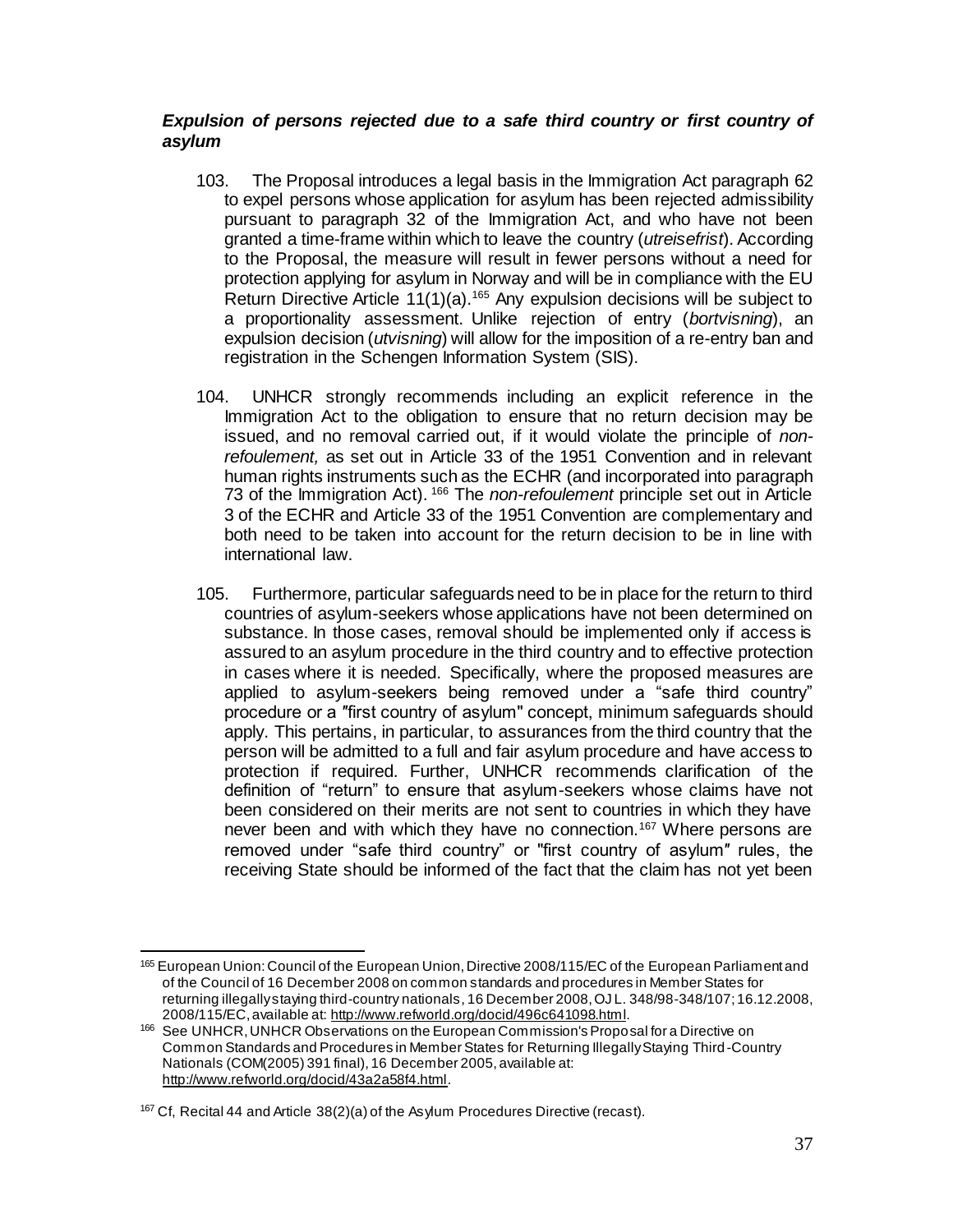examined on its merits. UNHCR recommends the inclusion of a reference to this requirement.<sup>168</sup>

- 106. Article 14 of the Universal Declaration of Human Rights affirms the right of every individual to seek and enjoy asylum from persecution. UNHCR reiterates that if the circumstances change in the individual's country of origin, or in the individual's profile or activities, resulting in a need for international protection, s/he must realistically be able to seek entry and can, according to Article 31 of the 1951 Convention, not be penalized for the illegal entry. A (re-)entry ban should, furthermore, not be issued for persons whose application for protection has been rejected on purely formal grounds.<sup>169</sup>
- 107. In the Z. Zh. case (C-554/13), the CJEU found that States cannot automatically refuse to provide a deadline for voluntary return; decisions must be adopted on a case-by-case basis and properly take into account the fundamental rights of the person concerned. <sup>170</sup> Article 7(4) of the EU Return Directive provides that it is only in particular circumstances, such as where there is a risk to public policy, <sup>171</sup> that Member States may grant a period shorter than seven days for voluntary departure or even refrain from granting such a period. To be able to rely on the derogation provided for in that provision on the ground that there is a risk to public policy, a Member State must be able to prove that the person concerned in fact constitutes such a risk.
- 108. Furthermore, by providing that the Member States are, in principle, required to grant a period for voluntary departure to illegally-staying third-country nationals, Article 7 of the EU Return Directive seeks, *inter alia*, to ensure that the fundamental rights of those third country nationals are observed in the implementation of a return decision taken under Article 6 of that Directive. In accordance with Article 79(2) TFEU, the objective of the EU Return Directive is, as is apparent from recitals 2 and 11 in the preamble thereto, to establish an effective removal and repatriation policy, based on common standards and common legal safeguards, for persons to be returned in a humane manner and with full respect for their fundamental rights and dignity.

## **UNHCR Recommendations**

 UNHCR strongly recommends including an explicit reference in the Immigration Act to the obligation to ensure that no return decision may be issued, and no removal carried out, if it would violate the principle of *non-refoulement,* as set out in Article 33 of the 1951 Convention and in relevant human rights instruments such as the ECHR.

l <sup>168</sup> UN High Commissioner for Refugees (UNHCR), *UNHCR Observations on the European Commission's Proposal for a Directive on Common Standards and Procedures in Member States for Returning Illegally Staying Third-Country Nationals (COM(2005) 391 final)*, 16 December 2005, available at: <http://www.refworld.org/docid/43a2a58f4.html> .

<sup>169</sup> *Ibid,* page 6.

<sup>170</sup> Z. Zh. v Staatssecretaris voor Veiligheid en Justitie og Staatssecretaris voor Veiligheid en Justitie v I. O., 11. June 2015, paras. 69-70, available at: [http://curia.europa.eu/juris/document/document.jsf;jsessionid=9ea7d2dc30dd76f41e6cf9b947899759d01](http://curia.europa.eu/juris/document/document.jsf;jsessionid=9ea7d2dc30dd76f41e6cf9b947899759d01f35a73863.e34KaxiLc3qMb40Rch0SaxuSaNv0?text=&docid=164962&pageIndex=0&doclang=EN&mode=lst&dir=&occ=first&part=1&cid=229122)

[f35a73863.e34KaxiLc3qMb40Rch0SaxuSaNv0?text=&docid=164962&pageIndex=0&doclang=EN&mod](http://curia.europa.eu/juris/document/document.jsf;jsessionid=9ea7d2dc30dd76f41e6cf9b947899759d01f35a73863.e34KaxiLc3qMb40Rch0SaxuSaNv0?text=&docid=164962&pageIndex=0&doclang=EN&mode=lst&dir=&occ=first&part=1&cid=229122) [e=lst&dir=&occ=first&part=1&cid=229122](http://curia.europa.eu/juris/document/document.jsf;jsessionid=9ea7d2dc30dd76f41e6cf9b947899759d01f35a73863.e34KaxiLc3qMb40Rch0SaxuSaNv0?text=&docid=164962&pageIndex=0&doclang=EN&mode=lst&dir=&occ=first&part=1&cid=229122).

<sup>171</sup> *Ibid*, para. 46.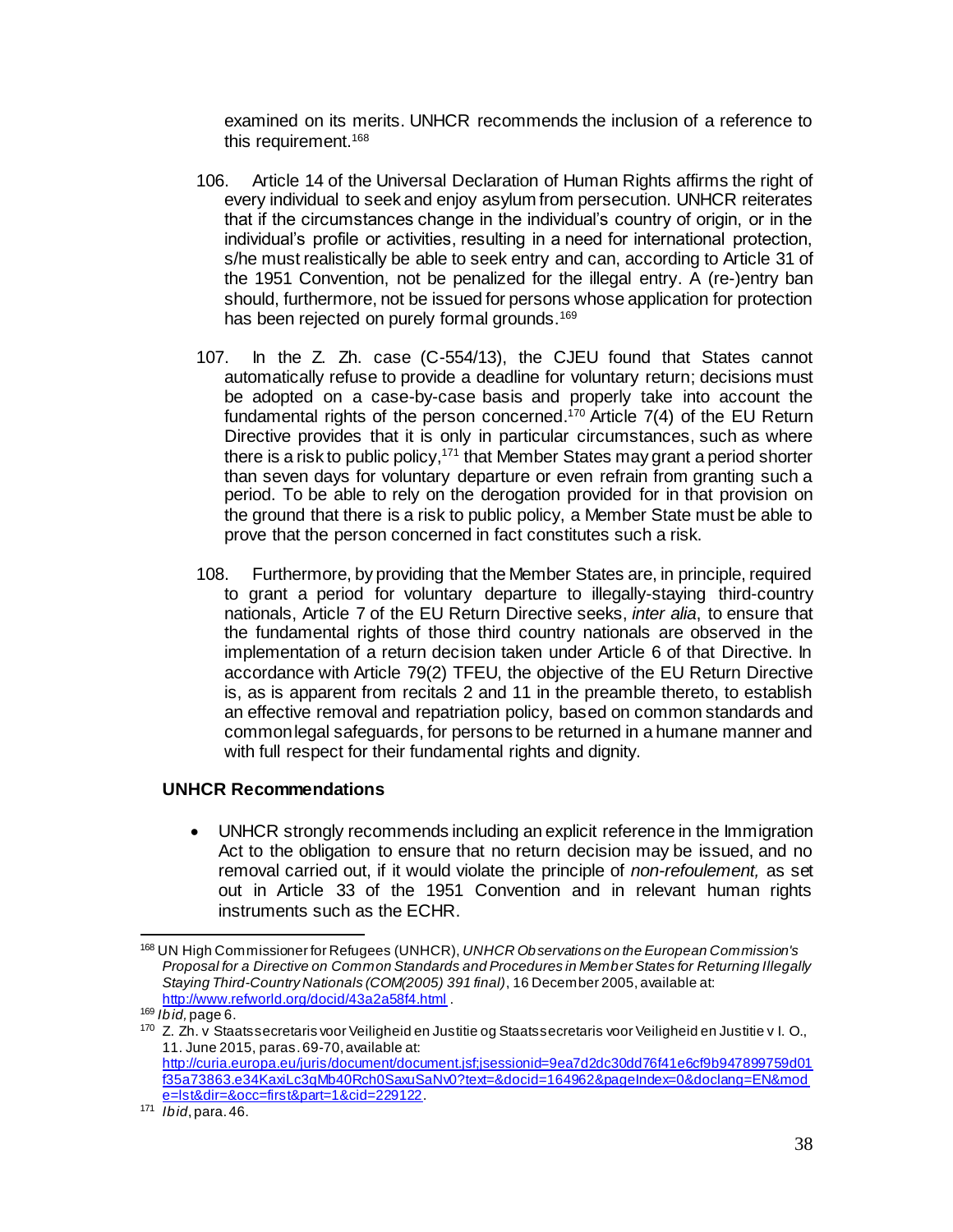UNHCR recommends not issuing (re-)entry bans for persons whose application for protection has been rejected on purely formal grounds.

#### *Reduced time-limit to appeal manifestly unfounded cases*

- 109. The general rule in the Norwegian Public Administration  $Act^{172}$  of three weeks appeals time, apply in immigration cases unless more specific rules apply. The Proposal introduces a new provision (paragraph 94 a) in the Immigration Act, which create an exception for cases considered manifestly unfounded, whereby the deadline to appeal will be one week. The purpose is to expedite and make the processing of such cases more efficient. Cases considered manifestly unfounded will not normally be given suspensive effect, no time limit to leave the country (*utreisefrist*) will be given, and return can be effected immediately. According to the Proposal, applications rejected on the basis of the Immigration Act paragraph 32 will not be covered by this proposal, unless the application is assessed on the merits.
- 110. According to the Proposal, manifestly unfounded cases are not clearly defined in law, and applications from any nationality could, depending on the circumstances be processed as manifestly unfounded.<sup>173</sup> According to the Proposal, the assessment of whether a case is manifestly unfounded or not will be made by UDI. Examples provided are cases covered by the three week and 48-hours accelerated procedures, and where UDI considers it "obvious" that the person is not in need of protection, such as where the applicant is from a country that is normally considered a safe country of origin, where the applicant claims protection based on socio-economic problems in the country of origin or the application appears fabricated. <sup>174</sup> UNHCR considers that manifestly unfounded cases are to be defined as those which are clearly fraudulent or not related to the criteria for the granting of refugee status laid down in the 1951 Convention or to any other criteria justifying the granting of asylum.<sup>175</sup>
- 111. As a general rule, UNHCR considers that the time-limit for appeals must be reasonable.<sup>176</sup> While short time-limits in first instance asylum proceedings aim to ensure an efficient and cost-effective examination of cases, the need to process asylum applications in a rapid and efficient manner cannot prevail over *non-refoulement* obligations. <sup>177</sup> Accelerated procedures that lack or limit the

<sup>172</sup> Lov av 10. februar 1967 om behandlingsmåten i forvaltningssaker (forvaltningsloven).

<sup>173</sup> Proposal, pp. 89-90.

<sup>174</sup> Proposal, p. 92.

<sup>175</sup> UNHCR, The Problem of Manifestly Unfounded or Abusive Applications for Refugee Status or Asylum, 20 October 1983, No. 30 (XXXIV) - 1983, at:<http://www.unhcr.org/refworld/docid/3ae68c6118.html>. <sup>176</sup> Cf. EU Asylum Procedures Directive (recast), recital 20.

<sup>177</sup> See also Parliamentary Assembly of the Council of Europe Resolution on accelerated asylum procedures, which states that Member States should ensure a balance between the need to process asylum applications in a rapid and efficient manner and the need to ensure there is no compromise over international obligations including under the Refugee Convention and the ECHR. Council of Europe: Parliamentary Assembly, Resolution 1471 (2005) on Accelerated Asylum Procedures in Council of Europe Member States, para. 8.1.17 October 2005, 1471 (2005), at: <http://www.unhcr.org/refworld/docid/43f349e04.html>.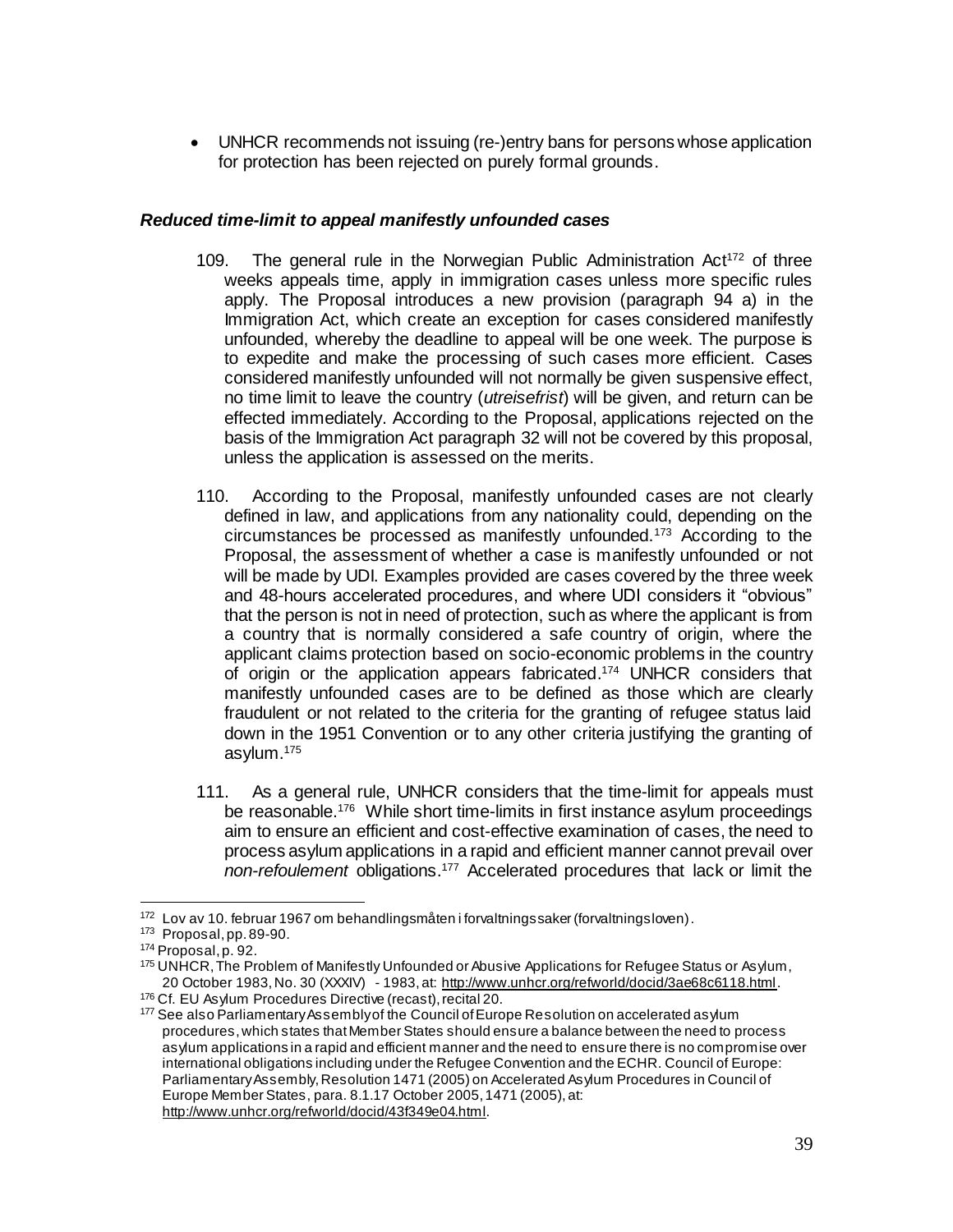procedural safeguards could, in some circumstances, limit or preclude an applicant from exercising his or her substantive right to seek asylum and receive international protection. Effective remedies against decisions taken in accelerated procedures must involve a rigorous scrutiny of whether the applicant's substantive rights have been respected.<sup>178</sup>

- 112. UNHCR considers that the reduced time to file an appeal measure therefore should be viewed in light of the other restrictions on procedural safeguards that have recently been introduced, such as the lack of clear criteria for how safe countries of origin will be determined. In UNHCR's view, the expanded use of the "safe country of origin" concept foreseen by the Instruction adopted at the end of last year does not seem to be in line with established procedural standards in this area. In UNHCR's view, a decision to designate a country as safe should follow a thorough assessment of the situation of that country, based on a range of sources of information including UNHCR. There must also be a mechanism in place to quickly remove the designation of a country as safe, if the country would cease to meet the criteria for a "safe country of origin". Such criteria include: relevant laws and regulations are in place and enforced providing protection against persecution and other forms of serious harm; international human rights standards are observed, including a system of effective remedies against violations of such rights; and the principle of *non-refoulement* is respected. Further, the "safe country of origin" concept cannot be applied automatically, but only after an individual examination of the application. Importantly, the presumption of safety must be rebuttable, both in law and in practice for the individual applicant.
- 113. UNHCR considers that the combined effect of these measures could result in asylum-seekers not having access to an effective remedy to challenge a decision to reject their application as manifestly unfounded based on, for example, a consideration of their country of origin as "safe". Such individuals could thus be put at a risk of *refoulement*.

# **UNHCR Recommendations**

- UNHCR recommends stipulating in the Immigration Act that manifestly unfounded claims are those which are clearly fraudulent or not related to the criteria for the granting of refugee status laid down in the 1951 Convention or to any other criteria justifying the granting of asylum.
- UNHCR recommends incorporating clear criteria for designating a country as a "safe country of origin" in the national legal framework, which are in line with the criteria referred to in paragraph 112 above.
- UNHCR recommends reviewing the Proposal with a view to ensuring that asylum-seekers channeled through the accelerated procedure for manifestly unfounded claims will have access to an effective remedy, with the required safeguards.

l <sup>178</sup> UNHCR, UNHCR public statement in relation to Brahim Samba Diouf v. Ministre du Travail, de l'Emploi et de l'Immigration pending before the Court of Justice of the European Union, 21 May 2010, para. 39, available at[: http://www.refworld.org/docid/4bf67fa12.html](http://www.refworld.org/docid/4bf67fa12.html).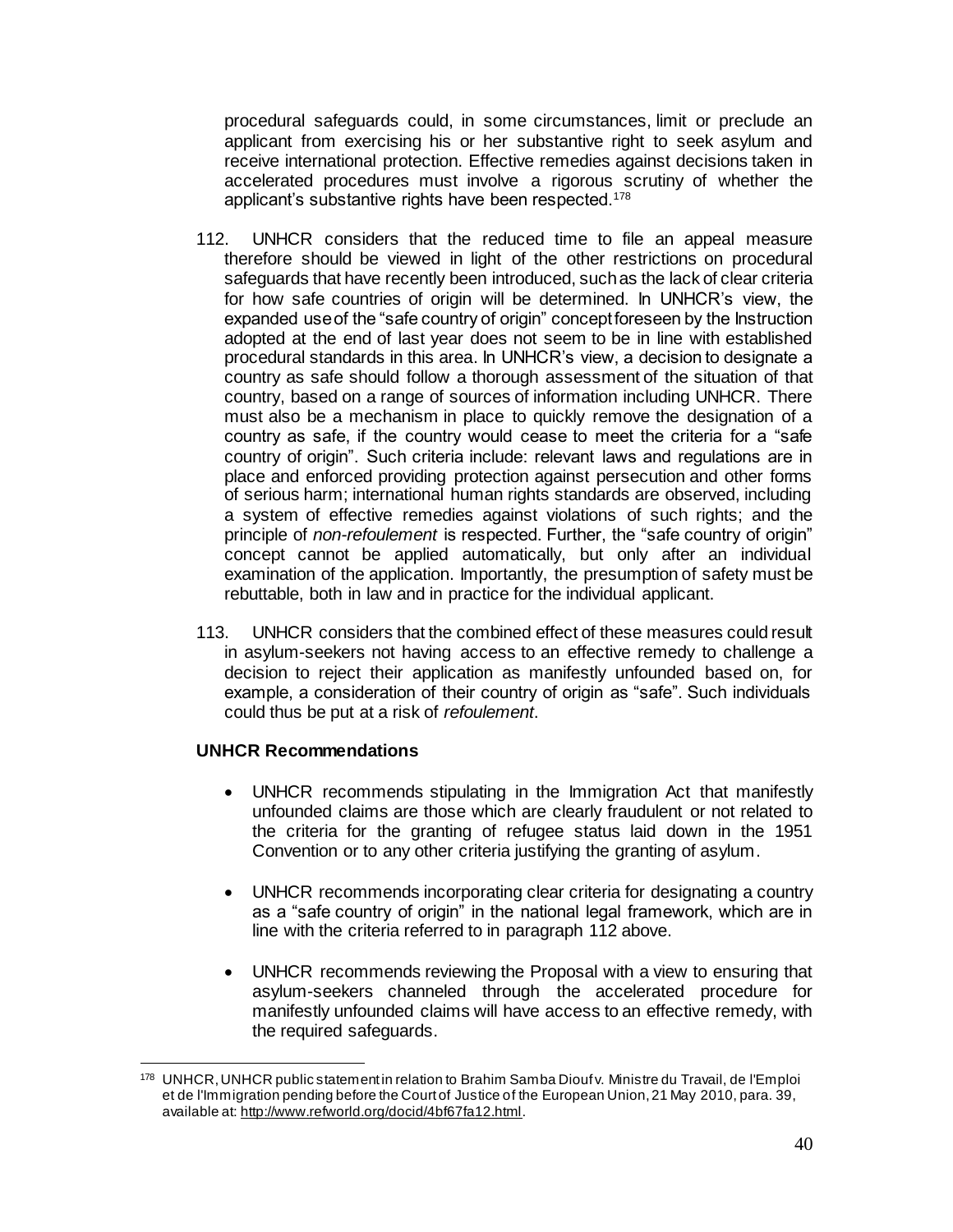#### *No suspensive effect in admissibility procedures*

- 114. According to the Proposal, in cases where return could entail *refoulement*, the general rule is that suspensive effect will be granted. The Proposal introduces a provision regulating that cases rejected under the Immigration Act, § 32 a (first country of asylum), c (acceptance by another Nordic state) and d (safe third country) can be effected immediately, that is, without suspensive effect. In exceptional circumstances, the decision may nevertheless not be implemented immediately. The stated purpose is the effective processing of cases. In UNHCR's view, suspensive effect should be automatic, including in admissibility and accelerated procedures.
- 115. Particularly in light of the reduced and, consequently, inadequate safeguards in the admissibility procedure (see concerns expressed above in paragraph 18), UNHCR is concerned that, despite the reference to suspensive effect being granted in cases where return could entail a risk of *refoulement*, there is a heightened risk of *refoulement*, including chain-*refoulement*, as a result of the combined effect of the various restrictive measures.

## **UNHCR Recommendations**

 $\overline{a}$ 

 UNHCR recommends that suspensive effect of appeals be granted automatically in all asylum cases, including cases assessed within admissibility and accelerated procedures.

## *Biometrics are to be registered as a general rule in asylum cases*

- 116. According to the Proposal, biometrics are to be registered as a general rule in immigration cases. Furthermore, there will be an increase in the time the material can be stored and a lowering of the age limit to record finger prints.
- 117. UNHCR wishes to remind that the sharing of personal information concerning asylum-seekers is guided by a number of principles as well as EU legislation.<sup>179</sup> Data sharing is normally regulated by national law and needs to

<sup>179</sup> See, for instance, European Union, *Directive 95/46/EC of the European Parliament and of the Council on the Protection of Individuals with Regard to the Processing of Personal Data and on the Free Movement of Such Data*, 24 October 1995, available at:<http://www.refworld.org/docid/3ddcc1c74.html>; Convention for the protection of individuals with regard to automatic processing of personal data (CETS No. 108), 28.1.1981; Additional Protocol to the Convention for the Protection of Individuals with regard to Automatic Processing of Personal Data regarding supervisory authorities and transborder data flows (CETS No. 181), Strasbourg, 8.11.2001; Amendments to the Convention for the Protection of Individuals with regard to Automatic Processing of Personal Data approved by the Committee of Ministers, in Strasbourg, on 15 June 1999, available at[: http://conventions.coe.int/Treaty/en/Treaties/Html/108.htm](http://conventions.coe.int/Treaty/en/Treaties/Html/108.htm); European Parliament legislative resolution of 12 March 2014 on the proposal for a regulation of the European Parliament and of the Council on the protection of individuals with regard to the processing of personal data and on the free movement of such data (General Data Protection Regulation) (COM(2012)0011 – C7-0025/2012 –<br>2012/0011(COD)); available at: http://www.europarl.europa.eu/sides/getDoc.do?pubRef=available at: [http://www.europarl.europa.eu/sides/getDoc.do?pubRef=-](http://www.europarl.europa.eu/sides/getDoc.do?pubRef=-//EP//TEXT+TA+P7-TA-2014-0212+0+DOC+XML+V0//EN) [//EP//TEXT+TA+P7-TA-2014-0212+0+DOC+XML+V0//EN.](http://www.europarl.europa.eu/sides/getDoc.do?pubRef=-//EP//TEXT+TA+P7-TA-2014-0212+0+DOC+XML+V0//EN)